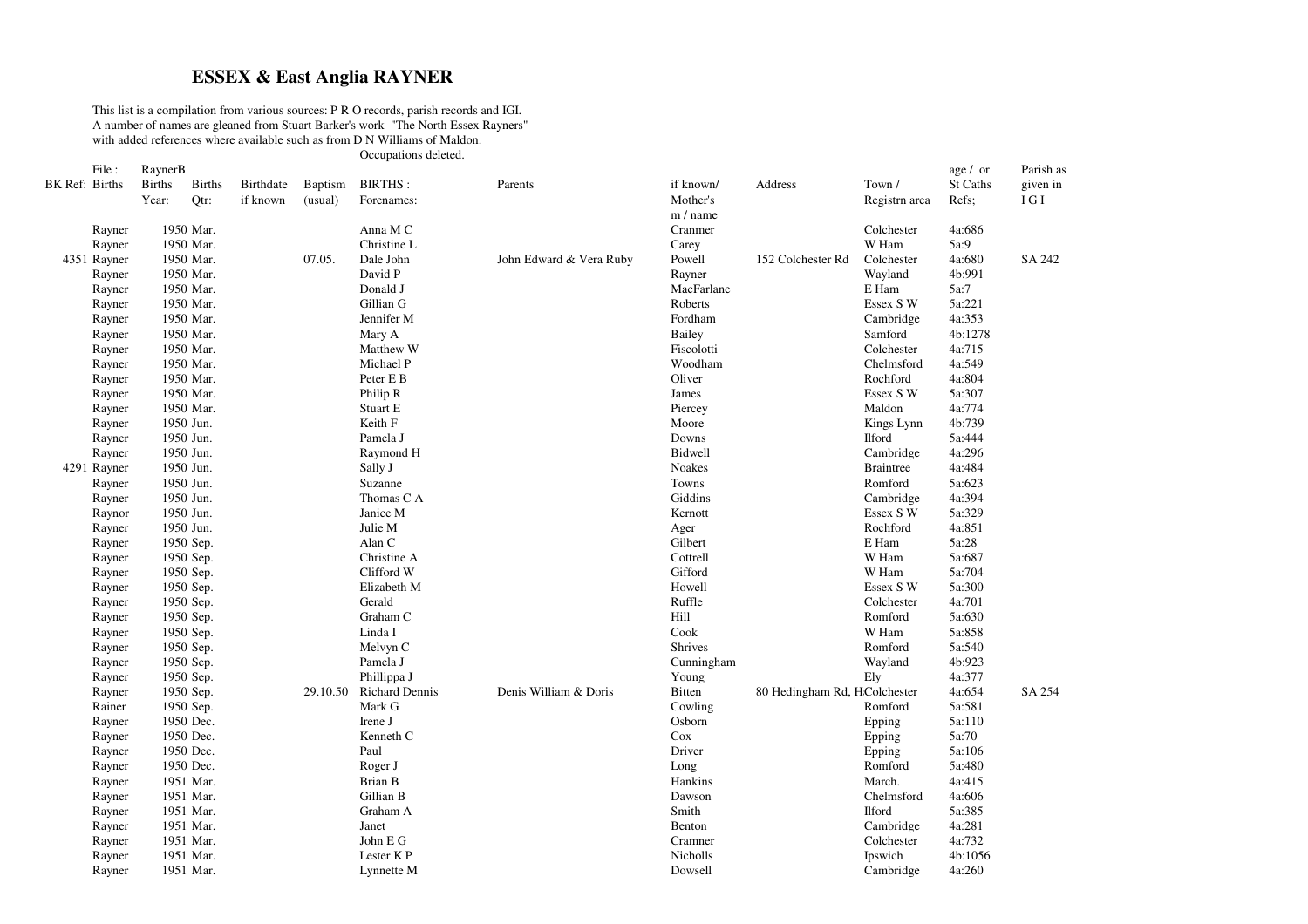| Rayner           | 1951 Mar. | Margaret R    | Winch             | <b>B</b> Stortford | 4b:18   |
|------------------|-----------|---------------|-------------------|--------------------|---------|
| Rayner           | 1951 Mar. | Mieczelaw R   | Foster            | Newmarket          | 4b:1278 |
| Rayner           | 1951 Mar. | Peter J       | Bignell           | Romford            | 5a:712  |
| Rayner           | 1951 Mar. | Shirley J     | Adams             | Colchester         | 4a:735  |
| Rayner           | 1951 Mar. | Susan H       | Sexton            | Maldon             | 4a:775  |
| Rayner           | 1951 Mar. | Susan M       | Lindsay           | Cambridge          | 4a:261  |
| Rainer           | 1951 Jun. | Gillian C     | Nice              | Ipswich            | 4b:1167 |
| Rayner           | 1951 Jun. | Ann E         | Coppens           | Romford            | 5a:573  |
| Rayner           | 1951 Jun. | Anne E        | Glen              | Rochford           | 4a:881  |
| Rayner           | 1951 Jun. | Ian J         | Hardy             | Luton              | 4a:176  |
| Rayner           | 1951 Jun. | Jennifer M    | Hart              | Saffron W          | 4a:956  |
| Rayner           | 1951 Jun. | Judy A        | Strike            | Ely                | 4a:422  |
| Rayner           | 1951 Jun. | Kevin A J     | Fowler            | W Ham              | 5a:783  |
| Rayner           | 1951 Jun. | Leslie CR     | <b>Blowers</b>    | Ipswich            | 4b:1180 |
| Rayner           | 1951 Jun. | Linda M       | Fisher            | Colchester         | 4a:799  |
| Rayner           | 1951 Jun. | Michael T     | Smith             | Ipswich            | 4b:1089 |
| Rayner           | 1951 Jun. | Peter J       | Lewendin          | W Ham              | 5a:928  |
| Rayner           | 1951 Jun. | Roger D       | Cooke             | Essex S W          | 5a:291  |
| Rayner           | 1951 Sep. | Andrew P R    | Lodge             | Romford            | 5a:675  |
| Rayner           | 1951 Sep. | Barbara M     | Morris            | Essex S W          | 4a:227  |
| Rayner           | 1951 Sep. | Robert A      | Green             | Romford            | 5a:660  |
| Rayner           | 1951 Sep. | Robert J      | Owers             | Halstead           | 4a:730  |
| Rayner           | 1951 Sep. | Sandra L      | <b>Bright</b>     | Romford            | 5a:619  |
| Rayner           | 1951 Sep. | Susan J P     | <b>Bailey</b>     | Ipswich            | 4b:1041 |
| Rayner           | 1951 Dec. | Angela M      | Fordham           | Cambridge          | 4a:288  |
| Rayner           | 1951 Dec. | Barry S       | Viner             | W Ham              | 5a:754  |
| Rayner           | 1951 Dec. | Carol L       | Smith             | Cambrdge           | 4a:318  |
| Rayner           | 1951 Dec. | Charmain C    | Durrant           | Newmarket          | 4b:1132 |
| Rayner           | 1951 Dec. | Gillian A     | Durrant           | W Ham              | 5a:662  |
|                  | 1951 Dec. | Hugh          | Aylott            | Romford            | 5a:616  |
| Rayner           | 1951 Dec. | Jennifer J    | Webster           | Rochford           | 4a:757  |
| Rayner           | 1951 Dec. | Rosalinda     |                   | Hatfield           | 4b:73   |
| Rayner<br>Rainer | 1952 Mar. | Lynnette      | Rayner<br>Evenett | Ipswich            | 4b:1112 |
|                  | 1952 Mar. | Barbara I     | Simons            | St Albans          | 4b:271  |
| Rayner           |           |               |                   |                    | 4b:1268 |
| Rayner           | 1952 Mar. | Carol A       | Foster            | Newmarket<br>E Ham | 5a:16   |
| Rayner           | 1952 Mar. | Janet S       | MacFarlane        |                    |         |
| Rayner           | 1952 Mar. | John D        | Dolder            | Romford            | 5a:567  |
| Rayner           | 1952 Mar. | Michael J     | Critchett         | <b>Ilford</b>      | 5a:425  |
| Rayner           | 1952 Mar. | Patricia E    | Goldsmith         | Blyth              | 4b:961  |
| Rayner           | 1952 Mar. | Pauline E     | Clingo            | Downham            | 4b:563  |
| Rayner           | 1952 Mar. | Barry J W     | Sharp             | Watford            | 4b:382  |
| Rayner           | 1952 Mar. | Brenda E      | Ewen              | St Ives            | 4b:491  |
| Rayner           | 1952 Mar. | Christopher G | Bishop            | Downham            | 4b:556  |
| Raynor           | 1952 Mar. | Carol A       | <b>Barnes</b>     | Romford            | 5a:556  |
| Rayner           | 1952 Jun. | Andrea M      | Bidwell           | Ely                | 4a:403  |
| Rayner           | 1952 Jun. | Anthony R     | Lindsay           | Cambridge          | 4a:256  |
| Rayner           | 1952 Jun. | Barry         | Lawrence          | E Ham              | 5a:36   |
| Rayner           | 1952 Jun. | Clive H       | Berry             | Norwich            | 4b:885  |
| Rayner           | 1952 Jun. | Judith C      | Piercey           | Maldon             | 4a:799  |
| Rayner           | 1952 Jun. | Kenneth C     | Bond              | W Ham              | 5a:811  |
| Rayner           | 1952 Jun. | Philip        | Storey            | Romford            | 5a:658  |
| Rayner           | 1952 Jun. | Yvonne M      | Gould             | W Ham              | 5a:847  |
| Rayner           | 1952 Sep. | Alan B        | Smith             | <b>Ilford</b>      | 5a:301  |
| Rayner           | 1952 Sep. | Anthony W     | White             | Maldon             | 4a:792  |
| Rayner           | 1952 Sep. | Charles E     | D'Anna            | Ely                | 4a:396  |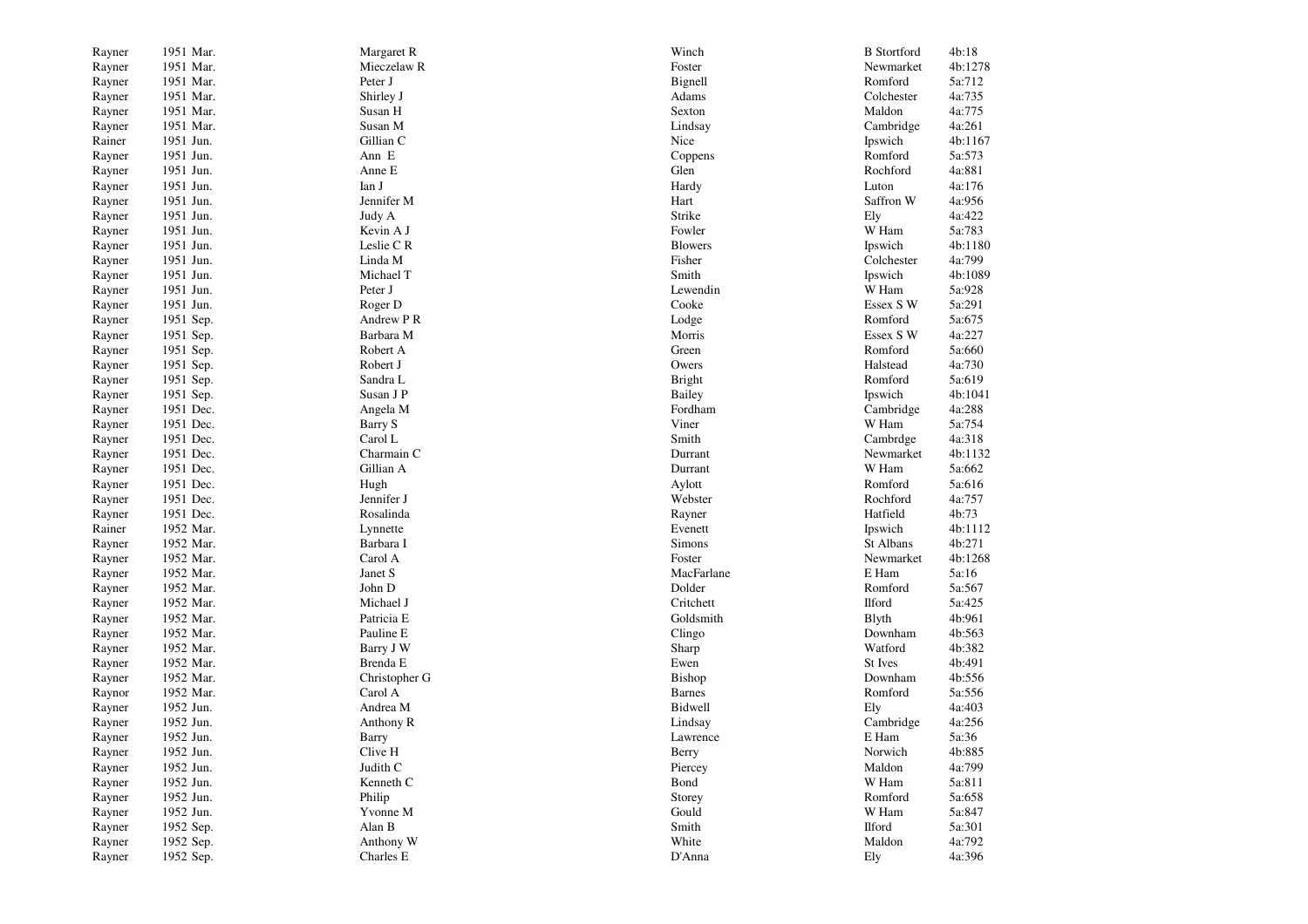| Rayner      | 1952 Sep. | Cheryl A                    |                         | Richards       |                                | Essex S W     | 5a:146  |        |
|-------------|-----------|-----------------------------|-------------------------|----------------|--------------------------------|---------------|---------|--------|
| Rayner      | 1952 Sep. | Christopher M               |                         | Wolfe          |                                | St Albans     | 4b:243  |        |
| Rayner      | 1952 Sep. | Jeannette E                 |                         | Stevens        |                                | Downham       | 4b:550  |        |
| Rayner      | 1952 Sep. | John J                      |                         | Carter         |                                | Romford       | 5a:480  |        |
| Rayner      | 1952 Sep. | Nicola M                    |                         | <b>Bitten</b>  |                                | Colchester    | 4a:698  |        |
| Rayner      | 1952 Sep. | Peter E                     |                         | Van Wageningen |                                | Downham       | 4b:543  |        |
| Rayner      | 1952 Sep. | Timothy                     |                         | Beaumont       |                                | Sudbury       | 4b:1266 |        |
| Rayner      | 1952 Dec. | Barbara M                   |                         | <b>Bussey</b>  |                                | Norwich O     | 4b:803  |        |
| Rayner      | 1952 Dec. | Colin J                     |                         | Hammond        |                                | Lothingland   | 4b:1066 |        |
| Rayner      | 1952 Dec. | Hazel B                     |                         | Hill           |                                | Romford       | 5a:495  |        |
| Rayner      | 1952 Dec. | Ian L                       |                         | Watling        |                                | <b>B</b> lyth | 4b:881  |        |
| Rayner      | 1952 Dec. | Jennifer M                  |                         | Shrives        |                                | Romford       | 5a:538  |        |
| 4356 Rayner | 1952 Dec. | 01.02.53 Keith Harry George | John Edward & Vera Ruby | Powell         | 152 Colchester Rd, HColchester |               | 4a:629  | SA 320 |
| Rayner      | 1952 Dec. | Lynda J                     |                         | Lawson         |                                | <b>Ilford</b> | 5a:394  |        |
| Rayner      | 1952 Dec. | Pamela                      |                         | King           |                                | Colchester    | 4a:678  |        |
| Rayner      | 1952 Dec. | Philip G                    |                         | Long           |                                | Romford       | 5a:439  |        |
| Rayner      | 1952 Dec. | Shirley A                   |                         | Scott          |                                | Colchester    | 4a:609  |        |
| Rayner      | 1952 Dec. | Susan                       |                         | Olsen          |                                | Essex S W     | 5a:195  |        |
| Rayner      | 1952 Dec. | William R                   |                         | <b>Bailey</b>  |                                | Ipswich       | 4b:971  |        |
| Rainer      | 1953 Mar. | Cherry E                    |                         | Cowling        |                                | Romford       | 5a:660  |        |
| Rayner      | 1953 Mar. | Alan R                      |                         | Sexton         |                                | Maldon        | 4a:825  |        |
| Rayner      | 1953 Mar. | Andrew W                    |                         | Clarkson       |                                | Kings Lynn    | 4b:733  |        |
| Rayner      | 1953 Mar. | Ann                         |                         | Lindsay        |                                | Cambridge     | 4a:340  |        |
| Rayner      | 1953 Mar. | Anthony S                   |                         | Preston        |                                | Bedford       | 4a:37   |        |
| Rayner      | 1953 Mar. | Diane E                     |                         | Sexton         |                                | Norwich       | 4b:885  |        |
| Rayner      | 1953 Mar. | Heather P                   |                         | Emberson       |                                | Chelmsford    | 4a:665  |        |
| Rayner      | 1953 Mar. | Jaqueline F M               |                         | Gifford        |                                | W Ham         | 5a:722  |        |
| Rayner      | 1953 Mar. | Petula D                    |                         | Sanford        |                                | Cambridge     | 4a:409  |        |
| Rayner      | 1953 Mar. | Shirley J                   |                         | Downs          |                                | <b>Ilford</b> | 5a:402  |        |
| Rayner      | 1953 Mar. | Barbara K                   |                         | Crook          |                                | Cambridge     | 4a:564  |        |
| Rayner      | 1953 Jun. | Anita J                     |                         | Fairbank       |                                | Halstead      | 4a:847  |        |
| Rayner      | 1953 Jun. | Caroline H                  |                         | Smith          |                                | Romford       | 5a:502  |        |
| Rayner      | 1953 Jun. | David B                     |                         | Keepe          |                                | Kings Lynn    | 4b:762  |        |
| Rayner      | 1953 Jun. | Julie                       |                         | Stroud         |                                | Chelmsford    | 4a:624  |        |
| Rayner      | 1953 Jun. | June                        |                         | Barker         |                                | Cambridge     | 4a:350  |        |
| Rayner      | 1953 Jun. | Lynda A                     |                         | Debenham       |                                | Maldon        | 4a:882  |        |
| Rayner      | 1953 Jun. | Lynnette A                  |                         | Clarke         |                                | Brentwood     | 4a:589  |        |
| Rayner      | 1953 Jun. | Stephen P                   |                         | Owers          |                                | Colchester    | 4a:787  |        |
| Rayner      | 1953 Jun. | Timothy R                   |                         | Hart           |                                | Cambridge     | 4a:415  |        |
| Rayner      | 1953 Jun. | Wendy                       |                         | Rayner         |                                | Hemel H       | 4b:121  |        |
| Rayner      | 1953 Sep. | Ashley A                    |                         | Knights        |                                | Norwich       | 4b:893  |        |
| Rayner      | 1953 Sep. | Beverley A                  |                         | <b>Brown</b>   |                                | Colchester    | 4a:787  |        |
| Rayner      | 1953 Sep. | Carol A                     |                         | Carter         |                                | Hemel H       | 4b:104  |        |
| Rayner      | 1953 Sep. | Christopher A               |                         | Holmes         |                                | Lothingland   | 4b:1221 |        |
| Rayner      | 1953 Sep. | David A A                   |                         | Farr           |                                | Cambridge     | 4a:295  |        |
| Rayner      | 1953 Sep. | Jennifer A                  |                         | Drake          |                                | Norwich       | 4b:832  |        |
| Rayner      | 1953 Sep. | Marilyn J                   |                         | <b>Barnes</b>  |                                | E Dereham     | 4b:621  |        |
| Rayner      | 1953 Sep. | Nicholas                    |                         | Rushmore       |                                | Lothingland   | 4b:1234 |        |
| Rayner      | 1953 Sep. | Nicholas D                  |                         | Murgatroyd     |                                | Rochford      | 4a:922  |        |
| Rayner      | 1953 Sep. | Richard H                   |                         | Dowsell        |                                | Cambridge     | 4a:286  |        |
| Rainer      | 1953 Dec. | Andrew                      |                         | Everett        |                                | Ipswich       | 4b:989  |        |
| Rainer      | 1953 Sep. | Leonard J                   |                         | Newton         |                                | Sudbury       | 4b:1214 |        |
| Rayner      | 1953 Dec. | Aileen C                    |                         | White          |                                | Maldon        | 4a:761  |        |
| Rayner      | 1953 Dec. | Alison C                    |                         | <b>Brasher</b> |                                | Cambridge     | 4a:263  |        |
| Rayner      | 1953 Dec. | Diane C                     |                         | Smith          |                                | Ipswich       | 4b:1010 |        |
|             |           |                             |                         |                |                                |               |         |        |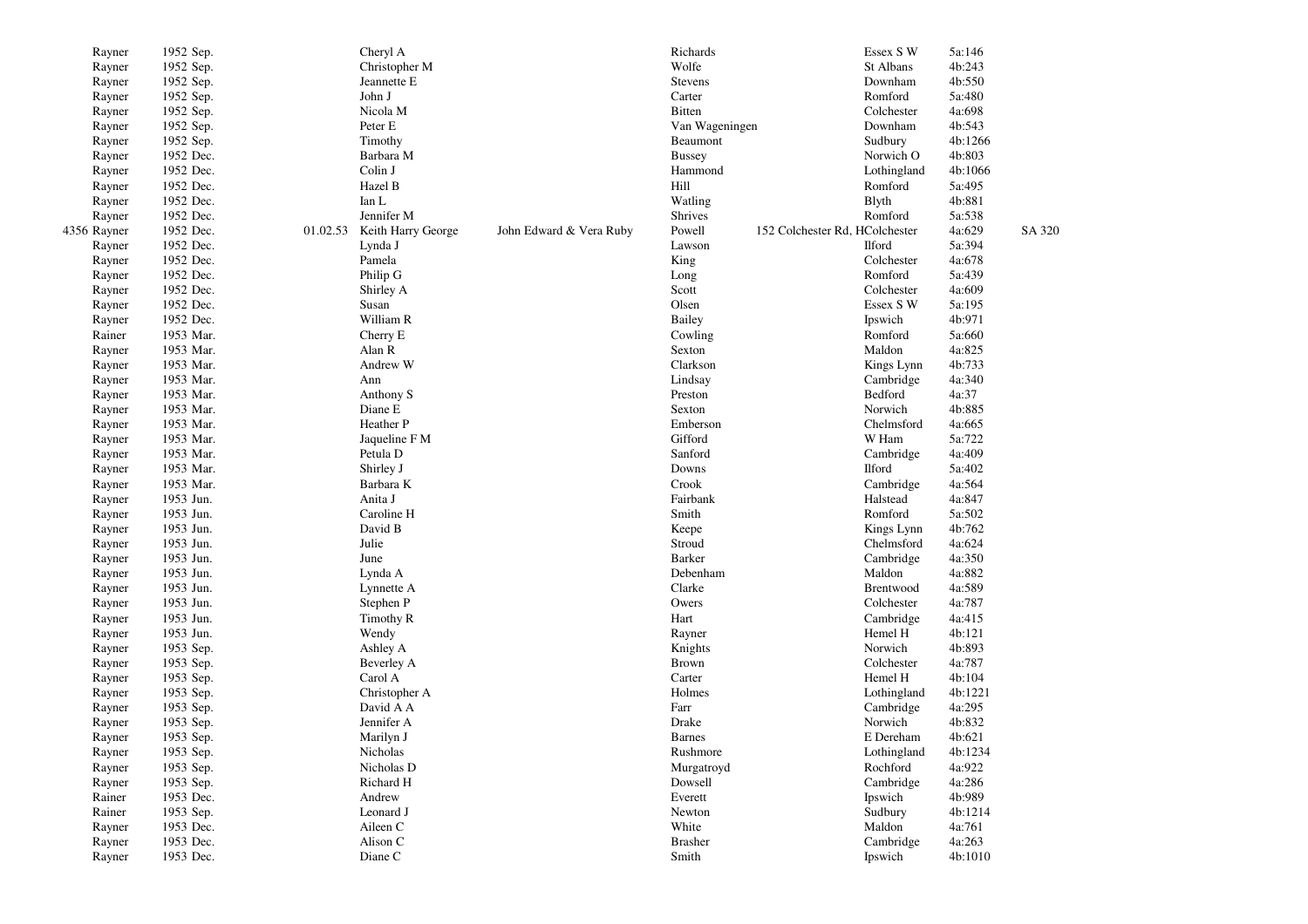| Rayner | 1953 Dec. | Jane         | Beaumont      | Sudbury          | 4b:1195 |
|--------|-----------|--------------|---------------|------------------|---------|
| Rayner | 1953 Dec. | Michael J    | Bolder        | Epping           | 5a:61   |
| Rayner | 1953 Dec. | Reginald E   | Dorsett       | Wisbech          | 4a:438  |
| Rayner | 1953 Dec. | Sylvia       | Clingo        | Downham          | 4b:542  |
| Rayner | 1954 Mar. | Sandra I     | <b>Bracey</b> | Yarmouth         | 4b:669  |
| Rayner | 1954 Mar. | Beverley-Ann | Dooms         | Maldon           | 4a:804  |
| Rayner | 1954 Mar. | Brian P      | Russ          | Chelmsford       | 4a:597  |
| Rayner | 1954 Mar. | Carol A      | Dewberry      | Romford          | 5a:591  |
| Rayner | 1954 Mar. | Christine J  | Walker        | Norwich          | 4b:848  |
| Rayner | 1954 Mar. | Christine M  | La Frenais    | Chelmsford       | 4a:635  |
| Rayner | 1954 Mar. | Colin P      | Bailey        | Ipswich          | 4b:1068 |
| Rayner | 1954 Mar. | Michael D    | Viner         | W Ham            | 5a:819  |
| Rayner | 1954 Mar. | Patricia I   | Watling       | <b>B</b> lyth    | 4b:1004 |
| Rayner | 1954 Mar. | Peter J      | Dawson        | Maldon           | 4a:813  |
| Rayner | 1954 Mar. | Richard W    | Fowler        | Essex S W        | 5a:235  |
| Rayner | 1954 Mar. | Sally A      | Drakesford    | Chelmsford       | 4a:624  |
| Rayner | 1954 Mar. | Sally A      | Lindsay       | Cambridge        | 4a:324  |
| Rayner | 1954 Mar. | Susan N      | Leach         | Colchester       | 4a:726  |
| Rayner | 1954 Jun. | Adrian P R   | Chase         | Rochford         | 4a:971  |
| Rayner | 1954 Jun. | Alan A       | Taylor        | Chelmsford       | 4a:676  |
| Rayner | 1954 Jun. | Andrew F     | Rayner        | Rochford         | 4a:963  |
| Rayner | 1954 Jun. | Arthur G     | Cunningham    | Wayland          | 4b:1034 |
| Rayner | 1954 Jun. | Benjamin J   | Richards      | St Albans        | 4b:336  |
| Rayner | 1954 Jun. | Colin L      | Adams         | Colchester       | 4a:839  |
| Rayner | 1954 Jun. | Diana R      | Skingle       | <b>Bishops S</b> | 4b:22   |
| Rayner | 1954 Jun. | Jacqueline A | Tufts         | Wayland          | 4b:1022 |
| Rayner | 1954 Jun. | Jacqueline P | Tuddenham     | Wayland          | 4b:1034 |
| Rayner | 1954 Jun. | Lesley K     | Bean          | W Ham            | 5a:793  |
| Rayner | 1954 Jun. | Dennis P     | Crook         | Cambridge        | 4a:564  |
| Rayner | 1954 Jun. | Michael S    | Stevens       | Downham          | 4b:626  |
| Rayner | 1954 Jun. | Peter M      | Lappin        | Ely              | 4a:472  |
| Rayner | 1954 Jun. | Robert K     | Doherty       | Luton            | 4a:192  |
| Rayner | 1954 Jun. | Roger A      | Carter        | Romford          | 5a:472  |
| Rayner | 1954 Sep. | Brian W      | Holmes        | <b>Ilford</b>    | 5a:432  |
| Rayner | 1954 Sep. | Carol G      | Taylor        | Brentwood        | 4a:569  |
| Rayner | 1954 Sep. | Gary R       | Salmon        | Chelmsford       | 4a:666  |
| Rayner | 1954 Sep. | Judith A     | Green         | Ely              | 4a:415  |
| Rayner | 1954 Sep. | Judy A M     | Dowdy         | Fakenham         | 4b:661  |
| Rayner | 1954 Sep. | Laurence H   | Tatt          | Ware             | 4b:341  |
| Rayner | 1954 Sep. | Richard M    | Flack         | Wisbech          | 4a:489  |
| Rayner | 1954 Sep. | Robin C      | Cunningham    | Ipswich          | 4b:1160 |
| Rayner | 1954 Sep. | Stephen P    | Sexton        | Maldon           | 4a:830  |
| Rayner | 1954 Sep. | Stephen T    | Harvey        | Norwich          | 4b:790  |
| Rayner | 1954 Sep. | Wiliam F     | Baker         | Kings Lynn       | 4b:728  |
| Raynor | 1954 Sep. | Harold G     | <b>Barnes</b> | Romford          | 5a:627  |
| Raynor | 1954 Sep. | Robert K     | Kernot        | Essex S W        | 5a:227  |
| Rayner | 1954 Dec. | Alan B       | Harrison      | Romford          | 5a:531  |
| Rayner | 1954 Dec. | Angela E     | Peach         | Downham          | 4b:563  |
| Rayner | 1954 Dec. | Anne R       | Crossman      | Colchester       | 4a:701  |
| Rayner | 1954 Dec. | Clive        | Benton        | Cambridge        | 4a:303  |
| Rayner | 1954 Dec. | Clive G      | Crutchington  | <b>Ilford</b>    | 5a:305  |
| Rayner | 1954 Dec. | David V      | Savage        | Ipswich          | 4b:1049 |
| Rayner | 1954 Dec. | Heather J    | Durrant       | Epping           | 5a:38   |
| Rayner | 1954 Dec. | Ivor C       | Savory        | Norwich O        | 4b:853  |
| Rayner | 1954 Dec. | Jane L       | Lovell        | Bedford          | 4a:60   |
|        |           |              |               |                  |         |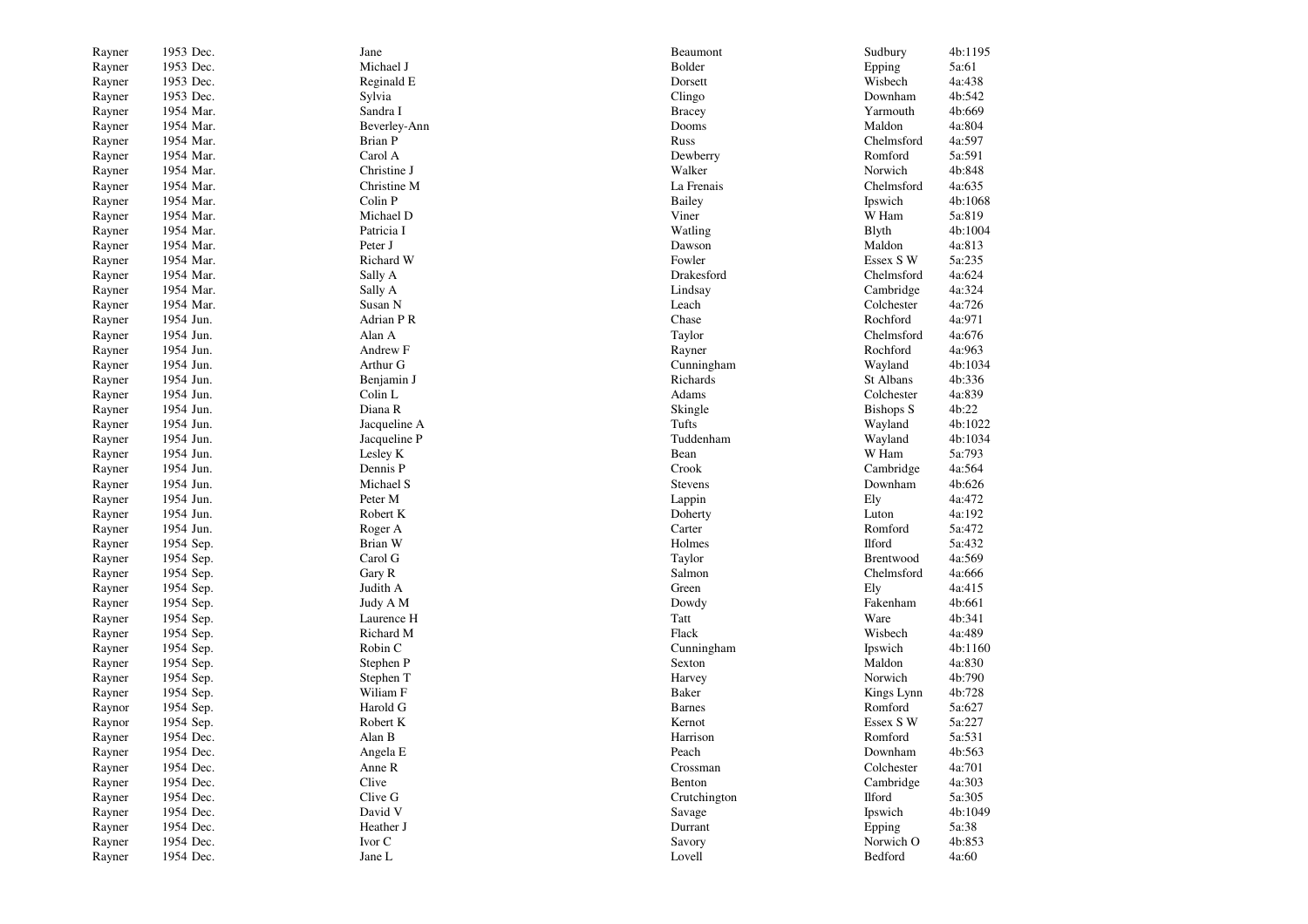| Rayner           | 1954 Dec.              | John M              | Ward           | Blyth             | 4b:929           |
|------------------|------------------------|---------------------|----------------|-------------------|------------------|
| Rayner           | 1954 Dec.              | John T              | Adamson        | Lothingland       | 4b:1115          |
| Rayner           | 1954 Dec.              | Michael I           | Pocanti        | Rochford          | 4a:809           |
| Rayner           | 1954 Dec.              | Mchael J            | Steele         | Ipswich           | 4b:1092          |
| Rayner           | 1954 Dec.              | Paul A              | Rice           | Wisbech           | 4a:444           |
| Rayner           | 1954 Dec.              | Robert J            | Perkins        | Rochford          | 4a:777           |
| Rayner           | 1954 Dec.              | Rosemary J          | Moore          | Norwich           | 4b:799           |
| Rayner           | 1954 Dec.              | Terence A           | Lewendon       | W Ham             | 5a:784           |
| Rayner           | 1955 Mar.              | Ann                 | Thompson       | Epping            | 5a:106           |
| Rayner           | 1955 Mar.              | Ann M               | Reiter         | Luton             | 4a:193           |
| Rayner           | 1955 Mar.              | Anthony W           | Beardsell      | Barnet            | 5a:905           |
| Rayner           | 1955 Mar.              | Jenette             | Faulkner       | Chelmsford        | 4a:635           |
| Rayner           | 1955 Mar.              | Paul                | Holmes         | Lothingland       | 4b:1193          |
| Rayner           | 1955 Mar.              | Peter J             | Wolf           | St Albans         | 4b:290           |
| Rayner           | 1955 Mar.              | Richard P           | <b>Brasher</b> | Cambridge         | 4a:404           |
| Rayner           | 1955 Mar.              | Steven              | Crisp          | Cambridge         | 4a:309           |
| Rayner           | 1955 Mar.              | Stuart I K          | <b>B</b> lyth  | Blyth             | 4b:999           |
| Rayner           | 1955 Mar.              | Terence D           | Compton        | Rochford          | 4a:875           |
| Rayner           | 1955 Mar.              | Valerie A           | Leveridge      | Norwich           | 4b:861           |
| Rayner           | 1955 Mar.              | William E           | Champkins      | Luton             | 4a:145           |
| Rayner           | 1955 Jun.              | Barry W             | Morris         | Essex S W         | 5a:221           |
| Rayner           | 1955 Jun.              | Brian R E           | Taylor         | Chelmsford        | 4a:654           |
| Rayner           | 1955 Jun.              | Olive R             | Bidwell        | Cambridge         | 4a:318           |
| Rayner           | 1955 Jun.              | Elaine P M          | Nichols        | Ipswich           | 4b:1218          |
| Rayner           | 1955 Jun.              | June E.             | Spence         | Ipswich           | 4b:1209          |
| Rayner           | 1955 Jun.              | Marion R            | Sharp          | Watford           | 4b:516           |
| Rayner           | 1955 Jun.              | Richard W           | Glen           | Romford           | 5a:631           |
| Rayner           | 1955 Jun.              | Robert I            | Gould          | W Ham             | 5a:847           |
| Rayner           | 1955 Jun.              | Robin S             | Spencer        | Norwich           | 4b:825           |
| Rayner           | 1955 Jun.              | Rodney H            | Berry          | Norwich           | 4b:937           |
| Rayner           | 1955 Jun.              | Sandra M R          | Robinson       | Downham           | 4b:655           |
| Rayner           | 1955 Jun.              | Stephen P           | Dowsell        | Cambridge         | 4a:276           |
| Rayner           | 1955 Sep.              | Andrew P            | Sexton         | Maldon            | 4a:883           |
| Rayner           | 1955 Sep.              | Anita               | Watling        | <b>B</b> lyth     | 4b:1015          |
| Rayner           | 1955 Sep.              | David B             | Wheatley       | Colchester        | 4a:811           |
| Rayner           | 1955 Sep.              | Kathleen E          | Lindsay        | Cambridge         | 4a:814           |
| Rayner           | 1955 Sep.              | Kathleen L          | O'Connell      | <b>Ilford</b>     | 5a:347           |
| Rayner           | 1955 Sep.              | Lesley J            | Debenham       | Maldon            | 4a:883           |
| Rayner           | 1955 Sep.              | Linda I             | Nuth           | Essex S W         | 5a:180           |
| Rayner           | 1955 Sep.              | Lynnette B          | Thomas         | Essex S W         | 5a:210           |
| Rayner           | 1955 Sep.              | Martyn P W          | Wynn           | Cambridge         | 4a:340           |
| Rayner           | 1955 Sep.              | Peter               | Olsen          | Essex S W         | 5a:182           |
| Rayner           | 1955 Sep.              | Peter L W           | Engleback      | Romford           | 5a:547           |
| Raynor           | 1955 Sep.              | Simon T             | Ager           | Rchford           | 4a:972           |
| Rainer           | 1955 Dec.              | Peter               | Rainer         | <b>Bishops S</b>  | 4b:29            |
| Rayner           | 1955 Dec.              | Angela D            | <b>Bewers</b>  | Maldon            | 4a:774           |
| Rayner           |                        |                     | Keepe          | Kings Lynn        |                  |
| 2433 Rayner      | 1955 Dec.<br>1955 Dec. | Anne C<br>Barbara J | Fairbank       | Halstead          | 4b:726<br>4a:755 |
| Rayner           | 1955 Dec.              | Carol A             | Clingo         | Downham           | 4b:619           |
| Rayner           | 1955 Dec.              | Gerald A            | Hudson         | Colchester        | 4a:647           |
| Rayner           | 1955 Dec.              | Jacqueline E        | Bignell        | Romford           | 5a:637           |
|                  |                        |                     |                |                   |                  |
| Rayner<br>Rayner | 1955 Dec.<br>1955 Dec. | Julie A<br>Julie E  | Hardy<br>Fox   | Luton<br>Southend | 4a:200<br>4a:877 |
| Rayner           | 1955 Dec.              | Katrina             | <b>Bitten</b>  | Colchester        | 4a:865           |
|                  |                        |                     |                |                   |                  |
| Rayner           | 1955 Dec.              | Paul J              | <b>Button</b>  | Ipswich           | 4b:1108          |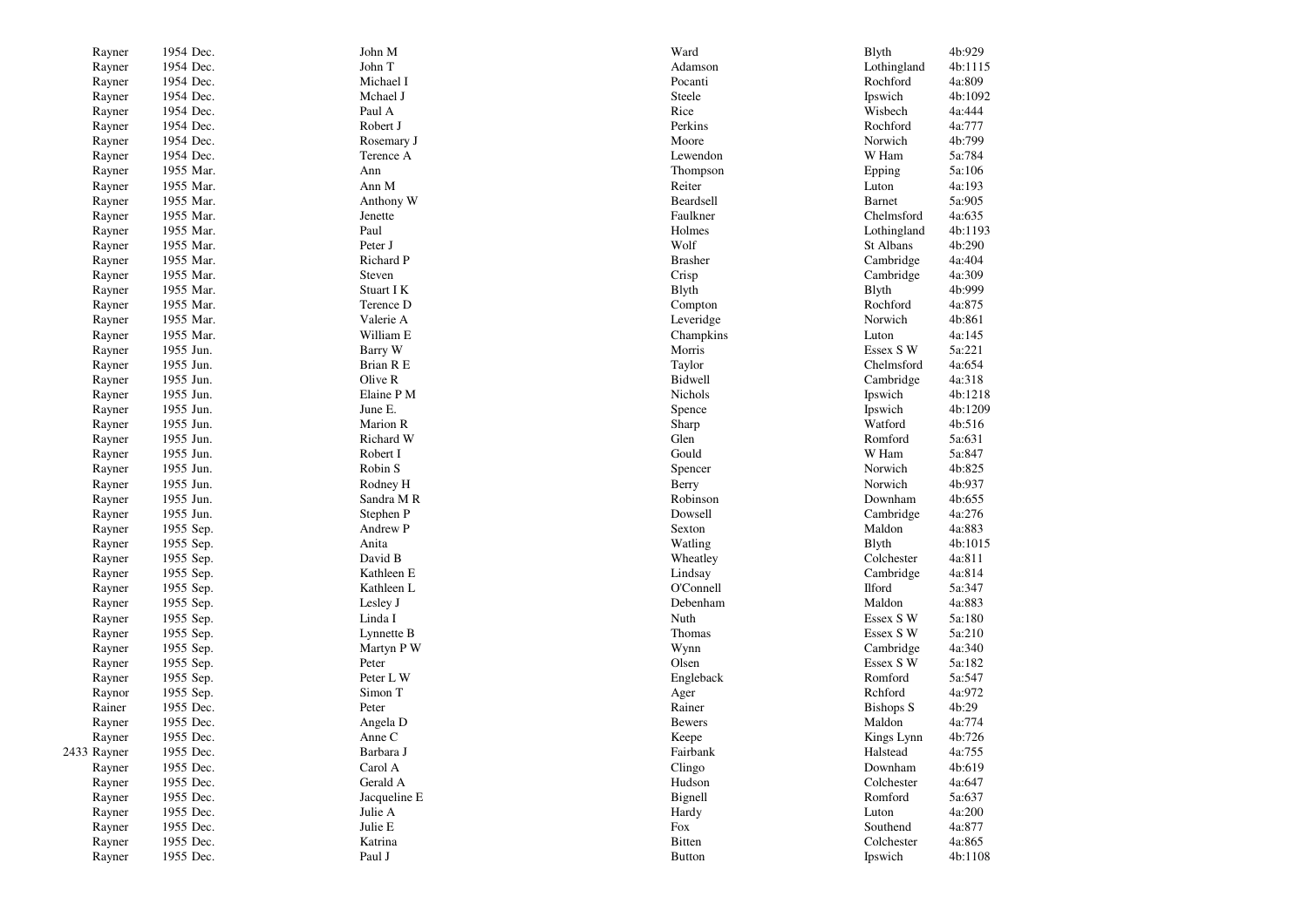| Rayner      | 1955 Dec. | Peter D       | Tuer               | Norwich       | 4b:800   |
|-------------|-----------|---------------|--------------------|---------------|----------|
| Rayner      | 1955 Dec. | Richard J     | Clarkson           | Fakenham      | 4b:655   |
| Rayner      | 1955 Dec. | Rosalind J    | Dorsett            | Epping        | 5a:99    |
| Raynor      | 1955 Dec. | Juliet M      | Croughton          | Southend      | 4a:897   |
| Rayner      | 1956 Mar. | Carol A       | Treacher           | <b>Ilford</b> | 5a:325   |
| Rayner      | 1956 Mar. | Christine R   | Schwartz           | Brentwood     | 4a:625   |
| Rayner      | 1956 Mar. | Christopher G | Bishop             | Kings Lynn    | 4b:818   |
| Rayner      | 1956 Mar. | Christopher J | Flack              | Wisbech       | 4a:536   |
| Rayner      | 1956 Mar. | David J       | Malton             | Hunts. N      | 4b:644   |
| Rayner      | 1956 Mar. | Marilyn J     | Barker             | Chelmsford    | 4a:727   |
| Rayner      | 1956 Mar. | Mark          | Thomas             | W Ham         | 5a:501   |
| Rayner      | 1956 Mar. | Pauline M     | Gilbert            | Thurrock      | 4a:1117  |
| Rayner      | 1956 Mar. | Sandra E      | <b>Brasher</b>     | Cambridge     | 4a:547   |
| Rayner      | 1956 Mar. | Valerie J     | Cooke              | Essex S W     | 5a:281   |
| Raynor      | 1956 Mar. | Victoria A    | Waddington         | Bedford       | 4a:28a   |
| Rainer      | 1956 Jun. | Stuart P      | <b>Brown</b>       | Yarmouth      | 4b:756   |
| Rayner      | 1956 Jun. | Adrian        | French             | Maldon        | 4a:955   |
| 7471 Rayner | 1956 Jun. | Anthony J     | Harper             | <b>Ilford</b> | 5a:331   |
| Rayner      | 1956 Jun. | Barry J       | Preston            | Bedford       | 4a:44    |
| Rayner      | 1956 Jun. | Carolyne A E  | Hill               | Cambridge     | 4a:436   |
| Rayner      | 1956 Jun. | Howard K      | Wallis             | Brentwood     | 4a:657   |
| Rayner      | 1956 Jun. | Howard W      | Morgan             | Hatfield      | 4b:79    |
| Rayner      | 1956 Jun. | Kevin M       | Inness             | Wisbech       | 4a:543   |
| Rayner      | 1956 Jun. | Martin E      | Lose               | Downham       | 4b:668   |
| Rayner      | 1956 Jun. | Paul G        | <b>Brown</b>       | Acle          | 4b:651   |
| Rayner      | 1956 Jun. | Robert K      | Whicker            | Chelmsford    | 4a:0740S |
| Rayner      | 1956 Jun. | Roseann       | Cator              | Wayland       | 4b:1079  |
|             | 1956 Jun. | Sandra R      | Harker             | Norwich       | 4b:931   |
| Rayner      | 1956 Jun. | Stephen G     |                    | Norwich O     | 4b:1053  |
| Rayner      | 1956 Jun. | Trevor G      | Hambling           | Rochford      | 4a:1038  |
| Rayner      |           | Christine A   | Compton<br>Snowdon | Hitchin       | 4b:229   |
| Rayner      | 1956 Sep. |               |                    |               |          |
| Rayner      | 1956 Sep. | David C       | Dowsell            | Cambridge     | 4a:378   |
| Rayner      | 1956 Sep. | James W       | Headlam            | Colchester    | 4a:804   |
| Rayner      | 1956 Sep. | Lawrence D    | Leveridge          | Lothingland   | 4b:1234  |
| Rayner      | 1956 Sep. | Linda J       | Livings            | Chelmsford    | 4a:724   |
| Rayner      | 1956 Sep. | Lesley A      | Holmes             | Romford       | 5a:527   |
| Rayner      | 1956 Sep. | Lynn A        | Powle              | Norwich       | 4b:521   |
| Rayner      | 1956 Sep. | Ronald L      | Cox                | Epping        | 5a:50    |
| Rayner      | 1956 Sep. | Sally A       | Childerly          | Bedford       | 4a:86    |
| Rayner      | 1956 Sep. | Sharon A      | Guyatt             | Barnet        | 5a:952   |
| Rayner      | 1956 Sep. | Shirley B     | Carter             | Hemel H       | 4b:118   |
| Rayner      | 1956 Sep. | Wayne W       | Parnell            | Norwich       | 4b:878   |
| Raynor      | 1956 Sep. | Martyn J      | Maggs              | Barnet        | 5a:927   |
| Rayner      | 1956 Dec. | Alan P        | Driver             | Epping        | 5a:89    |
| Rayner      | 1956 Dec. | Brian T       | Goff               | Essex S W     | 5a:150   |
| Rayner      | 1956 Dec. | Carroll M     | Shorter            | Essex S W     | 5a:216   |
| Rayner      | 1956 Dec. | Christine A   | Howard-Mann        | N Walsham     | 4b:783   |
| Rayner      | 1956 Dec. | Heather D     | Sheldrick          | Hitchin       | 4b:206   |
| Rayner      | 1956 Dec. | Judith M      | Marchant           | Saffron W     | 4a:951   |
| Rayner      | 1956 Dec. | Kenneth S     | Goff               | Essex S W     | 5a:150   |
| Rayner      | 1956 Dec. | Lydia A       | Crook              | St Ives       | 5b:573   |
| Rayner      | 1956 Dec. | Michael I     | Warne              | Newmarket     | 4b:1292  |
| Rayner      | 1956 Dec. | Susan F       | Hirsch             | St Albans     | 4b:286   |
| Rayner      | 1956 Dec. | Susan M       | Glen               | Romford       | 5a:518   |
| Rayner      | 1956 Dec. | Victor J      | Lawson             | Ilford        | 5a:356   |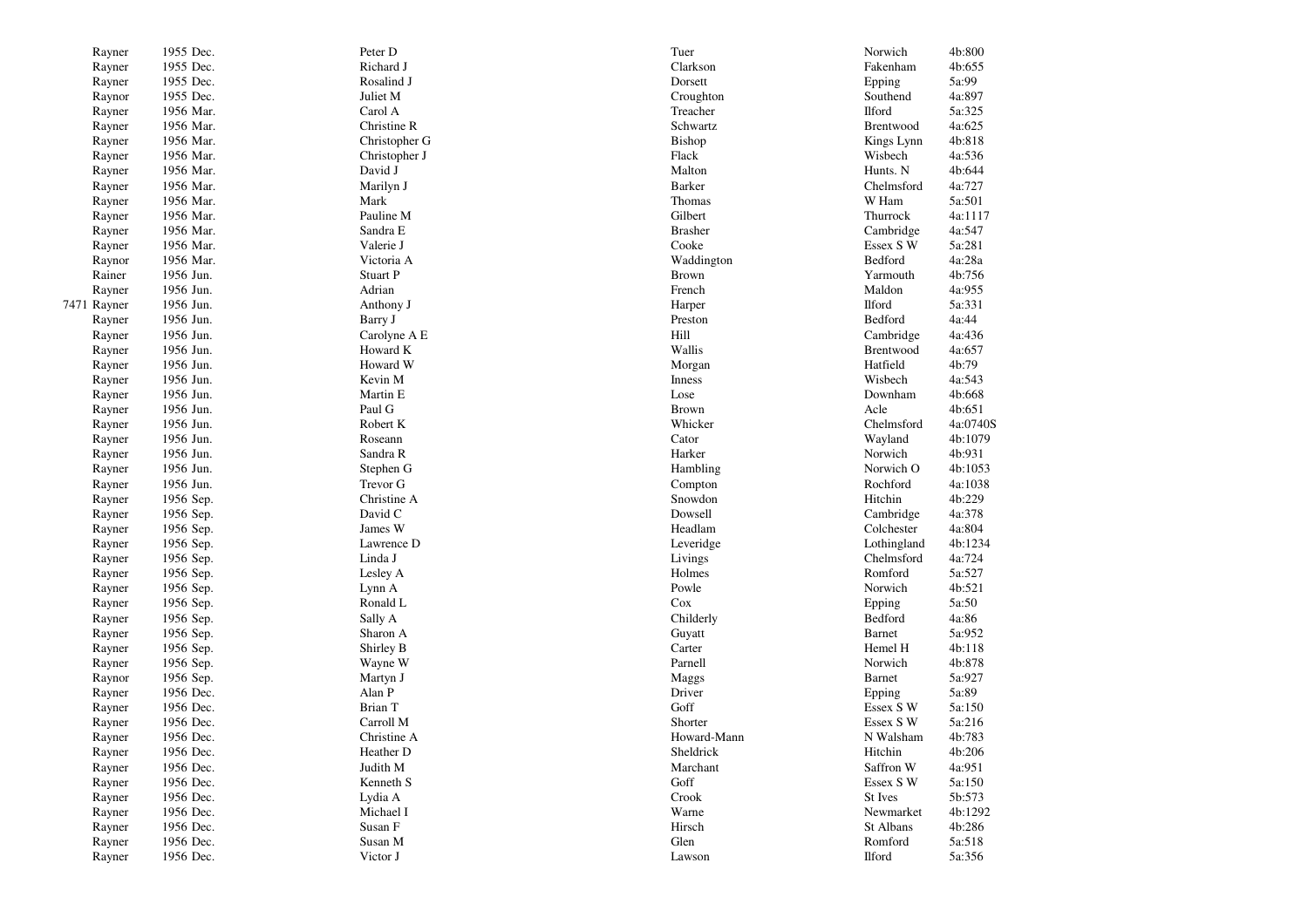| Rayner      | 1957 Mar. |        | David J       |                             | Drakeford    |                                | Chelmsford    | 4a:795  |        |
|-------------|-----------|--------|---------------|-----------------------------|--------------|--------------------------------|---------------|---------|--------|
| Rayner      | 1957 Mar. |        | Elaine J      |                             | Watling      |                                | Blyth         | 4b:1090 |        |
| Rayner      | 1957 Mar. |        | Ian KP        |                             | Nicholls     |                                | Ipswich       | 4b:1161 |        |
| Rayner      | 1957 Mar. |        | Steven L      |                             | Dixon        |                                | Epping        | 5a:106  |        |
| Rayner      | 1957 Mar. |        | Susan         |                             | Poll         |                                | Norwich O     | 4b:1051 |        |
| Rayner      | 1957 Mar. |        | Wendy A       |                             | Bewers       |                                | Maldon        | 4a:959  |        |
| Raynor      | 1957 Mar. |        | Gary          |                             | Dorsett      |                                | Colchester    | 4a:855  |        |
| Rainer      | 1957 Jun. |        | John C        |                             | Nice         |                                | Ipswich       | 4b:1205 |        |
| Rayner      | 1957 Jun. |        | Christine J   |                             | Steele       |                                | Ipswich       | 4b:1214 |        |
| Rayner      | 1957 Jun. |        | David E       |                             | Tuer         |                                | N Walsham     | 4b:850  |        |
| 4357 Rayner | 1957 Jun. | 15.09. | Deborah Ann   | Frank Albert & Gem Patricia | Tylor        | Ashlong Rd, HalsteadColchester |               | 4a:949  | SA 443 |
| Rayner      | 1957 Jun. |        | Heather M     |                             | Winch        |                                | Saffron W     | 4a:1114 |        |
| Rayner      | 1957 Jun. |        | Hester M      |                             | Wolf         |                                | St Albans     | 4b:343  |        |
| Rayner      | 1957 Jun. |        | Jane E        |                             | Foster       |                                | Cambridge     | 4a:324  |        |
| Rayner      | 1957 Jun. |        | Kevin R       |                             | Sharpe       |                                | Sudbury       | 4:1499  |        |
| Rayner      | 1957 Jun. |        | Michael J     |                             | Clarkson     |                                | Fakenham      | 4b:758  |        |
| Rayner      | 1957 Jun. |        | Patricia J    |                             | <b>Brown</b> |                                | Halstead      | 4a:965  |        |
| Rayner      | 1957 Jun. |        | Pauline J     |                             | Tufts        |                                | Wayland       | 4b:1103 |        |
| Rayner      | 1957 Jun. |        | Philip K      |                             | MacFarlane   |                                | <b>Ilford</b> | 5a:317  |        |
| Rayner      | 1957 Jun. |        | Roger J       |                             | Lindsay      |                                | Cambridge     | 4a:408  |        |
| Rayner      | 1957 Jun. |        | Sandra A      |                             | Smith        |                                | Ipswich       | 4b:1283 |        |
| Rayner      | 1957 Jun. |        | Stephen A     |                             | Daines       |                                | Norwich       | 4b:961  |        |
| Rayner      | 1957 Sep. |        | David T P     |                             | Schwartz     |                                | Brentwood     | 4a:626  |        |
| Rayner      | 1957 Sep. |        | John F        |                             | Rachstraw    |                                | Brentwood     | 4a:644  |        |
| Rayner      | 1957 Sep. |        | Kim           |                             | Smith        |                                | <b>Ilford</b> | 5a:552  |        |
| Rayner      | 1957 Sep. |        | Linda A       |                             | Salmon       |                                | Chelmsford    | 4a:789  |        |
| Rayner      | 1957 Sep. |        | Lindsay J     |                             | Green        |                                | Ely           | 4a:502  |        |
| Rayner      | 1957 Sep. |        | Martin        |                             | Beerg        |                                | Hemel H       | 4b:150  |        |
| Rayner      | 1957 Sep. |        | Moira         |                             | Wheatley     |                                | Colchester    | 4a:868  |        |
| Rayner      | 1957 Sep. |        | Raymond L     |                             | Bonner       |                                | Essex S W     | 5a:263  |        |
| Rayner      | 1957 Sep. |        | Stephen A J   |                             | Meehan       |                                | W Ham         | 5a:737  |        |
| Rayner      | 1957 Sep. |        | Yvonne M      |                             | Smith        |                                | Wayland       | 4b:1072 |        |
| Raynor      | 1957 Sep. |        | Christopher T |                             | Waddington   |                                | Bedford       | 4a:86   |        |
| Rainer      | 1957 Dec. |        | Carol A       |                             | Livings      |                                | Chelmsford    | 4a:781  |        |
| Rayner      | 1957 Dec. |        | Clive A       |                             | Smith        |                                | <b>Ilford</b> | 5a:344  |        |
| Rayner      | 1957 Dec. |        | Elizabeth A   |                             | Rout         |                                | Wayland       | 4b:1022 |        |
| Rayner      | 1957 Dec. |        | Garry J       |                             | Rayner       |                                | Barnet        | 4a:915  |        |
| Rayner      | 1957 Dec. |        | Gary C        |                             | Simpkins     |                                | Luton         | 4a:213  |        |
| Rayner      | 1957 Dec. |        | Jane E        |                             | Bailey       |                                | Ipswich       | 4b:1130 |        |
| Rayner      | 1957 Dec. |        | Lee M         |                             | Hunt         |                                | Norwich       | 4b:854  |        |
| Rayner      | 1957 Dec. |        | Marcia KP     |                             | Chase        |                                | Rochford      | 4a:1011 |        |
| Rayner      | 1957 Dec. |        | Margaret      |                             | Stevens      |                                | Downham       | 4b:656  |        |
| Rayner      | 1957 Dec. |        | Martyn C      |                             | Palmer       |                                | Chelmsford    | 4a:751  |        |
| Rayner      | 1957 Dec. |        | Neil          |                             | Cobb         |                                | Norwich O     | 4b:973  |        |
| Rayner      | 1957 Dec. |        | Peter K       |                             | Faulkner     |                                | Chelmsford    | 4a:778  |        |
| Rayner      | 1957 Dec. |        | Stephen P     |                             | <b>Booty</b> |                                | Bury St E     | 4b:1331 |        |
| Rayner      | 1958 Mar. |        | Anita L       |                             | Williams     |                                | Hemel H       | 4b:162  |        |
| Rayner      | 1958 Mar. |        | Brian F       |                             | Collins      |                                | Cambridge     | 4a:320  |        |
| Rayner      | 1958 Mar. |        | Carole E      |                             | Cowdrey      |                                | Hitchin       | 4b:354  |        |
| Rayner      | 1958 Mar. |        | Christine A   |                             | Kemp         |                                | <b>Ilford</b> | 5a:451  |        |
| Rayner      | 1958 Mar. |        | Christine C   |                             | Viner        |                                | W Ham         | 5a:927  |        |
| Rayner      | 1958 Mar. |        | Christine J   |                             | Childerley   |                                | Bedford       | 4a:127  |        |
| Rayner      | 1958 Mar. |        | Gillian I     |                             | Treacher     |                                | <b>Ilford</b> | 5a:360  |        |
| Rayner      | 1958 Mar. |        | Jayne A       |                             | Turner       |                                | Thurrock      | 4a:1231 |        |
| Rayner      | 1958 Mar. |        | Kathleen R E  |                             | Compton      |                                | Southend      | 4a:1164 |        |
|             |           |        |               |                             |              |                                |               |         |        |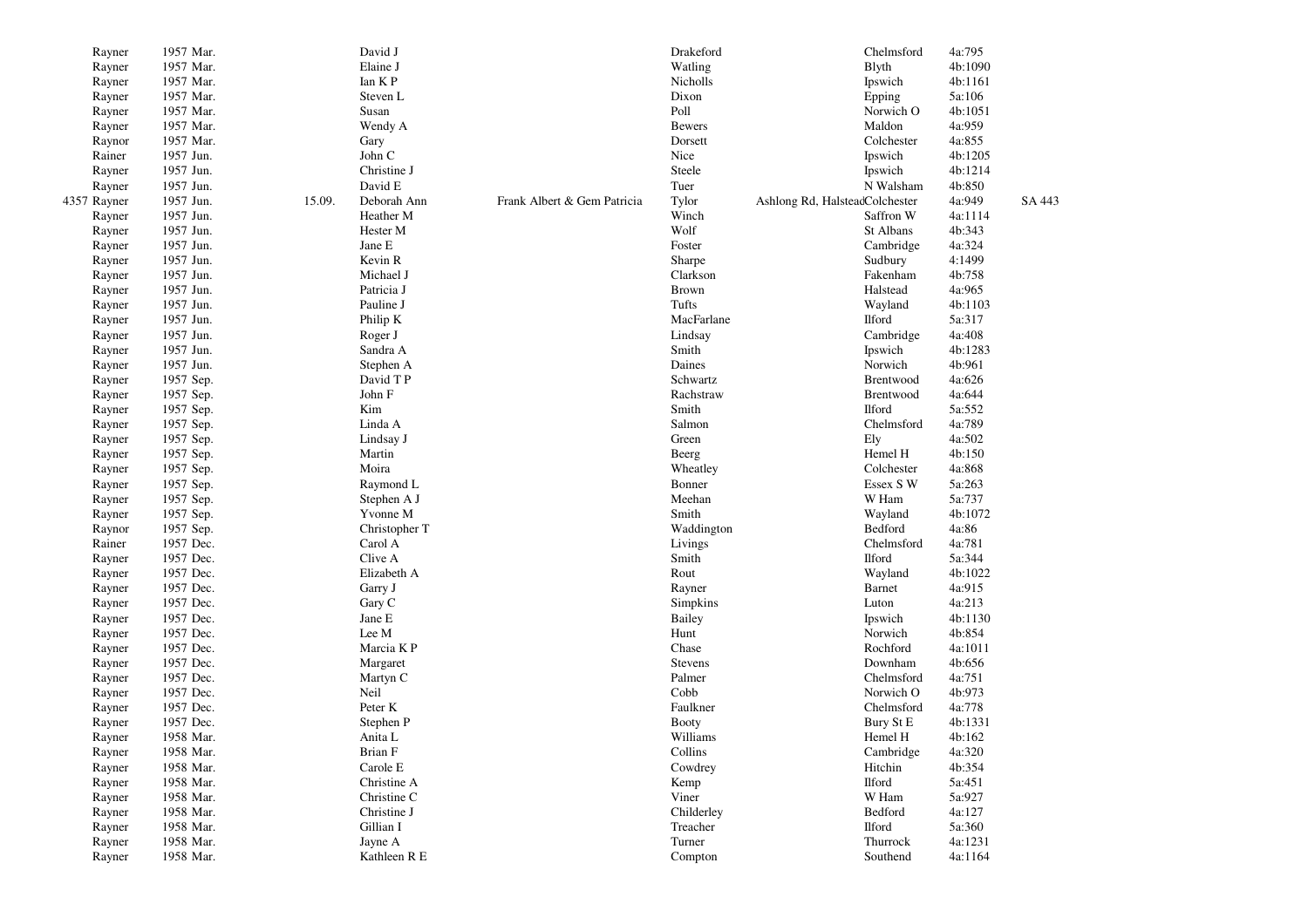| Rayner | 1958 Mar. | Marian D        | Watling           | <b>B</b> lyth      | 4b:1170    |
|--------|-----------|-----------------|-------------------|--------------------|------------|
| Rayner | 1958 Mar. | Prudence A R    | Hill              | Cambridge          | 4a:404     |
| Rayner | 1958 Mar. | Tracey A        | Johnson           | Hatfield           | 4b:74      |
| Rayner | 1958 Mar. | Vivien E        | Everitt-Champkins | Luton              | 4a:176     |
| Rayner | 1958 Mar. | Wendy R         | Russell-Stracey   | Romford            | 5a:562     |
| Raynor | 1958 Mar. | Tony            | Thompson          | Essex S W          | 5a:295     |
| Rayner | 1958 Jun. | Christine A     | Grimmer           | Yarmouth           | 4b:849     |
| Rayner | 1958 Jun. | Christine I     | Rayner            | Cambridge          | 4a:387     |
| Rayner | 1958 Jun. | David J         | Sayer             | E Dereham          | 4b:788     |
| Rayner | 1958 Jun. | Elaine J        | Guyatt            | <b>Barnet</b>      | 5a:1076    |
| Rayner | 1958 Jun. | Keith D         | Powle             | Norwich            | 4b:1025    |
| Rayner | 1958 Jun. | Linda M         | Clark             | Colchester         | 4a:975     |
| Rayner | 1958 Jun. | Louis J         | Parnell           | Norwich            | 4b:1030    |
| Rayner | 1958 Jun. | Mark N          | Springate         | Romford            | 5a:665     |
| Rayner | 1958 Jun. | Michael B       | Pallant           | Norwich O          | 4b:1134    |
| Rayner | 1958 Jun. | Michael C       | Molton            | Hunts <sub>N</sub> | 4b:716     |
| Rayner | 1958 Jun. | Michael D       | Leach             | Colchester         | 4a:969     |
| Rayner | 1958 Jun. | Philip J        | Tuddenham         | Wayland            | 4b:1184    |
| Rayner | 1958 Jun. | Rosemary        | Rayner            | Hitchin            | 4b:308     |
| Rayner | 1958 Jun. | Stephen C       | Peasey            | Essex SW           | 5a:248     |
| Rayner | 1958 Jun. | Susan J         | Clingo            | Downham            | 4b:773     |
| Rayner | 1958 Jun. | Vivien          | French            | Maldon             | 4a:1078    |
| Rainer | 1958 Sep. | Stephen         | Adlam             | Rochford           | 4a:1042    |
| Rayner | 1958 Sep. | Anne E          | Hill              | Hitchin            | 4b:329     |
| Rayner | 1958 Sep. | Beverley J      | Leveridge         | Lothingland        | 4b:1331    |
| Rayner | 1958 Sep. | Christine M     | Tuthill           | Peterborough       | 3b:1016    |
| Rayner | 1958 Sep. | Christopher P A | Lora              | Cambridge          | 4a:344     |
| Rayner | 1958 Sep. | Elizabeth J     | Hall              | Cambridge          | 4a:403     |
| Rayner | 1958 Sep. | Ian S           | Headlam           | Colchester         | 4a:944     |
| Rayner | 1958 Sep. | Kevin A         | Simpkins          | Luton              | 4a:284     |
| Rayner | 1958 Sep. | Kevin J         | Clarke            | Brentwood          | 4a:671     |
| Rayner | 1958 Sep. | Margaret A      | Savage            | Ipswich            | 4b:1266    |
| Rayner | 1958 Sep. | Peter A J       | Lindsay           | Cambridge          | 4a:372     |
| Rayner | 1958 Sep. | Suzanne E       | Dimmock           | Luton              | 4a:190     |
| Rayner | 1958 Dec. | Andrea D        | Elliott           | Romford            | 5a:302/s   |
| Rayner | 1958 Dec. | Clive           | Edmonds           | March.             | 4a:see M59 |
| Rayner | 1958 Dec. | Gene A          | King              | Bedford            | 4a:43      |
| Rayner | 1958 Dec. | Jane M          | Crutchington      | Romford            | 5a:581     |
| Rayner | 1958 Dec. | Keith W         | Sharpe            | Ipswich            | 4b:1145    |
| Rayner | 1958 Dec. | Laurence W      | Beeson            | Essex S W          | 5a:168     |
| Rayner | 1958 Dec. | Marilyn         | Clay              | Huntingdon         | 4b:362     |
| Rayner | 1958 Dec. | Patricia A      | <b>Brown</b>      | Acle               | 4b:668     |
| Rayner | 1959 Mar. | Alan J          | Wheatley          | Colchester         | 4a:929     |
| Rayner | 1959 Mar. | Beverley A      | Young             | Wisbech            | 4a:499     |
| Rayner | 1959 Mar. | Christopher     | Warne             | Newmarket          | 4b:1492    |
| Rayner | 1959 Mar. | Clive           | Edmonds           | Wisbech            | 4a:613     |
| Rayner | 1959 Mar. | Colin           | Thompson          | Epping             | 5a:93      |
| Rayner | 1959 Mar. | David B         | Ager              | Ipswich            | 4b:1349    |
| Rayner | 1959 Mar. | David R         | Armes             | Norwich            | 4b:994     |
| Rayner | 1959 Mar. | Jenny I A       | Howard            | Norwich            | 4b:952     |
| Rayner | 1959 Mar. | Kathryn A       | Fordham           | Cambridge          | 4a:359     |
| Rayner | 1959 Mar. | Martin          | Hansford          | Hemel H            | 4b:184     |
| Rayner | 1959 Mar. | Raymond P       | Flack             | Romford            | 5a:694     |
| Rayner | 1959 Mar. | Stephen C       | Elwin             | Norwich            | 4b:1005    |
| Rayner | 1959 Mar. | Susan C         | Powter            | Cambridge          | 4a:435     |
|        |           |                 |                   |                    |            |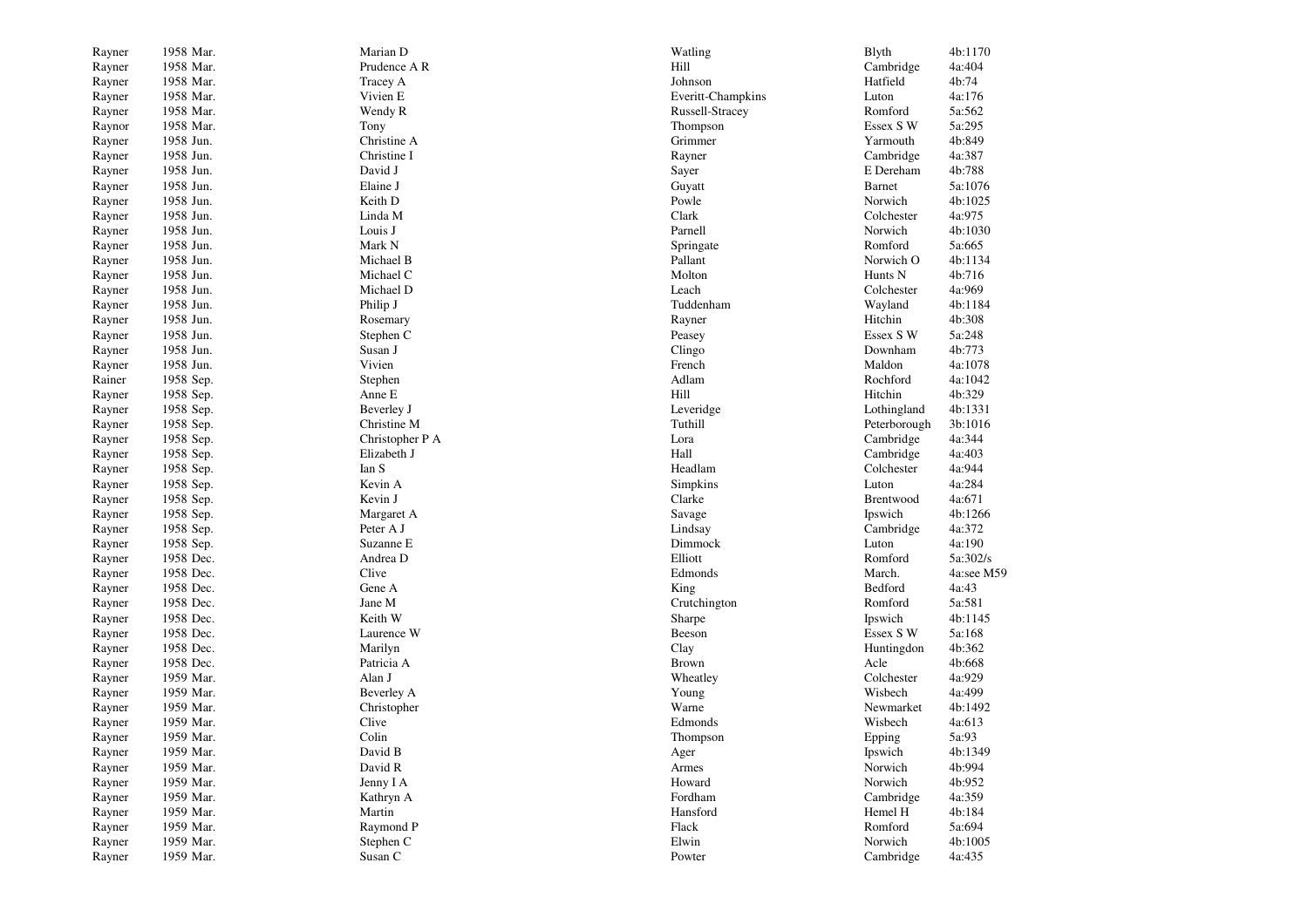| Raynor           | 1959 Mar.              | Jacqueline    |                   | Thompson          | Essex S W   | 5a:318  |
|------------------|------------------------|---------------|-------------------|-------------------|-------------|---------|
| Rayner           | 1959 Mar.              | Michael C N   |                   | Austen            | Southend    | 4a;1219 |
| Rayner           | 1959 Jun.              | Christina L   |                   | Rudman            | Barnet      | 5a:1046 |
| Rayner           | 1959 Jun.              | Christopher P |                   | Robinson          | Downham     | 4b:782  |
| Rayner           | 1959 Jun.              | David         |                   | Otley             | Cambridge   | 4a:476  |
| Rayner           | 1959 Jun.              | Jacqueline L  |                   | Snowdon           | Hitchin     | 4b:255  |
| Rayner           | 1959 Jun.              | Kevin J       |                   | Goldsmith         | Hitchin     | 4b:264  |
| Rayner           | 1959 Jun.              | Kim           |                   | Warden            | Ipswich     | 4b:1347 |
| Rayner           | 1959 Jun.              | Lesley A      |                   | Daines            | Norwich O   | 4b:1129 |
| Rayner           | 1959 Jun.              | Michael G     |                   | Hutchins          | Epping      | 5a:138  |
| Rayner           | 1959 Jun.              | Neil A        |                   | Smith             | Ilford      | 5a:415  |
| Rayner           | 1959 Jun.              | Paul          |                   | Haynes            | Luton       | 4a:277  |
| Rayner           | 1959 Jun.              | Philip E      |                   | Tuer              | Kings Lynn  | 4b:295  |
| Rayner           | 1959 Jun.              | Sheralyn      |                   | Read              | Acle        | 4b:758  |
| Rayner           | 1959 Jun.              | Stephen       |                   | Rayner            | Yarmouth    | 4b:860  |
| Raynor           | 1959 Jun.              | Amanda L M    |                   | Rayner            | Essex S W   | 5a:311  |
| Rayner           | 1959 Sep.              | Christine A   |                   | Hipkin            | Kings Lynn  | 4b:808  |
| Rayner           | 1959 Sep.              | Clive P       |                   | Innis             | Wisbech     | 4a:573  |
| Rayner           | 1959 Sep.              | Dermot N      |                   | Crowley           | Hitchin     | 4b:253  |
| Rayner           | 1959 Sep.              | Heather M     |                   | Hennessy          | Romford     | 5a:422  |
| Rayner           | 1959 Sep.              | Paul J        |                   | Crook             | Cambridge   | 4a:315  |
| Rayner           | 1959 Sep.              | Peter S       |                   | Tratt             | Romford     | 5a:628  |
| Rayner           | 1959 Dec.              | Christine A   |                   | Woods             | Ely         | 4a:554  |
| Rayner           | 1959 Dec.              | David R       |                   | <b>Bullock</b>    | Romford     | 5a:610  |
|                  | 1959 Dec.              | Gina C        |                   |                   | Hemel H     | 4b:134  |
| Rayner<br>Rayner | 1959 Dec.              | Glen D        |                   | Delaney<br>Prince | Hatfield    | 4b:124  |
|                  |                        | Jane E        |                   | Goodale           | Wisbech     | 4a:654  |
| Rayner           | 1959 Dec.<br>1959 Dec. | Julia A       |                   | Grimes            | N Walsham   | 4b:904  |
| Rayner           | 1959 Dec.              | Karen J       |                   | Osborne           |             | 4a:962  |
| Rayner           |                        |               |                   |                   | Colchester  |         |
| Rayner           | 1959 Dec.              | Ruth E        |                   | Hart              | Cambridge   | 4a:540  |
| 4636 Rayner      | 1959 Dec.              | Susan A       | Peter C & unknown | Margetson         | W Ham       | 5a:914  |
| Rayner           | 1960 Mar.              | Beverley A    |                   | Moore             | Maldon      | 4a:1073 |
| Rayner           | 1960 Mar.              | Carol A       |                   | Rayner            | Norwich O   | 4b:1155 |
| Rayner           | 1960 Mar.              | Catherine M   |                   | Hirsch            | St Albans   | 4b:487  |
| Rayner           | 1960 Mar.              | Clare         |                   | Crutchington      | Romford     | 5a:602  |
| Rayner           | 1960 Mar.              | David A       |                   | Dimmock           | Luton       | 4a:246  |
| Rayner           | 1960 Mar.              | Jane M        |                   | Stonehouse        | Norwich O   | 4b:1133 |
| Rayner           | 1960 Mar.              | Judith        |                   | Adamson           | Lothingland | 4b:1433 |
| Rayner           | 1960 Mar.              | Julie A       |                   | Armes             | Norwich     | 4b:1048 |
| Rayner           | 1960 Mar.              | Kelvyn L      |                   | Follen            | Cambridge   | 4a:371  |
| Rayner           | 1960 Mar.              | Martyn P      |                   | Ward              | Ipswich     | 4b:1394 |
| Rayner           | 1960 Mar.              | Michael R     |                   | Bunnage           | Wisbech     | 4a:606  |
| Rayner           | 1960 Mar.              | Paula J       |                   | Sheldrick         | Cambridge   | 4a:432  |
| Rayner           | 1960 Mar.              | Philip E      |                   | Morgan            | Hatfield    | 4b:117  |
| Rayner           | 1960 Mar.              | Robert M      |                   | Savage            | Ipswich     | 4b:1329 |
| Rayner           | 1960 Mar.              | Stephen D     |                   | Lush              | Ilford      | 5a:316  |
| Raynor           | 1960 Mar.              | Steven        |                   | Thompson          | Essex S W   | 5a:275  |
| Rayner           | 1960 Jun.              | Anthony J     |                   | Warby             | March.      | 4a:591  |
| Rayner           | 1960 Jun.              | Carol E       |                   | Rayner            | Essex SW    | 5a:224  |
| Rayner           | 1960 Jun.              | Christine M   |                   | Tuer              | Kings Lynn  | 4b:957  |
| Rayner           | 1960 Jun.              | Jacqueline S  |                   | Sanford           | Cambridge   | 4a:525  |
| Rayner           | 1960 Jun.              | Julia M I     |                   | Warn              | Cambridge   | 4a:526  |
| Rayner           | 1960 Jun.              | Julia A       |                   | King              | Bedford     | 4a:26   |
| Rayner           | 1960 Jun.              | Karen F       |                   | Backstraw         | Chelmsford  | 4a:867  |
| Rayner           | 1960 Jun.              | Karen J       |                   | Coppock           | Colchester  | 4a:977  |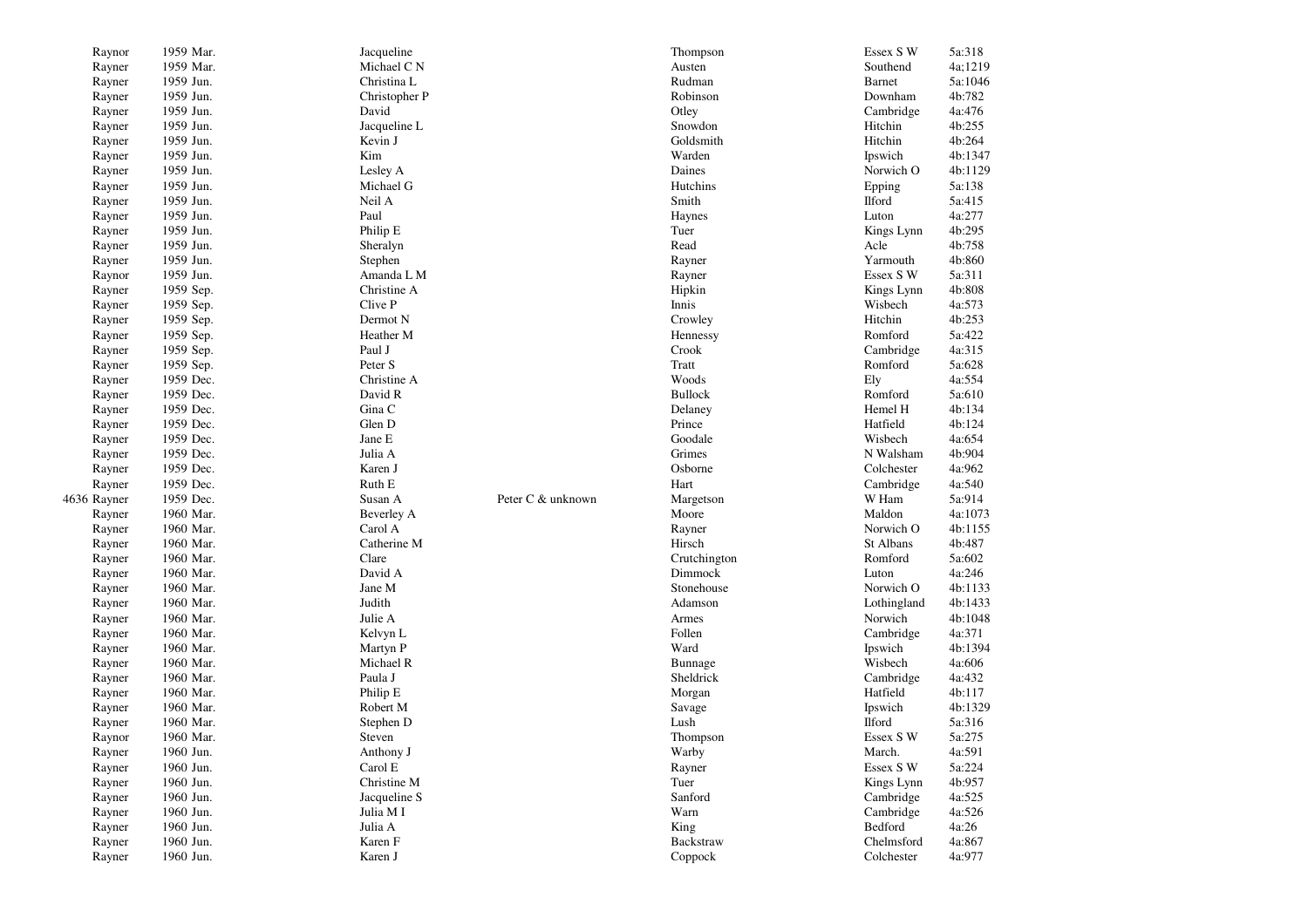| Rayner           | 1960 Jun.              | Kevin SL                      |                    | Compton                 | Southend               | 4a:1283          |
|------------------|------------------------|-------------------------------|--------------------|-------------------------|------------------------|------------------|
| Rayner           | 1960 Jun.              | Lindsay A                     |                    | Hunt                    | Norwich                | 4b:1027          |
| Rayner           | 1960 Jun.              | Michael H                     |                    | Faulkner                | Dunmow                 | 4a:1074          |
| Rayner           | 1960 Jun.              | Nancy F                       |                    | Campbell                | Brentwood              | 4a:796           |
| Rayner           | 1960 Jun.              | Patricia A                    |                    | Puckett                 | Cambridge              | 4a:450           |
| Rayner           | 1960 Jun.              | Paul R                        |                    | Grimmer                 | Acle                   | 4b:800           |
| 5830 Rayner      | 1960 Jun.              | Paul S                        |                    | Holland                 | Romford                | 5a:576           |
| Rayner           | 1960 Jun.              | Philip T                      |                    | Rayner                  | Chelmsford             | 4a:925           |
| Rayner           | 1960 Jun.              | Stephen J                     |                    | Pearson                 | Saffron W              | 4a:1242          |
| Rainer           | 1960 Sep.              | Gary                          |                    | Adlam                   | Southend               | 4a:1269          |
| Rayner           | 1960 Sep.              | Alan                          |                    | Coates                  | Hatfield               | 4b:94            |
| Rayner           | 1960 Sep.              | Angela J                      |                    | Treacher                | Southend               | 4a:1274          |
| Rayner           | 1960 Sep.              | <b>Beverley A</b>             |                    | Andrews                 | Chelmsford             | 4a:895           |
| Rayner           | 1960 Sep.              | Gillian D                     |                    | Downs                   | Thurrock               | 4a:1317          |
| Rayner           | 1960 Sep.              | Janette R                     |                    | Rayner/Russell-Strachey | Romford                | 5a:536           |
| Rayner           | 1960 Sep.              | Janice L                      |                    | Waters                  | <b>B</b> lyth          | 4b:1217          |
|                  |                        | Kevin J                       |                    | Warner                  | Cambridge              | 4a:374           |
| Rayner           | 1960 Sep.              |                               | Michael & Kathlenn |                         |                        | 4a:1075          |
| 26 Rayner        | 1960 Sep.              | 08.07.60. Paul Michael        |                    | <b>Bonnett</b>          | Halstead               |                  |
| Rayner           | 1960 Sep.              | Robert A                      |                    | Flack                   | Romford                | 5a:703           |
| Rayner           | 1960 Sep.              | Rowena C                      |                    | Watling                 | <b>B</b> lyth          | 4b:1225          |
| Rayner           | 1960 Sep.              | Sean K                        |                    | Pateman                 | Epping                 | 5a:119           |
| Rayner           | 1960 Sep.              | Sharon S                      |                    | Gray                    | Cambridge              | 4a:474           |
| Rayner           | 1960 Sep.              | Stephen J                     |                    | Chamberlain             | Rochford               | 4a:1209          |
| Rainer           | 1960 Dec.              | Jane M                        |                    | Mead                    | Epping                 | 5a:126           |
| Rayner           | 1960 Dec.              | Alison K                      |                    | Tanswell                | Colchester             | 4a:939           |
| Rayner           | 1960 Dec.              | Elaine J                      |                    | Agar                    | Ipswich                | 4b:1307          |
| Rayner           | 1960 Dec.              | Jayne D                       |                    | Fletcher                | Downham                | 4b:753           |
| Rayner           | 1960 Dec.              | Linda J                       |                    | Bunnage                 | Wisbech                | 4a:622           |
| Rayner           | 1960 Dec.              | Michael J                     |                    | Hipkin                  | Kings Lynn             | 4b:890           |
| Rayner           | 1960 Dec.              | Nicholas                      |                    | Thomas                  | Epping                 | 5a:104           |
| Rayner           | 1960 Dec.              | Peter A                       |                    | Clark                   | Hitchin                | 4b:240           |
| Rayner           | 1960 Dec.              | Ronald                        |                    | Dewberry                | Romford                | 5a:541           |
| Rayner           | 1960 Dec.              | Susan                         |                    | Rayner                  | <b>Ilford</b>          | 5a:547           |
| Rayner           | 1960 Dec.              | Timothy P                     |                    | Warden                  | Samford                | 4b:1425          |
| Raynor           | 1960 Dec.              | Alison J                      |                    | Rhodes                  | Chelmsford             | 4a:812           |
| Rayner           | 1960 Dec.              | Lorraine                      |                    | Bell                    | Hitchin                | 4b:339           |
| Rayner           | 1961 Mar.              | Ann                           |                    | Haynes                  | Luton                  | 4a:176           |
| Rayner           | 1961 Mar.              | David J                       |                    | Owens                   | Colchester             | 4a:1025          |
| Rayner           | 1961 Mar.              | Gillian M                     |                    | Springate               | Romford                | 5a:585           |
| Rayner           | 1961 Mar.              | Ivor D                        |                    | Wheatley                | Colchester             | 4a:1086          |
| Rayner           | 1961 Mar.              | John D                        |                    | Cowdrey                 | Hitchin                | 4b:321           |
| Rayner           | 1961 Mar.              | Julie A                       |                    | Briginshaw              | <b>Ilford</b>          | 5a:420           |
| Rayner           | 1961 Mar.              | Julie P                       |                    | Steele                  | Ipswich                | 4b:1354          |
| Rayner           | 1961 Mar.              | Paul                          |                    | Suchley                 | W Ham                  | 5a:903           |
| Rayner           | 1961 Mar.              | Paul R                        |                    | Rose                    | Ipswich                | 4b:1450          |
| Rayner           | 1961 Mar.              | Sarah A                       |                    | Meadows                 | Colchester             | 4a:1019          |
| Rayner           | 1961 Mar.              | Stephen J                     |                    | Foyster                 | Chelmsford             | 4a:869           |
| Rayner           | 1961 Mar.              | Stephen J                     |                    | Ardley                  | Chelmsford             | 4a:938           |
| Rayner           | 1961 Mar.              | Stewart A                     |                    | Lewendon                | W Ham                  | 5a:1007          |
| Rayner           | 1961 Mar.              | Trevor C                      |                    | Kybert                  | Norwich O              | 4b:1196          |
| Rayner           | 1961 Mar.              | Tracey L                      |                    | Ingle                   | E Ham                  | 5a:11            |
|                  |                        |                               |                    |                         |                        |                  |
| 5822 Rayner      | 1961 25.02.            | James Stephen<br>Michelle S A |                    | Andrews                 | Coleshill (WLT)        |                  |
| Raynor<br>Rainer | 1961 Mar.<br>1961 Jun. | Ailsa S                       |                    | Cockburn                | Essex S W<br>Brentwood | 5a:356<br>4a:761 |
|                  |                        |                               |                    |                         |                        |                  |
| Rayner           | 1961 Jun.              | Anthony J                     |                    | Headlam                 | Colchester             | 4a:1110          |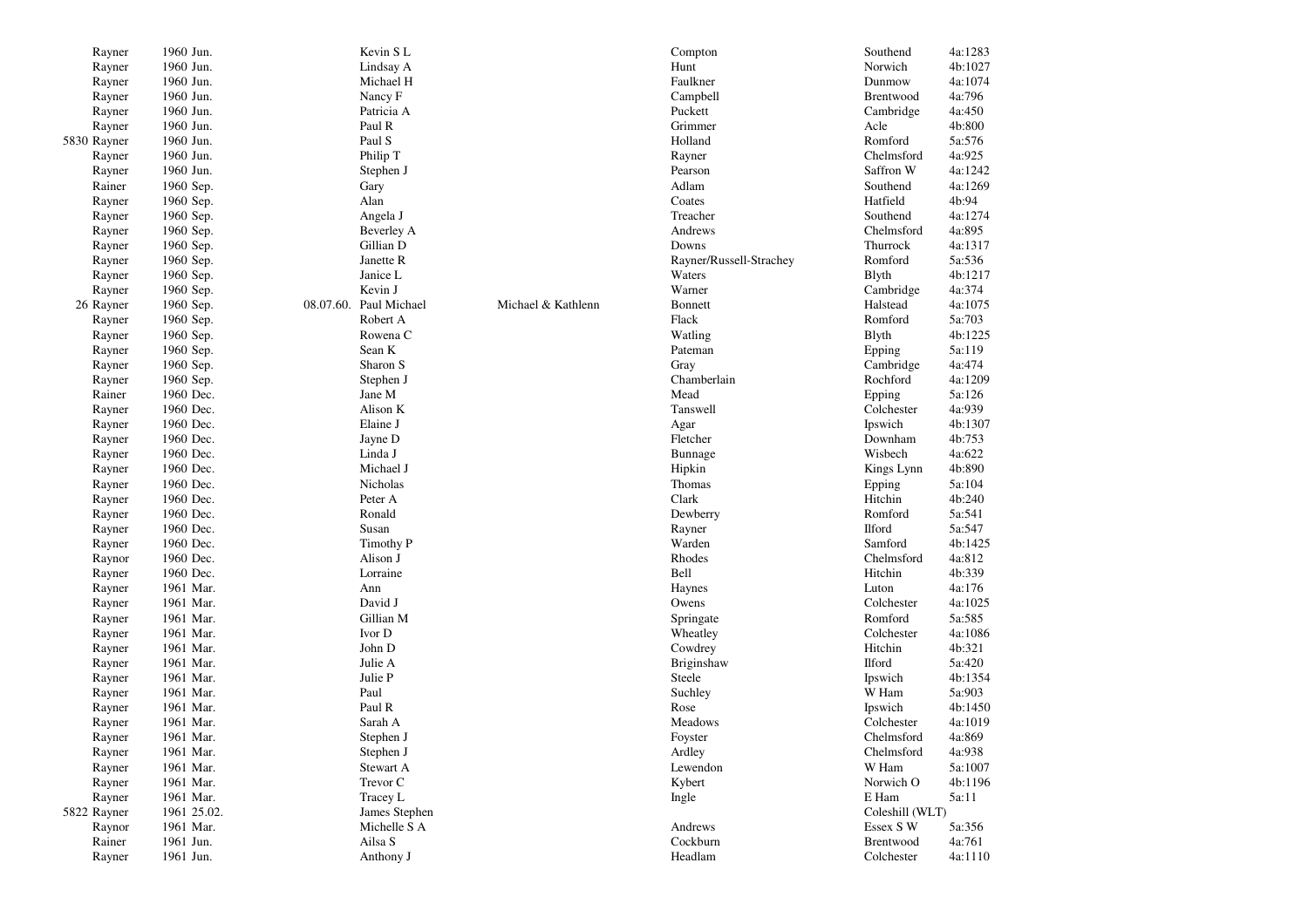| Rayner | 1961 Jun. | <b>Beverley D</b> | Smith             | Ipswich       | 4b:1394  |
|--------|-----------|-------------------|-------------------|---------------|----------|
| Rayner | 1961 Jun. | Brenda A          | Collins           | Cambridge     | 4a:425   |
| Rayner | 1961 Jun. | David             | Allerton          | Romford       | 5a:578   |
| Rayner | 1961 Jun. | Declan J          | Hennessy          | Romford       | 5a:676   |
| Rayner | 1961 Jun. | Jane A            | Woods             | Colchester    | 4a:1116  |
| Rayner | 1961 Jun. | Jane E            | Smith             | Romford       | 5a:666   |
| Rayner | 1961 Jun. | Keith A           | Vockins           | Hatfield      | 4b:133   |
| Rayner | 1961 Jun. | Kim T             | Efde              | W Ham         | 5a:966   |
| Rayner | 1961 Jun. | Peter F           | Shadbolt          | H Hempstead   | 4b:216   |
| Rayner | 1961 Jun. | Robert W          | McGregor          | Chelmsford    | 4a:957   |
| Rayner | 1961 Jun. | Roy T             | <b>Bright</b>     | Romford       | 5a:585   |
| Rayner | 1961 Jun. | Stephen D         | Sayer             | Ely           | 4a:768/s |
| Rayner | 1961 Jun. | Stephen H         | Simpson           | Rochford      | 4a:1236  |
| Rayner | 1961 Jun. | Susan D           | Gallant           | Norwich O     | 4b:1213  |
| Rayner | 1961 Sep. | Allen L           | Kemp              | <b>Ilford</b> | 5a:533   |
| Rayner | 1961 Sep. | Anne              | Marriott          | Downham       | 4b:832   |
| Rayner | 1961 Sep. | Annette J         | Leveridge         | Lothingland   | 4b:1480  |
| Rayner | 1961 Sep. | Cheryl J          | Rayner            | Ilford        | 5a:475   |
| Rayner | 1961 Sep. | Garry M           | Prince            | Hatfield      | 4b:134   |
| Rayner | 1961 Sep. | Graham C          | Collins           | Cambridge     | 4a:416   |
| Rayner | 1961 Sep. | John              | Edmonds           | March.        | 4a:609   |
| Rayner | 1961 Sep. | Julie A           | Westwood          | Ipswich       | 4b:1399  |
| Rayner | 1961 Sep. | Karen E           | Uttin             | Kings Lynn    | 4b:950   |
| Rayner | 1961 Sep. | Mark              | Cakebread         | Thurrock      | 4a:1441  |
| Rayner | 1961 Sep. | Mervyn A          | Parnell           | Norwich       | 4b:1031  |
| Rayner | 1961 Sep. | Michael J         | Tratt             | Romford       | 5a:561   |
| Rayner | 1961 Sep. | Paul A            | Everitt-Champkins | Luton         | 4a:262   |
| Rayner | 1961 Sep. | Peter A           | Lindfield         | Colchester    | 4a:1059  |
| Rayner | 1961 Sep. | Susan C           | Hill              | Hitchin       | 4b:327   |
| Rayner | 1961 Sep. | Teresa A          | Jennings          | Watford       | 4b:702   |
| Rayner | 1961 Dec. | Christine J       | Palmer            | Chelmsford    | 4a:818   |
| Rayner | 1961 Dec. | Graeme T          | Jobson            | Colchester    | 4a:993   |
| Rayner | 1961 Dec. | Helen M A         | Howman            | Norwich O     | 4b:1075  |
| Rayner | 1961 Dec. | Janet R           | Grimes            | N Walsham     | 4b:932   |
| Rayner | 1961 Dec. | Katrina A         | Godfrey           | Watford       | 4b:594   |
| Rayner | 1961 Dec. | Martin D          | Maddock           | Rochford      | 4a:1229  |
| Rayner | 1961 Dec. | Philip T          | Howlett           | Luton         | 4a:224   |
| Rayner | 1961 Dec. | Raymond M         | Compton           | Southend      | 4a:1276  |
| Rayner | 1961 Dec. | Robert J          | Dent              | Epping        | 5a:21    |
| Rayner | 1961 Dec. | Steven T          | Hutchings         | Epping        | 5a:135   |
| Rayner | 1962 Mar. | Anthony F         | Matthews          | Romford       | 5a:631   |
| Rayner | 1962 Mar. | Belinda J         | Bunning           | Norwich       | 4b:1207  |
| Rayner | 1962 Mar. | Charlotte F J     | Hill              | Cambridge     | 4a:543   |
| Rayner | 1962 Mar. | David P           | Hipkin            | Kings Lynn    | 4b:1032  |
| Rayner | 1962 Mar. | Derek N           | Sayer             | E Dereham     | 4b:928   |
| Rayner | 1962 Mar. | Dominic B         | Haskell           | Rochford      | 4a:1386  |
| Rayner | 1962 Mar. | Julie E           | Coppock           | Colchester    | 4a:1130  |
| Rayner | 1962 Mar. | Kerry E           | Phelps            | Rochford      | 4a:1398  |
| Rayner | 1962 Mar. | Lynn K            | <b>Burrows</b>    | W Ham         | 5a:1118  |
| Rayner | 1962 Mar. | Philip M C        | Nopfolk           | Ilford        | 5a:386   |
| Rayner | 1962 Mar. | Sally             | Rushmore          | Lothingland   | 4b:1660  |
| Rayner | 1962 Mar. | Sandra J          | Prior             | Chelmsford    | 4a:1024  |
| Rayner | 1962 Mar. | Sharon            | Genery            | Epping        | 5a:118   |
| Rayner | 1962 Mar. | Spencer J         | Wright            | H Hempstead   | 4b:227   |
| Rayner | 1962 Mar. | Susan A           | Lewendon          | W Ham         | 5a:1132  |
|        |           |                   |                   |               |          |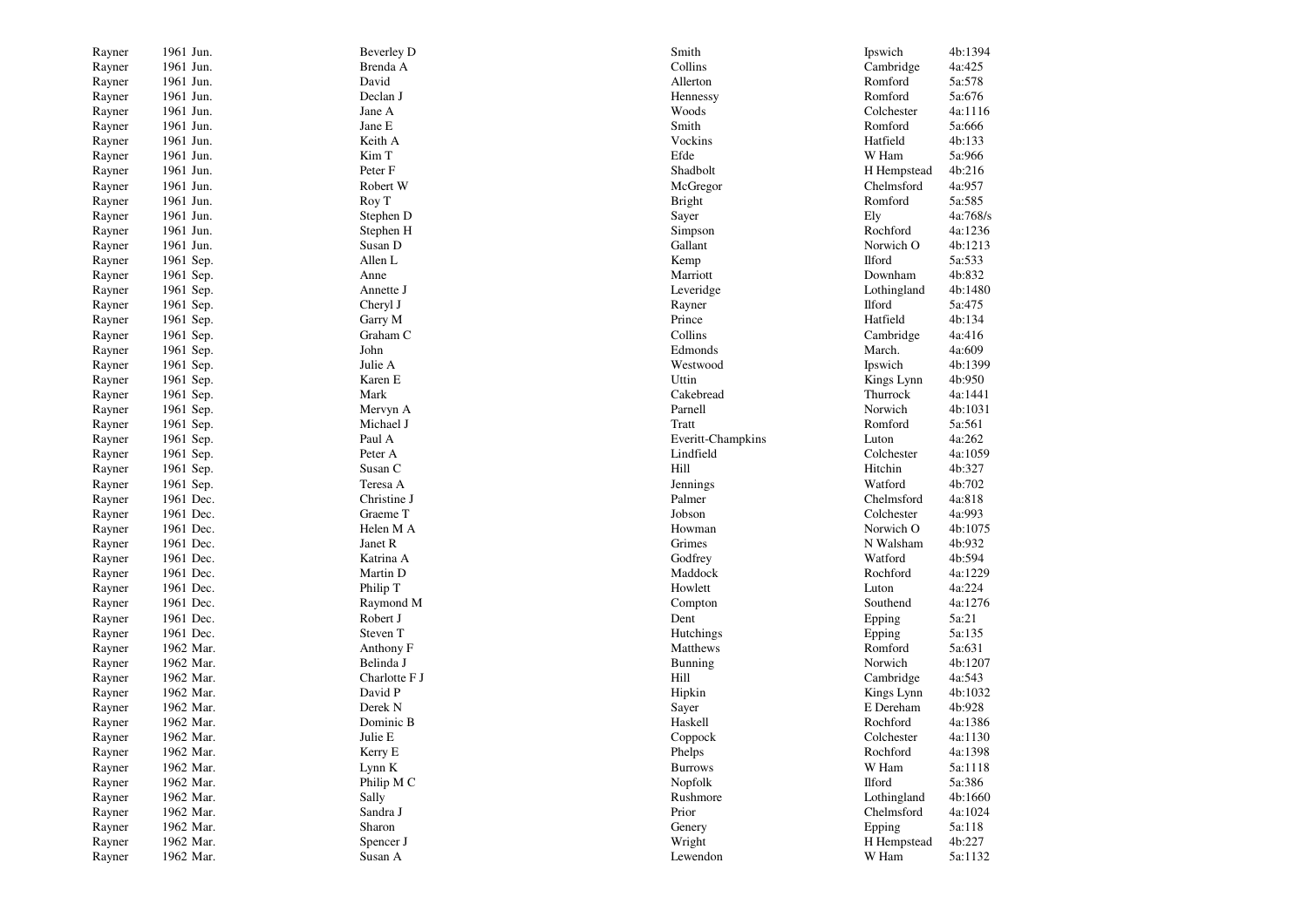| Rayner      | 1962 Mar.              |        | Terry J                  |                            | Spurgeon         |                               | Rochford            | 4a:1185  |        |
|-------------|------------------------|--------|--------------------------|----------------------------|------------------|-------------------------------|---------------------|----------|--------|
| Rayner      | 1962 Jun.              |        | Amanda A                 |                            | Richards         |                               | Epping              | 5a:44    |        |
| Rayner      | 1962 Jun.              |        | Dawn                     |                            | Goldsmith        |                               | Hitchin             | 4b:304   |        |
| Rayner      | 1962 Jun.              |        | Gary K                   |                            | Andrews          |                               | Chelmsford          | 4a:935   |        |
| Rayner      | 1962 Jun.              |        | Gregory A                |                            | Beeson           |                               | Essex S W           | 5a:291   |        |
| Rayner      | 1962 Jun.              |        | Lindsey E                |                            | Clarke           |                               | Essex S W           | 5a:277   |        |
| Rayner      | 1962 Jun.              |        | Margaret J               |                            | Grimmer          |                               | Acle                | 4b:858   |        |
| Rayner      | 1962 Jun.              |        | Martin P                 |                            | Hunt             |                               | Colchester          | 4a:1211  |        |
| 27 Rayner   | 1962 Jun.              |        | 23.04.62. Mitchell Bruce | Michael & Kathleen         | Bonnett          |                               | Halstead            | 4a:1229  |        |
| Rayner      | 1962 Jun.              |        | Nickolas J               |                            | King             |                               | Bedford             | 4a:47    |        |
| Rayner      | 1962 Jun.              |        | Patricia A               |                            | Smith            |                               | <b>Ilford</b>       | 5a:478   |        |
| Rayner      | 1962 Jun.              |        | Paul H                   |                            | Parmenter        |                               | Chelmsford          | 4a:1003  |        |
| Rayner      | 1962 Jun.              |        | Robert                   |                            | <b>Bullock</b>   |                               | Romford             | 5a:755   |        |
| Rayner      | 1962 Jun.              |        | Susan E                  |                            | <b>Booty</b>     |                               | Bury St E           | 4b:1647  |        |
| Rayner      | 1962 Jun.              |        | Wayne                    |                            | Maule            |                               | H Hempstead         | 4b:189   |        |
| Raynor      | 1962 Jun.              |        | Michael J                |                            | Tuer             |                               | Colchester          | 4a:1169  |        |
| Rayner      | 1962 Sep.              |        | Adele S                  |                            | Allen            |                               | Rochford            | 4a:1295  |        |
| Rayner      | 1962 Sep.              |        | Andrew J                 |                            | Faulkner         |                               | Epping              | 5a:79    |        |
| Rayner      | 1962 Sep.              |        | Brenda P                 |                            | Gadd             |                               | Cambridge           | 4a:490   |        |
|             |                        |        |                          |                            | Robinson         |                               |                     | 5a:1042  |        |
| Rayner      | 1962 Sep.              |        | Christopher J            |                            |                  |                               | Barnet<br>Cambridge | 4a:566   |        |
| Rayner      | 1962 Sep.<br>1962 Sep. |        | Darryl                   |                            | Crisp            |                               |                     |          |        |
| Rayner      |                        |        | Helen                    |                            | Rayner / Douglas |                               | Cambridge           | 4a:542   |        |
| Rayner      | 1962 Sep.              |        | John                     |                            | Hill             |                               | Hitchin             | 4b:281   |        |
| Rayner      | 1962 Sep.              |        | Katherine J              |                            | Meadows          |                               | Colchester          | 4a:1103  |        |
| Rayner      | 1962 Sep.              |        | Kathleen                 |                            | Allerton         |                               | Romford             | 5a:521   |        |
| Rayner      | 1962 Sep.              |        | Kaye L                   |                            | Delaney          |                               | H Hempstead         | 4b:170   |        |
| Rayner      | 1962 Sep.              |        | Paul                     |                            | Marriott         |                               | Downham             | 4b:824   |        |
| Rayner      | 1962 Sep.              |        | Stephen J                |                            | Knight           |                               | Barnet              | 5a:1027  |        |
| Rayner      | 1962 Sep.              |        | Stewart A                |                            | Bonner           |                               | Essex S W           | 5a:331   |        |
| Rayner      | 1962 Sep.              |        | Stuart J                 |                            | Follen           |                               | Ely                 | 4a:632   |        |
| Rayner      | 1962 Sep.              |        | Russell L                |                            | Stock            |                               | Chelmsford          | 4a:064 ? |        |
| 5823 Rayner | 1962 08.08.            |        | Ian Mark                 |                            |                  |                               | Swindon             |          |        |
| Rayner      | 1962 Dec.              |        | Andrew S                 |                            | Nunn             |                               | Ipswich             | 4b:1280  |        |
| 4359 Rayner | 1962 Dec.              | 09.12. | Anthony John             | John Peter & Jean Margaret | Outing           | 29A Parker Way, HalColchester |                     | 4a:1050  | SA 621 |
| Rayner      | 1962 Dec.              |        | Carolyn A                |                            | Clark            |                               | Hitchin             | 4b:258   |        |
| Rayner      | 1962 Dec.              |        | Graham G                 |                            | Hook             |                               | Ipswich             | 4b:1322  |        |
| Rayner      | 1962 Dec.              |        | Helen C                  |                            | <b>Braham</b>    |                               | <b>Bishops S</b>    | 4b:56    |        |
| Rayner      | 1962 Dec.              |        | Kim R                    |                            | Reeve            |                               | Colchester          | 4a:1013  |        |
| Rayner      | 1962 Dec.              |        | Maxine T                 |                            | Jackson          |                               | Luton               | 4a:178   |        |
| Rayner      | 1962 Dec.              |        | Paula E                  |                            | <b>Bazley</b>    |                               | <b>Ilford</b>       | 5a:341   |        |
| Rayner      | 1962 Dec.              |        | Pauline A                |                            | Reeder           |                               | Kings Lynn          | 4b:906   |        |
| Rayner      | 1962 Dec.              |        | Philip C                 |                            | Hook             |                               | Ipswich             | 4b:1322  |        |
| Rayner      | 1962 Dec.              |        | Phillipa J               |                            | Brown            |                               | Acle                | 4b:784   |        |
| Rayner      | 1962 Dec.              |        | Stephen A                |                            | Rayner / Pettu   |                               | Huntingdon          | 4b:729   |        |
| Rayner      | 1962 Dec.              |        | Susan E                  |                            | Lahmers          |                               | Epping              | 5a:34    |        |
| Rayner      | 1962 Dec.              |        | Susan E                  |                            | Brigginshaw      |                               | <b>Ilford</b>       | 5a:409   |        |
| Rayner      | 1962 Dec.              |        | Susan P                  |                            | Rayner           |                               | Essex S W           | 5a:202   |        |
| Raynor      | 1962 Dec.              |        | David A                  |                            | Power            |                               | Essex S W           | 5a:277   |        |
| Raynor      | 1962 Dec.              |        | Mark                     |                            | Hayden           |                               | Romford             | 5a:548   |        |
| Rayner      | 1963 Mar.              |        | Adrienne D               |                            | Leader           |                               | Romford             | 9a:839   |        |
| Rayner      | 1963 Mar.              |        | Catherine A              |                            | Forrester        |                               | Essex S W           | 5a:195   |        |
| Rayner      | 1963 Mar.              |        | Clive M                  |                            | Flack            |                               | Romford             | 59a:810  |        |
| Rayner      | 1963 Mar.              |        | Colin                    |                            | Coates           |                               | Hatfield            | 4b:136   |        |
| Rayner      | 1963 Mar.              |        | Gary                     |                            | Moore            |                               | Maldon              | 4a:1286  |        |
|             |                        |        |                          |                            |                  |                               | Thurrock            |          |        |
| Rayner      | 1963 Mar.              |        | Ian D                    |                            | Barker           |                               |                     | 4a:1633  |        |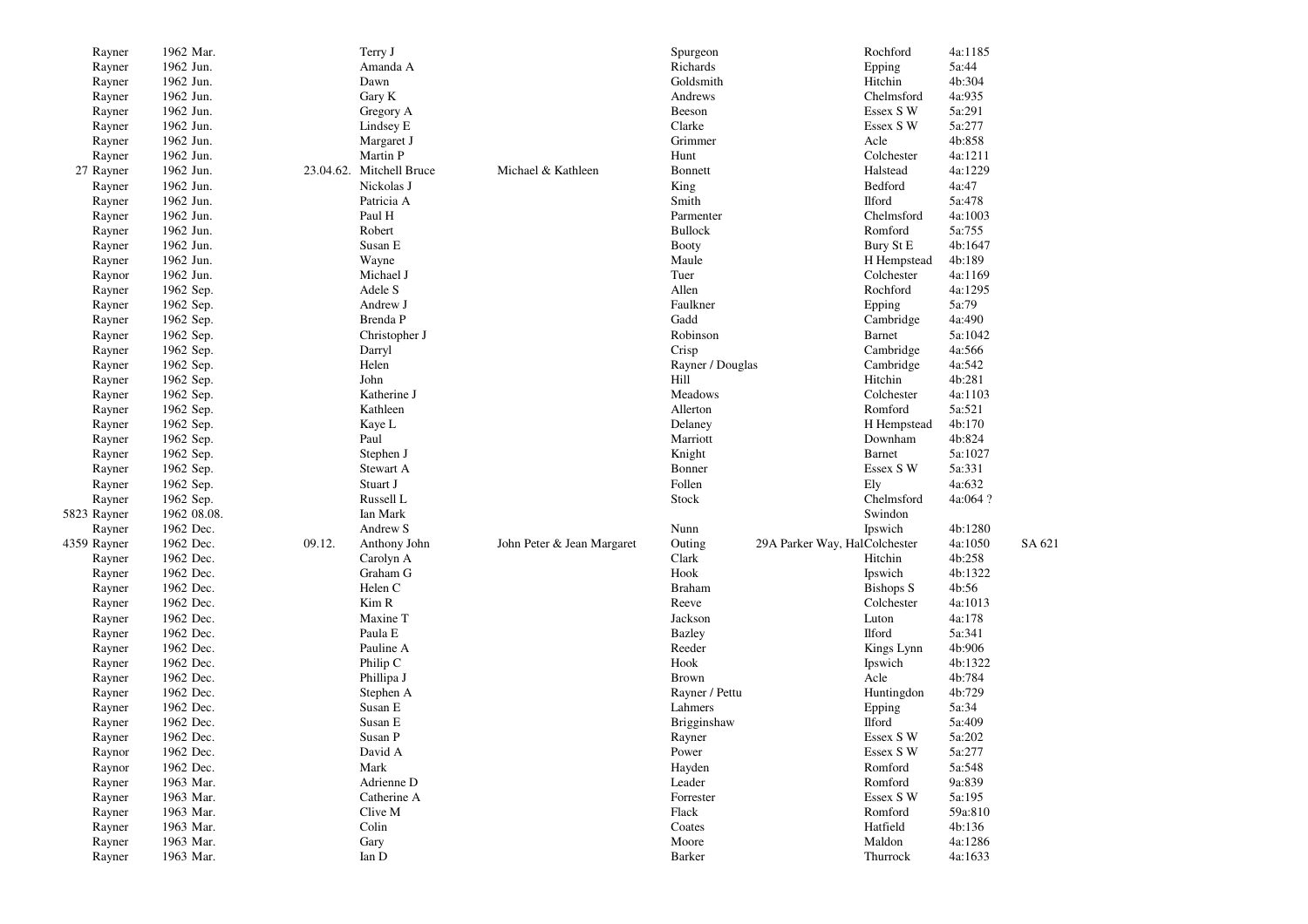| Rayner | 1963 Mar. | Hilary J    | Dons?                      | Maldon             | 4a:1301          |
|--------|-----------|-------------|----------------------------|--------------------|------------------|
| Rayner | 1963 Mar. | Julie S     | Duncan                     | Southend           | 4a:1966          |
| Rayner | 1963 Mar. | Mandy J     | Edmonds                    | March.             | 4a:723           |
| Rayner | 1963 Mar. | Marion E    | Golightly                  | Essex S W          | 5a:262           |
| Rayner | 1963 Mar. | Michael     | Dewberry                   | Romford            | 5a:626           |
| Rayner | 1963 Mar. | Michael     | Otley                      | Cambridge          | 4a:980           |
| Rayner | 1963 Mar. | Nadine N    | Newman                     | Chelmsford         | 4a:964           |
| Rayner | 1963 Mar. | Pauline     | Cater                      | Cambridge          | 4a:638           |
| Rayner | 1963 Mar. | Sally A     | Goodwin                    | H Hempstead        | 4b:231           |
| Rayner | 1963 Mar. | Susan       | Catlin                     | Luton              | 4a:289           |
| Rayner | 1963 Mar. | Susan E     | Attwood                    | <b>Braintree</b>   | 4a:776           |
| Rayner | 1963 Jun. | Andrew R    | Oainton                    | Rochford           | 4a:1449          |
| Rayner | 1963 Jun. | Deborah     | Genery                     | Epping             | 5a:80            |
| Rayner | 1963 Jun. | Frances M   | Corner                     | Sudbury            | 4b:1201          |
| Rayner | 1963 Jun. | Helen A     | Dimmock                    | Luton              | 4a:230           |
| Rayner | 1963 Jun. | James E     | Tanswell                   | Colchester         | 4a:1333          |
| Rayner | 1963 Jun. | John N      | Lindfield                  | Colchester         | 4a:1305          |
| Rayner | 1963 Jun. | Kevin       | Rayner / Button            | Luton              | 4a:187           |
| Rayner | 1963 Jun. | Kevin P     | Jarvis                     | Colchester         | 4a:1339          |
| Rayner | 1963 Jun. | Sharon T    | Bailey                     | Ipswich            | 4b:1490          |
| Rayner | 1963 Jun. | Venetta V   | Rayner                     | W Ham              | 5a:928           |
| Rayner | 1963 Sep. | Alan A      | Hill                       | <b>Ilford</b>      | 5a:391           |
| Rayner | 1963 Sep. | Andrew G    | Jessop                     | Colchester         | 4a:1141          |
| Rayner | 1963 Sep. | Andrew W    | Howlett                    | Luton              | 4a:209           |
|        | 1963 Sep. | David A J   | Hill                       | Cambridge          | 4a:521           |
| Rayner | 1963 Sep. | Doreen      |                            | Hitchin            | 4b:406 D'67      |
| Rayner | 1963 Sep. | Graham S    | Spriggins<br><b>Baxter</b> | W Ham              | 5a:936           |
| Rayner | 1963 Sep. | Helen D A   | Scarff                     | Brentwood          | 4a:825           |
| Rayner |           | Ian F G     | Tizzard                    | Chelmsford         |                  |
| Rayner | 1963 Sep. |             | Efde                       |                    | 4a:955<br>5a:933 |
| Rayner | 1963 Sep. | Jacqueline  | Waters                     | W Ham              |                  |
| Rayner | 1963 Sep. | Janet A     |                            | Blyth              | 4b:1295          |
| Rayner | 1963 Sep. | Keith L     | Buchan                     | Hatfield           | 4b:146           |
| Rayner | 1963 Sep. | Kevin O     | Russ                       | Luton              | 4a:235           |
| Rayner | 1963 Sep. | Madeleine L | Moran                      | Norwich O          | 4b:1227          |
| Rayner | 1963 Sep. | Mary J      | Garrett                    | <b>B</b> Stortford | 4b:21            |
| Rayner | 1963 Sep. | Nicholas M  | Rayner / Focanti           | Southend           | 4a:1513          |
| Rayner | 1963 Sep. | Robert A    | Kybert                     | Norwich O          | 4b:1257          |
| Rayner | 1963 Sep. | Susan M     | Grimes                     | N Walsham          | 4b:1040          |
| Rayner | 1963 Sep. | Trudy A     | Watling                    | <b>B</b> lyth      | 4b:1291          |
| Rayner | 1963 Dec. | Andrew D    | <b>Brasher</b>             | Cambridge          | 4a:557           |
| Rayner | 1963 Dec. | Carolyn E   | Hunt                       | Colchester         | 4a:1148          |
| Rayner | 1963 Dec. | David M     | Kery                       | Bury St E          | 4a:1458          |
| Rayner | 1963 Dec. | Gillian P   | Matthews                   | Romford            | 5a:586           |
| Rayner | 1963 Dec. | Graham J    | Colby                      | H Hempstead        | 4b:208           |
| Rayner | 1963 Dec. | Jillian T   | Keen                       | Norwich O          | 4b:1142          |
| Rayner | 1963 Dec. | Joan E      | Morgan                     | Barnet             | 5a:1072          |
| Rayner | 1963 Dec. | Lesley J    | King                       | Bedford            | 4a:36            |
| Rayner | 1963 Dec. | Nancy D     | Bishop                     | Luton              | 4a:5366          |
| Rayner | 1963 Dec. | Shani J     | Smith                      | Cambridge          | 4a:595           |
| Rayner | 1963 Dec. | Shaun N     | Patient                    | <b>Braintree</b>   | 4a:709           |
| Rayner | 1963 Dec. | Stephen P   | Thurston                   | Cambridge          | 4a:485           |
| Raynor | 1963 Dec. | Carol A     | Walters                    | Colchester         | 4a:1172          |
| Rayner | 1964 Mar. | Andre D     | Witon?                     | Kings Lynn         | 4b:1019          |
| Rayner | 1964 Mar. | David M     | Kerry                      | Bury St E          | 4b:1644          |
| Rayner | 1964 Mar. | Deborah C   | Sanford                    | Cambridge          | 4a:596           |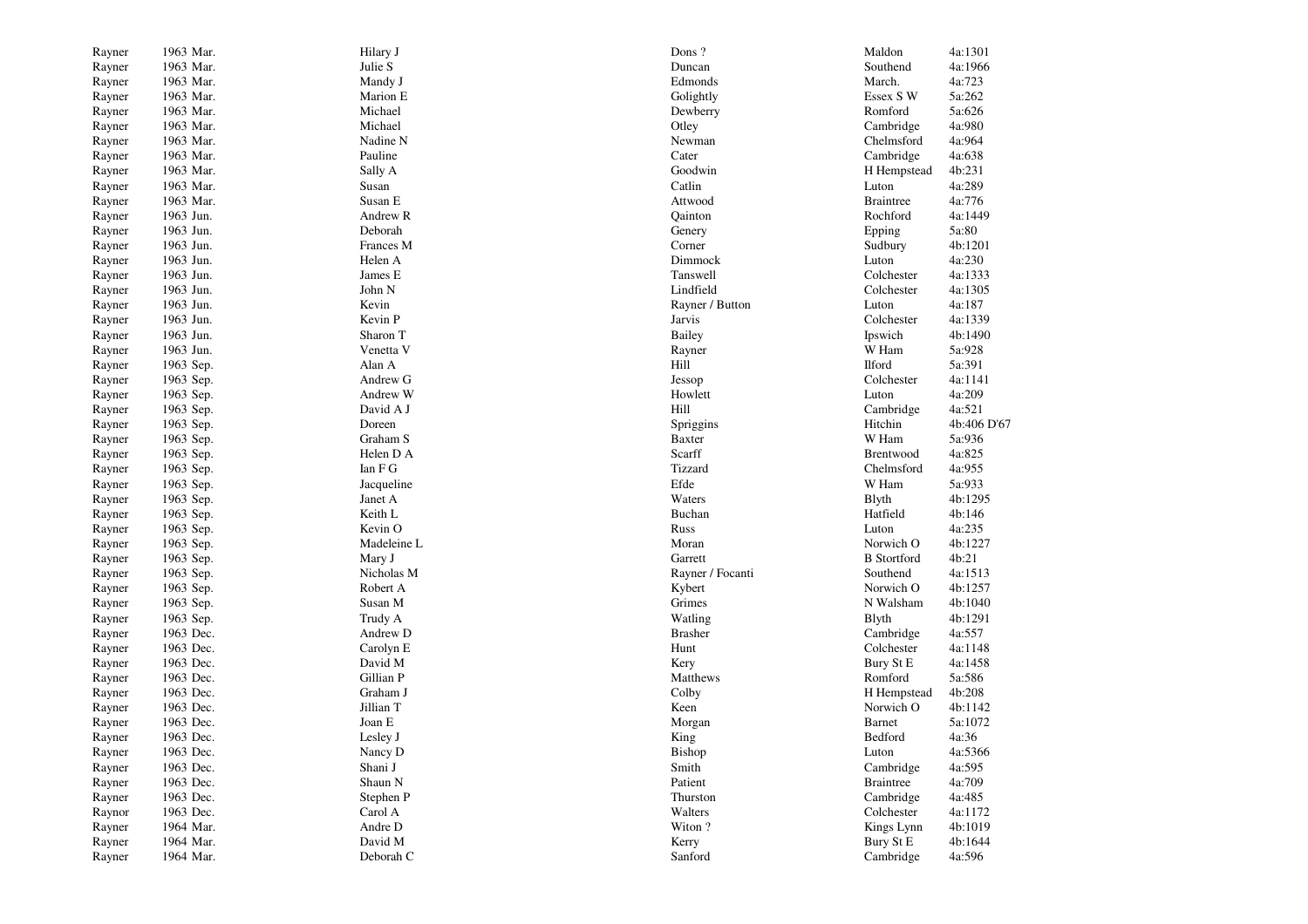| Rayner           | 1964 Mar. |        | Jonathan D            |                             | Hart             |                                 | Chelmsford       | 4a:1063           |        |
|------------------|-----------|--------|-----------------------|-----------------------------|------------------|---------------------------------|------------------|-------------------|--------|
| Rayner           | 1964 Mar. |        | Linda D               |                             | Gallant          |                                 | Norwich O        | 4b:1274           |        |
| Rayner           | 1964 Mar. |        | Mark A                |                             | Clarke           |                                 | Brentwood        | 4a:853            |        |
| Rayner           | 1964 Mar. | 15.03. | Paul Edward           |                             | Follen?          |                                 | Ely              | 4a:688            |        |
| Rayner           | 1964 Mar. |        | Steven                |                             | Sheppard         |                                 | Ilford           | 5a:562            |        |
| Rayner           | 1964 Mar. |        | Tracy L               |                             | Whittlesea       |                                 | March.           | 4a:702            |        |
| Rayner           | 1964 Jun. |        | Claire                |                             | Quainton         |                                 | Rochford         | 4a:1476           |        |
| Rayner           | 1964 Jun. |        | David J               |                             | Westwood         |                                 | Ipswich          | 4b:1556           |        |
| Rayner           | 1964 Jun. |        | Deborah               |                             | <b>Burroughs</b> |                                 | Rochford         | 4a:1540           |        |
| Rayner           | 1964 Jun. |        | Gary M                |                             | Rayner / Jarvis  |                                 | Colchester       | 4a:1303           |        |
| Rayner           | 1964 Jun. |        | Mark R                |                             | Allen            |                                 | Rochford         | 4a:1433           |        |
| Rayner           | 1964 Jun. |        | Richard J             |                             | Bunn             |                                 | Bury St E        | 4b:1757           |        |
| Rayner           | 1964 Jun. |        | Robert A              |                             | <b>Bates</b>     |                                 | Ipswich          | 4b:1536           |        |
| Rayner           | 1964 Jun. |        | Robert R              |                             | Graham           |                                 | <b>Bishops S</b> | 4b:55             |        |
| Rayner           | 1964 Jun. |        | Stacey                |                             | Warden           |                                 | Samford          | 4a:1748           |        |
| Rayner           | 1964 Jun. |        | Stephen D             |                             | Bennett          |                                 | Ipswich          | 4b:1633           |        |
| Rayner           | 1964 Jun. |        | Susan M               |                             | Dent             |                                 | Epping           | 5a:70             |        |
| Rayner           | 1964 Jun. |        | Wayne M               |                             | Goodale          |                                 | Wisbech          | 4a:785            |        |
| Rayner           | 1964 Jun. | 24.05. | James Edward Tanswell | Edward Arthur & Betty Helen |                  | 'Ravens' Tey Rd, Earls Colne    |                  |                   | SA 681 |
| Rayner           | 1964 Sep. |        | Andrew P              |                             | Monk             |                                 | W Ham            | 5a:858            |        |
| Rayner           | 1964 Sep. |        | Barbara K             |                             | Crook            |                                 | Cambridge        | 4a:671            |        |
| Rayner           | 1964 Sep. |        | Colin                 |                             | Suchley          |                                 | Brentwood        | 4a:912            |        |
| Rayner           | 1964 Sep. |        | David C               |                             | Trait            |                                 | Romford          | 5a:589            |        |
| Rayner           | 1964 Sep. |        | David E               |                             | Hill             |                                 | <b>Ilford</b>    | 5a:455            |        |
| Rayner           | 1964 Sep. |        | Deborah A             |                             | Hirsch           |                                 | St Albans        | 4b:553            |        |
| Rayner           | 1964 Sep. |        | Denise                |                             | Rayner           |                                 | Colchester       | 4a:1262A          |        |
| Rayner           | 1964 Sep. |        | Dennis P              |                             | Crook            |                                 | Cambridge        | 4a:671            |        |
| Rayner           | 1964 Sep. |        | Dianne E              |                             | Reeder           |                                 | Kings Lynn       | 4a:1051           |        |
| Rayner           | 1964 Sep. |        | Jacqueline P          |                             | Knight           |                                 | Hatfield         | 4a:92             |        |
| Rayner           | 1964 Sep. |        | John L                |                             | Sandover         |                                 | Kings Lynn       | 4a:1007           |        |
| Rayner           | 1964 Sep. |        | Juliet                |                             | Meart?           |                                 | Wisbech          | 4a:798            |        |
|                  | 1964 Sep. |        | June.                 |                             | Wells            |                                 | W Ham            | 5a:1058           |        |
| Rayner<br>Rayner | 1964 Sep. |        | Karen J               |                             | Maskell          |                                 | Rochford         | 4a:1479           |        |
|                  | 1964 Sep. |        | Kim                   |                             | Rudd             |                                 | Romford          | 5a:587            |        |
| Rayner           | 1964 Sep. |        | Lesley A              |                             | Russ             |                                 | Luton            | 4a:390            |        |
| Rayner           | 1964 Sep. |        | Simon J               |                             | Bonner           |                                 | Essex S W        | 5a:255            |        |
| Rayner           |           |        |                       |                             | Clarke           |                                 | Essex S W        | 5a:271            |        |
| Rayner           | 1964 Sep. |        | Stephen               |                             | Hart             |                                 |                  |                   |        |
| Rayner           | 1964 Sep. |        | Tina A                |                             |                  |                                 | Ipswich<br>W Ham | 4b:1508<br>5a:981 |        |
| Rayner           | 1964 Sep. |        | Tracey a              |                             | Bayford          |                                 |                  |                   |        |
| Raynor           | 1964 Sep. |        | Jane A                |                             | Power<br>Arbon?  |                                 | Essex S W        | 5a:269            |        |
| Rayner           | 1964 Dec. |        | Amanda J              |                             |                  |                                 | Lothingland      | 4a:1462           |        |
| Rayner           | 1964 Dec. |        | Brian J               |                             | Hook             |                                 | Sudbury          | 4b:1640           |        |
| Rayner           | 1964 Dec. |        | David H E             |                             | Norfolk          |                                 | Ilford           | 5a:431            |        |
| Rayner           | 1964 Dec. |        | Glenda A              |                             | Retchless        |                                 | Kings Lynn       | 4a:923            |        |
| Rayner           | 1964 Dec. |        | Helen E               |                             | Jackson          |                                 | Dunstable        | 4a:161            |        |
| Rayner           | 1964 Dec. | 27.09. | Joanne Carol          | Edward & Vera Ruby          | Knight           | Colchester Rd, HalsteChelmsford |                  | 4a:1004           | SA 702 |
| Rayner           | 1964 Dec. |        | Juliet G              |                             | Carder           |                                 | Cambridge        | 4a:464            |        |
| Rayner           | 1964 Dec. |        | Karen A               |                             | MacGregor        |                                 | Chelmsford       | 4a:883            |        |
| Rayner           | 1964 Dec. |        | Martin D              |                             | Baxter           |                                 | E Ham            | 5a:17             |        |
| Rayner           | 1964 Dec. |        | Paul M                |                             | Clarke           |                                 | Brentwood        | 4a:875            |        |
| Rayner           | 1964 Dec. |        | Paul W                |                             | Clark            |                                 | Newmarket        | 4b:1631           |        |
| Rayner           | 1964 Dec. |        | Peter A               |                             | <b>Bullock</b>   |                                 | Romford          | 5a:727            |        |
| Rayner           | 1964 Dec. |        | Russell L             |                             | Stock            |                                 | Chelmsford       | 4a:920            |        |
| Rayner           | 1964 Dec. |        | Teresa J              |                             | Jarman           |                                 | <b>Braintree</b> | 4a:726            |        |
| Rayner           | 1964 Dec. |        | Victoria A            |                             | Stock            |                                 | Chelmsford       | 4a:920            |        |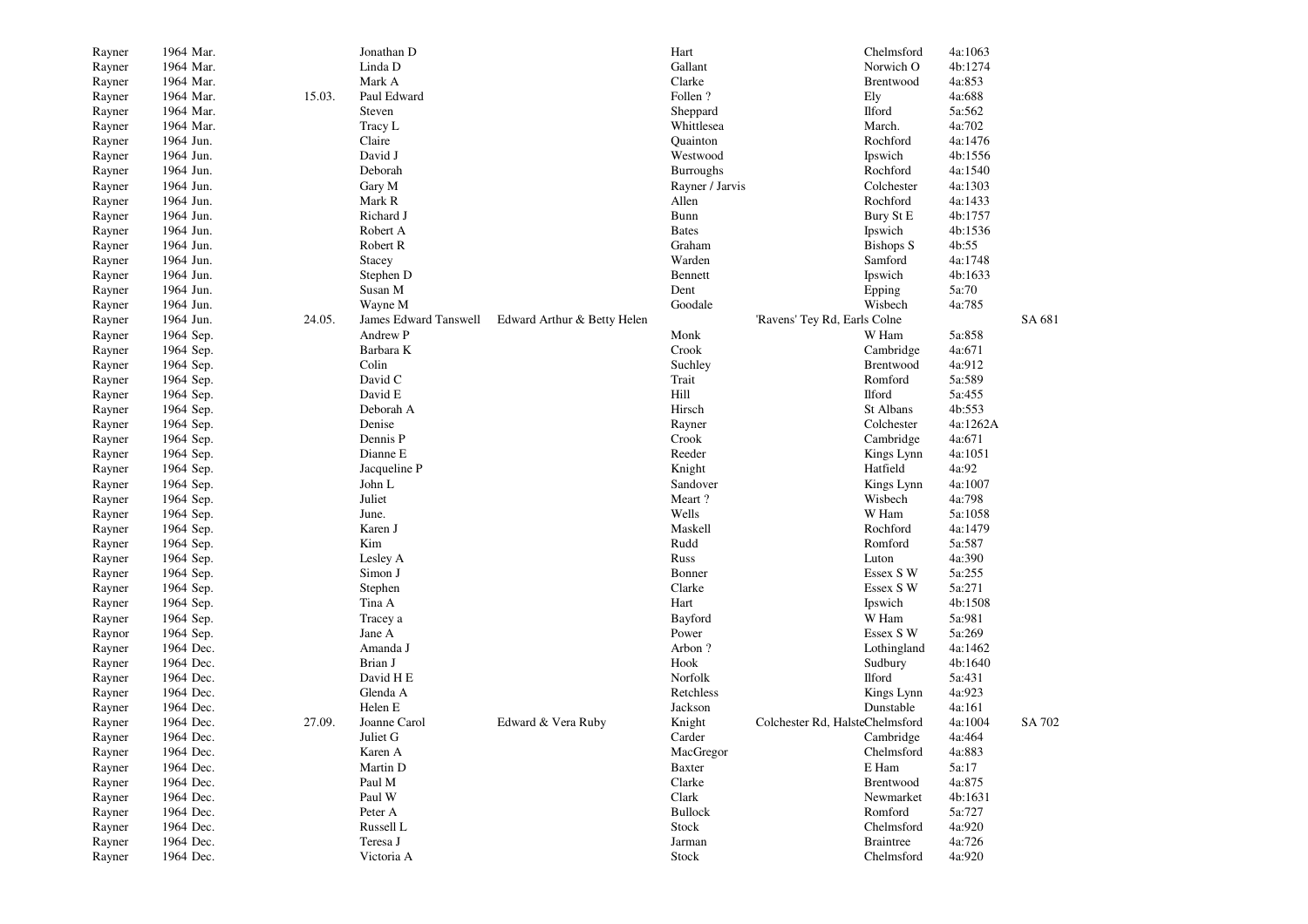| Raynor           | 1964 Dec. |        | Elizabeth M C         |                            | Austin           |                               | Southend             | 4a:1454 |        |
|------------------|-----------|--------|-----------------------|----------------------------|------------------|-------------------------------|----------------------|---------|--------|
| Rayner           | 1965 Mar. |        | Angus R               |                            | King             |                               | Chelmsford           | 4a:1073 |        |
| Rayner           | 1965 Mar. |        | Brian P               |                            | Bunning          |                               | Cambridge            | 4a:560  |        |
| Rayner           | 1965 Mar. |        | Christine M           |                            | Callf            |                               | Ipswich              | 4b:1493 |        |
| Rayner           | 1965 Mar. |        | Edwin J               |                            | Rayner           |                               | Essex S W            | 5a:229  |        |
| Rayner           | 1965 Mar. |        | Dennis C              |                            | Spurgeon         |                               | Rochford             | 4a:1373 |        |
| Rayner           | 1965 Mar. |        | Christopher J         |                            | Barnard          |                               | <b>B</b> lyth        | 4a:1398 |        |
| Rayner           | 1965 Mar. |        | Colin J               |                            | Rayner           |                               | Essex S W            | 4a:729  |        |
| Rayner           | 1965 Mar. |        | Conrad M              |                            | Harris           |                               | Hartismere           | 4b:1453 |        |
| Rayner           | 1965 Mar. |        | Elizabeth J           |                            | Springate        |                               | Romford              | 5a:624  |        |
| Rayner           | 1965 Mar. |        | Frances A             |                            | Bennett          |                               | Chelmsford           | 4a:1130 |        |
| Rayner           | 1965 Mar. |        | Julie A               |                            | Miller           |                               | St Albans            | 4a:516  |        |
| Rayner           | 1965 Mar. |        | Michelle G            |                            | Gardner          |                               | Rochford             | 4a:1579 |        |
| Rayner           | 1965 Mar. |        | Paul D                |                            | Efde             |                               | W Ham                | 5a:1043 |        |
| Rayner           | 1965 Mar. |        | Paul J                |                            | Drakeford        |                               | <b>Braintree</b>     | 4a:819  |        |
| Rayner           | 1965 Mar. |        | Sandra R              |                            | Rayner / Redfern |                               | Rochford             | 4a:1557 |        |
| Rayner           | 1965 Mar. |        | Steven                |                            | <b>Burrows</b>   |                               | E Ham                | 5a:15   |        |
| Rayner           | 1965 Mar. |        | Susan E               |                            | Waters           |                               | Blyth                | 4a:1392 |        |
| Rayner           | 1965 Mar. |        | Susan J               |                            | Kemp             |                               | Ilford               | 5a:565  |        |
| Rayner           | 1965 Mar. |        | Tracey A              |                            | Thurston         |                               | Cambridge            | 4a:527  |        |
| Raynor           | 1965 Mar. |        | Mark S J              |                            | Andrews          |                               | Romford              | 5a:626  |        |
| Rayner           | 1965 Jun. |        | Alison M              |                            | Lindfield        |                               | <b>Braintree</b>     | 4a:808  |        |
| Rayner           | 1965 Jun. |        | Alison R              |                            | Munn             |                               | Ipswich              | 4b:1693 |        |
| Rayner           | 1965 Jun. |        | Andrew D              |                            | Andrews          |                               | Colchester           | 4a:1260 |        |
| Rayner           | 1965 Jun. |        | Andrew G              |                            | <b>Booty</b>     |                               | Bury St E            | 4a:1828 |        |
| Rayner           | 1965 Jun. |        | Brian M               |                            | Laurie           |                               | Cambridge            | 4a:576  |        |
| Rayner           | 1965 Jun. |        | Elizabeth             |                            | Kent             |                               | Colchester           | 4a:1263 |        |
| Rayner           | 1965 Jun. |        | Juliet M              |                            | Mason            |                               | Norwich              | 4b:1339 |        |
| Rayner           | 1965 Jun. |        | Sara L                |                            | Lose             |                               | Wisbech              | 4a:782  |        |
| Rayner           | 1965 Jun. |        | Shirley P             |                            | Leggett          |                               | Cambridge            | 4a:656  |        |
| Rayner           | 1965 Jun. |        | Stephen J             |                            | Woods            |                               | Colchester           | 4a:1313 |        |
| Rayner           | 1965 Sep. |        | Adam P                |                            | Patient          |                               | Chelmsford           | 4a:1085 |        |
| Rayner           | 1965 Sep. |        | Adrian M              |                            | Ramsey           |                               | Bury St E            | 4a:1839 |        |
| Rayner           | 1965 Sep. |        | Carol L               |                            | Parmenter        |                               | Chelmsford           | 4a:1079 |        |
| Rayner           | 1965 Sep. |        | Coralie A             |                            | Wilby            |                               | Colchester           | 4a:1260 |        |
| Rayner           | 1965 Sep. |        | Janet                 |                            | Whitehead        |                               | Colchester           | 4a:1308 |        |
| Rayner           | 1965 Sep. |        | Joanne                |                            | Faulkner         |                               | Epping               | 4a:1333 |        |
| Rayner           | 1965 Sep. |        | Linda J               |                            | Rayner           |                               | Newmarket            | 4b:1383 |        |
| 5834 Rayner      | 1965 Sep. |        | Louise J              |                            | Fuller           |                               | Maldon               | 4a:1496 |        |
|                  | 1965 Sep. |        | Paul D                |                            | Askman           |                               | Norwich              | 4b:1245 |        |
| Rayner<br>Rayner | 1965 Sep. |        | Paul P                |                            | Eve              |                               | Norwich              | 4b:1249 |        |
| Rayner           | 1965 Sep. | 19.12. | <b>Richard Robert</b> | John Peter & Jean Margaret | Outing           | 86 Whitehorse AvenuColchester |                      | 4a:1303 | SA 749 |
| Rayner           | 1965 Sep. |        | Serena A              |                            | Lambert          |                               | <b>B</b> lyth        | 4b:1521 |        |
| Rayner           | 1965 Sep. |        | Simon W               |                            | Maskell          |                               | Brentwood            | 4a:886  |        |
|                  |           |        | Vanessa J             |                            | Rose             |                               |                      | 4b:1714 |        |
| Rayner           | 1965 Sep. |        |                       |                            | Sowerbutts       |                               | Ipswich<br>St Albans | 4b:555  |        |
| Raynor           | 1965 Sep. |        | Francesa              |                            |                  |                               | Rochford             |         |        |
| Rainer           | 1965 Dec. |        | Wendy J               |                            | Adlam            |                               |                      | 4a:1586 |        |
| Rayner           | 1965 Dec. |        | Beverley L            |                            | Bishopp          |                               | Luton                | 4a:313  |        |
| Rayner           | 1965 Dec. |        | Teresa A              |                            | Burnet           |                               | Chelmsford           | 4a:1000 |        |
| Rayner           | 1966 Mar. |        | Deborah Tracey        |                            | Walton           |                               | Rochford             | 4a:1608 |        |
| Rayner           | 1966 Mar. |        | Denise Yvonne         |                            | Auton            |                               | Cambridge            | 4a:531  |        |
| Rayner           | 1966 Mar. |        | Elaine                |                            | Beeston          |                               | Kings Lynn           | 4b:1107 |        |
| Rayner           | 1966 Mar. |        | Elizabeth             |                            | <b>Burroughs</b> |                               | Rochford             | 4a:1640 |        |
| Rayner           | 1966 Mar. |        | Karen                 |                            | Genlry           |                               | Epping               | 4a:1407 |        |
| Rayner           | 1966 Mar. |        | Linda Ann             |                            | Duncan           |                               | Southend             | 4a:1788 |        |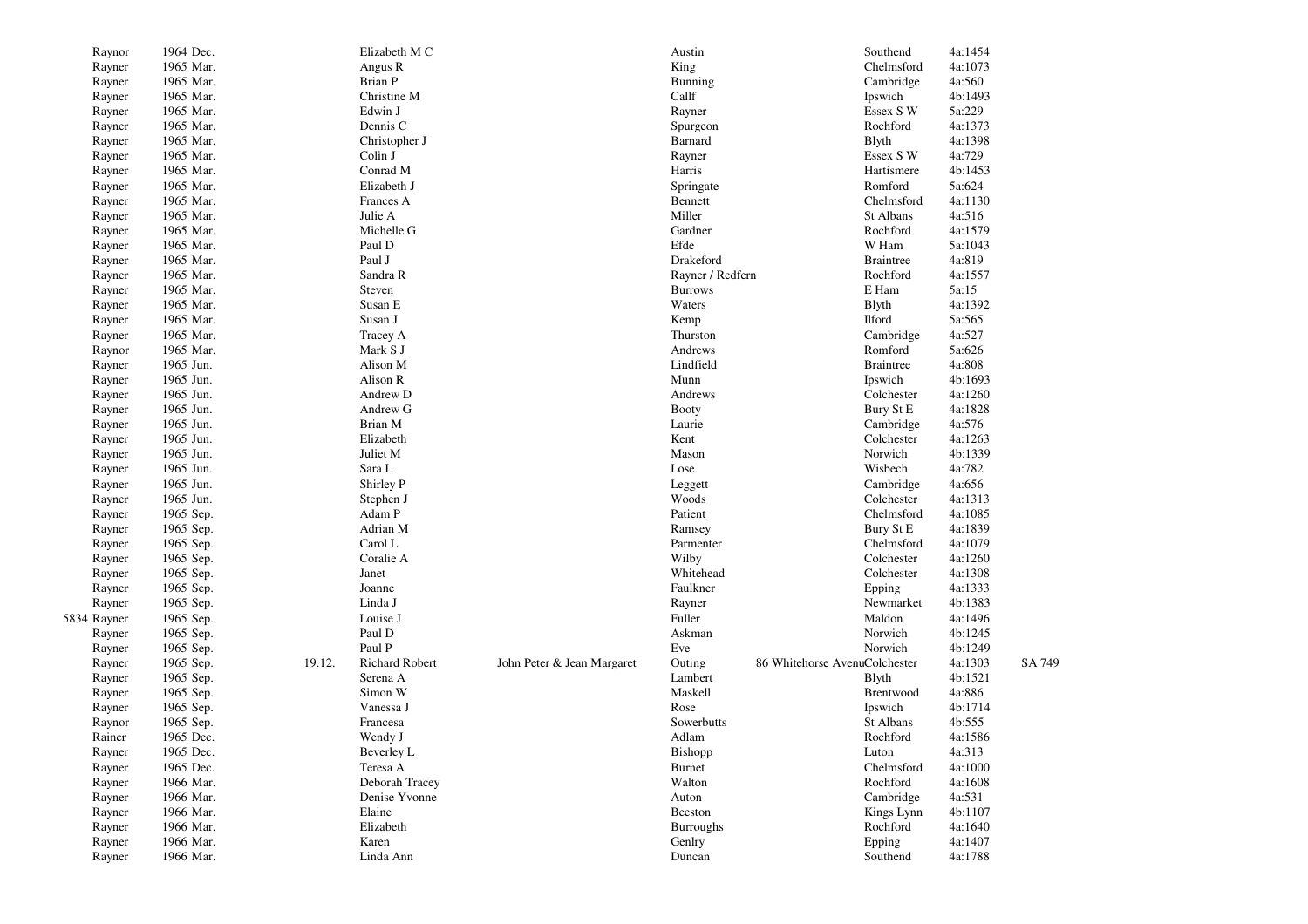| 4644 Rayner | 1966 Mar. |          | Maria Elaine         | John W & Joan Ann        | Field             |                                | Colchester     | 4a:1271 |        |
|-------------|-----------|----------|----------------------|--------------------------|-------------------|--------------------------------|----------------|---------|--------|
| Rayner      | 1966 Mar. |          | Perry Bernard        |                          | <b>Brown</b>      |                                | Lothingland    | 4b:1743 |        |
| Rayner      | 1966 Mar. |          | Richard Alexander    |                          | Sandover          |                                | Kings Lynn     | 4b:1099 |        |
| Rayner      | 1966 Mar. |          | Suzanne Juanita      |                          | Fitzpatrick       |                                | Colchester     | 4a:1311 |        |
| Raynor      | 1966 Mar. |          | Greame Oliver        |                          | Raynor / (others) |                                | <b>Barking</b> | 5a:30   |        |
| Rayner      | 1966 Mar. |          | Peter John           |                          | Waddington        |                                | Bedford        | 4a:1213 |        |
| Rayner      | 1966 Jun. |          | David John           |                          | Maxwell           |                                | Lothingland    | 4b:1735 |        |
| Rayner      | 1966 Jun. |          | Dawn Valerie         |                          | Marden            |                                | Chelmsford     | 4a:1062 |        |
| Rayner      | 1966 Jun. |          | Ian                  |                          | Catlin            |                                | Luton          | 4a:461  |        |
| Rayner      | 1966 Jun. |          | Lyn Elizabeth        |                          | Ling              |                                | Dunmow         | 4a:1309 |        |
| Rayner      | 1966 Jun. |          | Stephen James        |                          | Corner            |                                | Sudbury        | 4b:1905 |        |
| Rayner      | 1966 Jun. |          | Tony                 |                          | Reeder            |                                | King Lynn      | 4b:1091 |        |
| Raynor      | 1966 Jun. |          | Carmen               |                          | Wright            |                                | Hatfield       | 4b:189  |        |
|             | 1966 Sep. |          | Alain Lois           |                          | Newman            |                                | Chelmsford     | 4a:956  |        |
| Rayner      |           |          | Andrea Judith T      |                          | Thurston          |                                |                | 4a:529  |        |
| Rayner      | 1966 Sep. |          |                      |                          |                   |                                | Cambridge      |         |        |
| Rayner      | 1966 Sep. |          | David Mark           |                          | Wheeler           |                                | Chelmsford     | 4a:990  |        |
| Rayner      | 1966 Sep. |          | Jane Beverley        |                          | Murphy            |                                | Rochford       | 4a:1736 |        |
| Rayner      | 1966 Sep. |          | Kevin Andrew         |                          | Simpson           |                                | Rochford       | 4a:1571 |        |
| Rayner      | 1966 Sep. |          | Mark George          |                          | Rice              |                                | W Ham          | 5b:905  |        |
| Rayner      | 1966 Sep. |          | Martin George        |                          | Day               |                                | W Ham          | 5b:1096 |        |
| Rayner      | 1966 Sep. |          | Michelle Bernadette  |                          | Legg              |                                | Norwich        | 4b:1326 |        |
| Rayner      | 1966 Sep. |          | Paris Martyn         |                          | Martin            |                                | Bedford        | 4a:166  |        |
| Rayner      | 1966 Sep. |          | Simon Francis        |                          | Phelps            |                                | Rochford       | 4a:1633 |        |
| Rayner      | 1966 Sep. |          | Simon John           |                          | Stock             |                                | Chelmsford     | 4a:1078 |        |
| Rayner      | 1966 Sep. |          | Stephen Michael      |                          | Bunn              |                                | Bury St E      | 4b:1741 |        |
| Rayner      | 1966 Dec. | 30.04.67 | <b>Adam Charles</b>  | David Robin & Sarah Jane | Whitbread         | 4 Sudbury Rd HalsterColchester |                | 4a:1090 | SA 797 |
| Rayner      | 1966 Dec. |          | <b>Adrian Clive</b>  |                          | Rybert            |                                | Norwich O      | 4b:1259 |        |
| Rayner      | 1966 Dec. |          | Alison               |                          | French            |                                | Maldon         | 4a:1352 |        |
| Rayner      | 1966 Dec. |          | Alison Jane          |                          | Nightingale       |                                | Cambridge      | 4a:476  |        |
| Rayner      | 1966 Dec. |          | <b>Andrew David</b>  |                          | Mincay            |                                | Ely            | 4a:638  |        |
| Rayner      | 1966 Dec. |          | Catherine Ann M      |                          | Robinson          |                                | Norwich        | 4b:1166 |        |
| Rayner      | 1966 Dec. |          | James Douglas        |                          | Dimmock           |                                | Luton          | 4a:402  |        |
| Rayner      | 1966 Dec. |          | Jane Anne            |                          | Collingdale       |                                | <b>Barking</b> | 5a:64   |        |
| Rayner      | 1966 Dec. |          | Karen Marianne       |                          | Maynard           |                                | Norwich        | 4b:1086 |        |
| Rayner      | 1966 Dec. |          | Mark                 |                          | Bothamley         |                                | Wisbech        | 4a:675  |        |
| Rayner      | 1966 Dec. |          | Paula Jennifer       |                          | Jackson           |                                | Dunstable      | 4a:185  |        |
| Rayner      | 1966 Dec. |          | Sharon Michelle      |                          | Tubby             |                                | Norwich O      | 4b:1253 |        |
| Rayner      | 1966 Dec. |          | <b>Timothy James</b> |                          | Waller            |                                | Luton          | 4a:333  |        |
| Rayner      | 1967 Mar. |          | Alastair David A     |                          | Hart              |                                | Halstead       | 4a:1514 |        |
| Rayner      | 1967 Mar. |          | Andrew               |                          | Ford              |                                | Colchester     | 4a:1152 |        |
| Rayner      | 1967 Mar. |          | Angela Rosemary      |                          | Carder            |                                | Cambridge      | 4a:641  |        |
| Rayner      | 1967 Mar. |          | Barry                |                          | Rudd              |                                | Barking        | 5a:145  |        |
| 4637 Rayner | 1967 Mar. |          | Caroline Jane        | Peter C & unknown        | Margetson         |                                | W Ham          | 5e:1047 |        |
| Rayner      | 1967 Mar. |          | Craig Allen          |                          | Alen              |                                | Rochford       | 4a:1581 |        |
| Rayner      | 1967 Mar. |          | <b>Glyn Barry</b>    |                          | Peacock           |                                | Ely            | 4a:737  |        |
| Rayner      | 1967 Mar. |          | Jeannette Carole     |                          | Ashelford         |                                | Rochford       | 4a:1611 |        |
| Rayner      | 1967 Mar. |          | Jenny                |                          | Quainton          |                                | Rochford       | 4a:1727 |        |
| Rayner      | 1967 Mar. |          | Julie Marie          |                          | Levett            |                                | Cambridge      | 4a:606  |        |
| Rayner      | 1967 Mar. |          | Kim Valerie          |                          | Fulcher           |                                | W Ham          | 5e:1010 |        |
| Rayner      | 1967 Mar. |          | Sarah Jayne          |                          | <b>Bates</b>      |                                | Ipswich        | 4b:1621 |        |
| Rayner      | 1967 Jun. |          | Angela Jane          |                          | Gould             |                                | Norwich O      | 4b:1424 |        |
| Rayner      | 1967 Jun. |          | <b>Barnaby Owen</b>  |                          | Harris            |                                | Brentwood      | 4a:634  |        |
| Rayner      | 1967 Jun. |          | Debbie Sharon        |                          | McManus           |                                | Cambridge      | 4a:503  |        |
| Rayner      | 1967 Jun. |          | Denise Alison        |                          | Cates             |                                | <b>Barking</b> | 5a:2    |        |
|             | 1967 Jun. |          |                      |                          |                   |                                |                | 4a:270  |        |
| Rayner      |           |          | Elaine Mary S        |                          | Howlett           |                                | Luton          |         |        |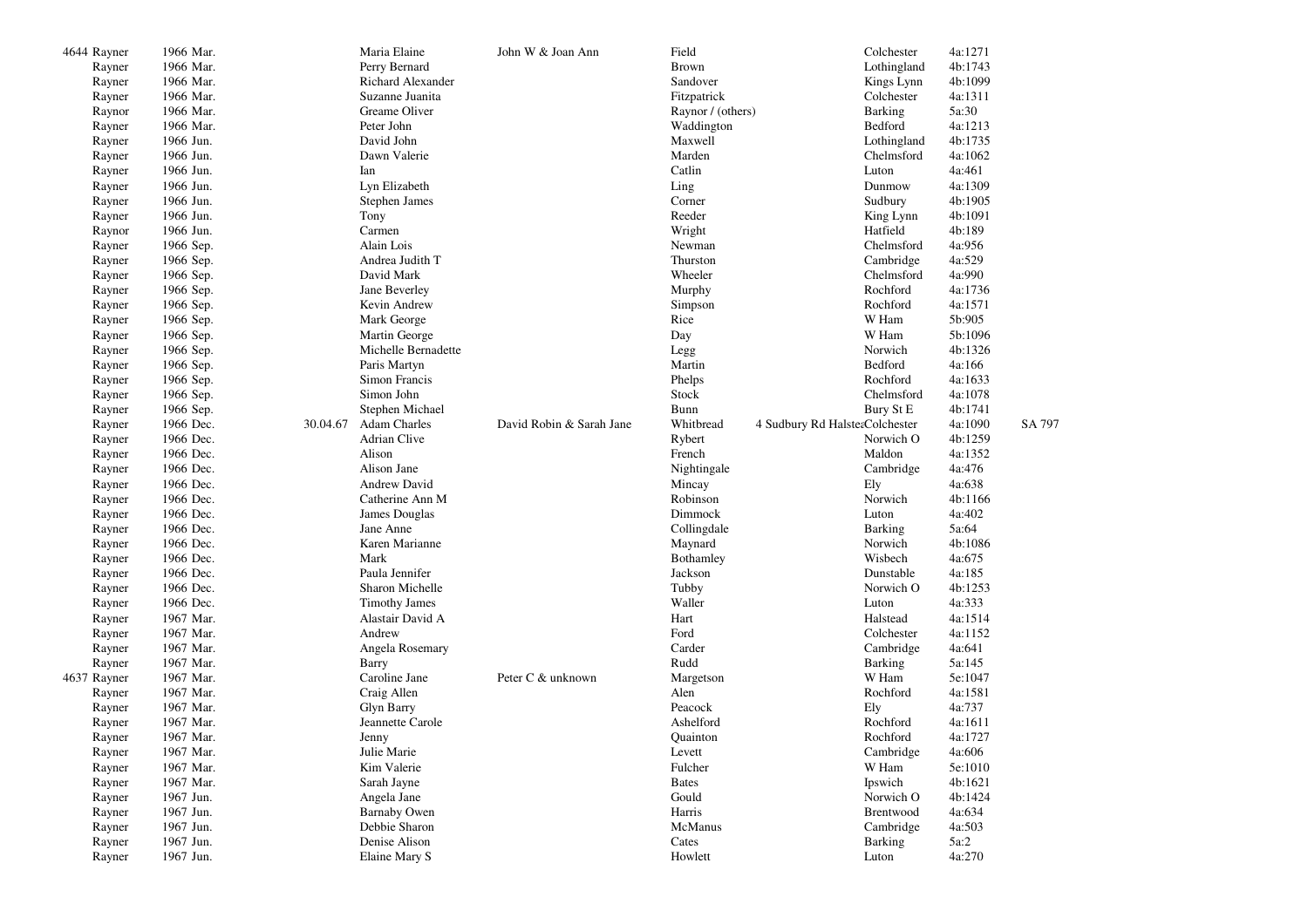| Rayner      | 1967 Jun.              | Gavin Michael J                   | Mason                  | Norwich     | 4b:1371          |
|-------------|------------------------|-----------------------------------|------------------------|-------------|------------------|
| Rayner      | 1967 Jun.              | Hilary                            | Hennessey              | Chelmsford  | 4a:975           |
| Rayner      | 1967 Jun.              | Ieuan Keith                       | Passfield              | Colchester  | 4a:1312          |
| Rayner      | 1967 Jun.              | Joanne Elizabeth                  | Makins                 | Chelmsford  | 4a:985           |
| Rayner      | 1967 Jun.              | Josephine                         | Reeder                 | Kings Lynn  | 4b:1131          |
| Rayner      | 1967 Jun.              | Kim                               | Genery                 | Epping      | 4a:1396          |
| Rayner      | 1967 Jun.              | Mark Richard                      | Ellis                  | Colchester  | 4a:1248          |
| Rayner      | 1967 Jun.              | Matthew John                      | Auton                  | Cambridge   | 4a:477           |
| Rayner      | 1967 Jun.              | Michael John                      | Maddock                | Rochford    | 4a:1735          |
| Rayner      | 1967 Jun.              | Simon Christopher                 | Lambert                | Lothingland | 4b:1754          |
| Rayner      | 1967 Sep.              | Catherine Margaret                | Riches                 | Norwich     | 4b:1182          |
| Rayner      | 1967 Sep.              | Julie Mary                        | Pratt                  | Maldon      | 4a:1446          |
| Rayner      | 1967 Sep.              | Karen                             | <b>Bowles</b>          | W Ham       | 5e:1044          |
| Rayner      | 1967 Sep.              | Michael                           | Knight                 | Chelmsford  | 4a:906           |
| Rayner      | 1967 Sep.              | Paul Frederick                    | Childerley             | Bedford     | 4a:30            |
| Rayner      | 1967 Sep.              | Paula Diane                       | Spriggins              | Hitchin     | 4b:37            |
| Rayner      | 1967 Sep.              | Robert Paul                       | Hutchins               | Epping      | 4a:1312          |
| Rayner      | 1967 Sep.              | Simon Richard                     | Kent                   | Colchester  | 4a:1047          |
| Rayner      | 1967 Sep.              | Stephen Andrew                    | Smyth                  | Luton       | 4a:210           |
| Rayner      | 1967 Sep.              | Susan                             | Retchless              | Kings Lynn  | 4b:1027          |
| Rayner      | 1967 Sep.              | Susan                             | Shephard               | Barking     | 5a:122           |
| Rayner      | 1967 Sep.              | Susan Caroline                    | Bunn                   | Ely         | 4a:652           |
| Rayner      | 1967 Sep.              | Tracey                            | Thurston               | March.      | 4a:687           |
| Rayner      | 1967 Sep.              | <b>Trevor RCY</b>                 | Kerry                  | Bury St E   | 4b:1663          |
| Rayner      | 1967 Sep.              | Zoe Jane                          | Richards               | Luton       | 4a:338           |
| Raynor      | 1967 Sep.              | Janet Kay                         | Hennessey / Raynor     | Chatham     | 5f:232           |
| Rayner      | 1967 Dec.              | Andrew                            | Beant                  | Wisbech     | 4a:659           |
| Rayner      | 1967 Dec.              | Anthony Gerard F                  | McAllister             | St Albans   | 4b:629           |
| Rayner      | 1967 Dec.              | Julian Alexander St J             | Hodgson                | Cambridge   | 4a:518           |
|             | 1967 Dec.              | Lizette Maria                     | Martin                 | Rochford    | 4a:1348          |
| Rayner      | 1967 Dec.              | Mark                              |                        |             | 4a:1302          |
| Rayner      |                        |                                   | Poague                 | Epping      |                  |
| Rayner      | 1967 Dec.<br>1967 Dec. | Mark Christopher<br>Mark Clifford | Wood<br><b>Baldock</b> | Luton       | 4a:298<br>4b:117 |
| Rayner      |                        |                                   |                        | Hatfield    |                  |
| Rayner      | 1967 Dec.              | Martin Peter                      | Owens                  | Colchester  | 4a:1042          |
| Rayner      | 1967 Dec.              | Shaun Brian                       | <b>Barnes</b>          | Chelmsford  | 4a:904           |
| Rayner      | 1967 Dec.              | Tony                              | Morgan                 | Thurrock    | 4a:1679          |
| Rayner      | 1967 Dec.              | Tracey Joan A                     | Shaw                   | Norwich     | 4b:1011          |
| Rayner      | 1968 Mar.              | James Christopher E               | Layzell                | Newmarket   | 4b:1911          |
| Rayner      | 1968 Mar.              | John Charles                      | Munden                 | Maldon      | 4a:1544          |
| Rayner      | 1968 Mar.              | Jonathan Richard                  | Munn                   | Ipswich     | 4b:1547          |
| Rayner      | 1968 Mar.              | Jennifer Claire                   | Ray                    | Barking     | 5a:3             |
| Rayner      | 1968 Mar.              | Karen Lesley                      | Moore                  | Norwich     | 4b:1217          |
| Rayner      | 1968 Mar.              | Kim                               | Whittlesea             | Wisbech     | 4a:472           |
| Rayner      | 1968 Mar.              | Mark Jonathan                     | Powter                 | Rochford    | 4a:1813          |
| 4645 Rayner | 1968 Mar.              | Marlo Paul                        | Field                  | Colchester  | 4a:1279          |
| Rayner      | 1968 Mar.              | Matthew Timothy                   | <b>Sales</b>           | Cambridge   | 4a:552           |
| Rayner      | 1968 Mar.              | Michelle Marta                    | Usher                  | Hitchin     | 4b:440           |
| Rayner      | 1968 Mar.              | Neil Peter                        | Hingay                 | Ely         | 4a:710           |
| Rayner      | 1968 Mar.              | Paul John                         | Redrup                 | Chelmsford  | 4a:1071          |
| Rayner      | 1968 Mar.              | Russell Brian                     | Brigginshaw            | Rochford    | 4a:1600          |
| Rayner      | 1968 Mar.              | Samantha Jane                     | Peacock                | Ely         | 4a:697           |
| Rayner      | 1968 Mar.              | Stephen Ian                       | Crowe                  | Rochford    | 4a:1721          |
| Rayner      | 1968 Mar.              | Suzanne Margaret                  | Pennell                | Samford     | 4b:1747          |
| Raynor      | 1968 Mar.              | Axanda Michelle                   | Govey                  | Barking     | 5a:121           |
| Raynor      | 1968 Mar.              | Robert LeRoy                      | Bloyce                 | Newmarket   | 4b:1826          |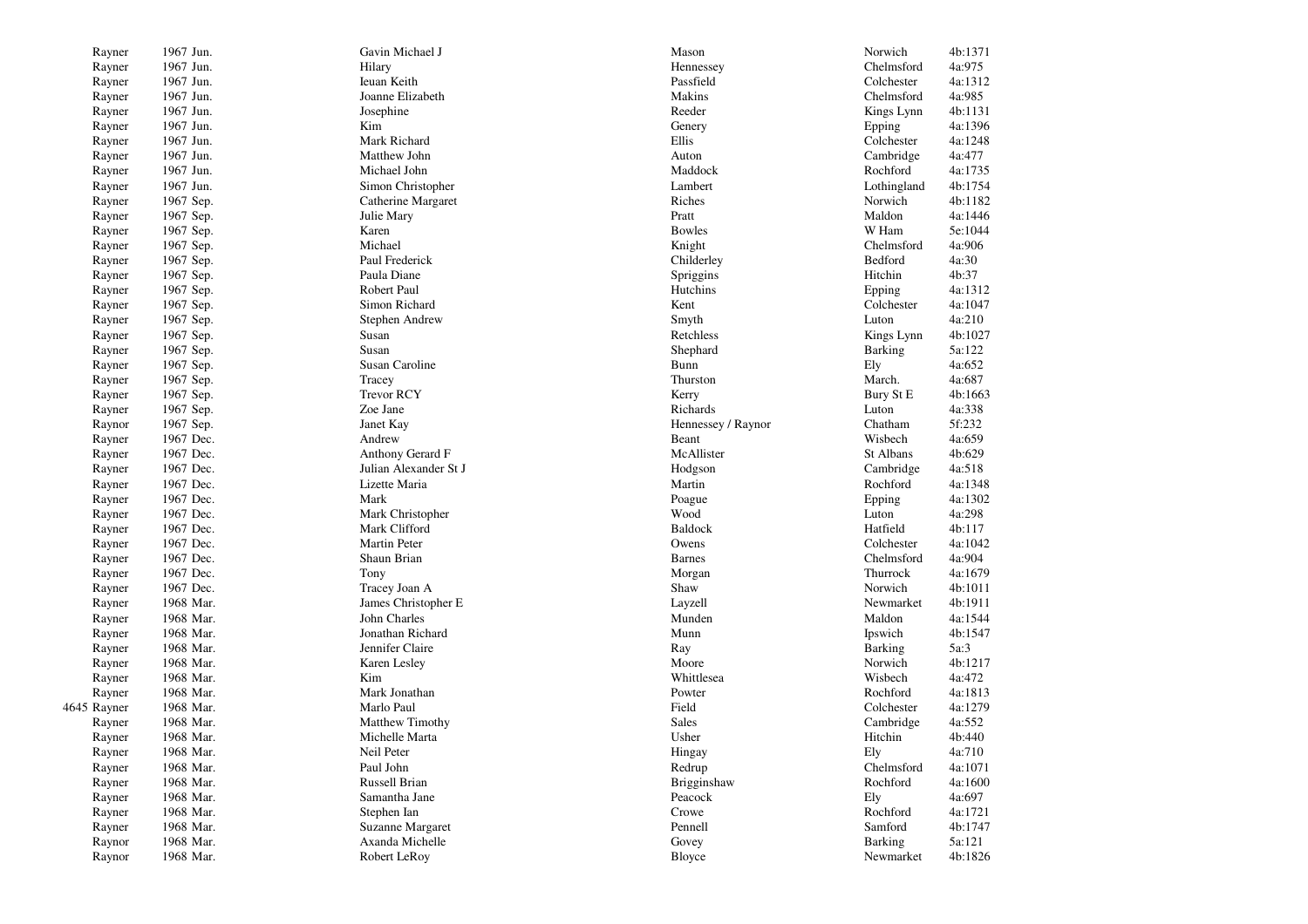| Rayner      | 1968 Jun.              | Alison Jaqueline                     | Pemberton        | Sudbury                | 4b:1888          |         |
|-------------|------------------------|--------------------------------------|------------------|------------------------|------------------|---------|
| Rayner      | 1968 Jun.              | Elizabeth May                        | Tye              | Norwich                | 4b:1266          |         |
| Rayner      | 1968 Jun.              | Francesco Umberto                    | Fiscolette       | Colchester             | 4a:1208          |         |
| Rayner      | 1968 Jun.              | Ian Edwin                            | Redington        | Epping                 | 4a:1430          |         |
| Rayner      | 1968 Jun.              | Jason Lee                            | Jarvis           | Colchester             | 4a:1189          |         |
| Rayner      | 1968 Jun.              | Karen Wendy                          | Burmby           | Maldon                 | 4a:1532          |         |
| Rayner      | 1968 Jun.              | Natalie Elaine                       | Clarke           | Norwich O              | 4b:1368          |         |
| Rayner      | 1968 Jun.              | Paul David                           | Ling             | Chelmsford             | 4a:1104          |         |
| Rayner      | 1968 Jun.              | Paula Marian                         | Maliszewski      | Epping                 | 4a:1424          |         |
| Rayner      | 1968 Jun.              | Peter Ernest                         | Reeder           | Kings Lynn             | 4b:1053          |         |
| Rayner      | 1968 Jun.              | Sarah Louise                         | Damill           | Wisbech                | 4a:760           |         |
| Rayner      | 1968 Jun.              | Simon                                | Bothamley        | Wisbech                | 4a:763           |         |
| Rayner      | 1968 Jun.              | Spencer                              | Clapperton       | Chelmsford             | 4a:1100          |         |
| Rayner      | 1968 Jun.              | Stephen David                        | Scott            | Wisbech                | 4a:748           |         |
| Rayner      | 1968 Sep.              | Claire Ruth                          | Gardner          | Rochford               | 4a:1649          |         |
| Rayner      | 1968 Sep.              | Darren Jason                         | Askham           | Norwich                | 4b:1260          |         |
| Rayner      | 1968 Sep.              | David Scott                          | Lambert          | Lothingland            | 4b:1666          |         |
| Rayner      | 1968 Sep.              | Deborah Jane                         | Danes            | Chelmsford             | 4a:1059          |         |
| Rayner      | 1968 Sep.              | Graham Robert                        | Hall             | Cambridge              | 4a:492           |         |
| Rayner      | 1968 Sep.              | Julia                                | Mansfield        | Cambridge              | 4a:541           |         |
| Rayner      | 1968 Sep.              | Julie Marie                          | Daniels          | Colchester             | 4a:1220          |         |
| Rayner      | 1968 Sep.              | Kay Joyce                            | Marden           | Chelmsford             | 4a:984           |         |
| Rayner      | 1968 Sep.              | Kevin David                          | <b>Bazley</b>    | Brentwood              | 4a:811           |         |
| Rayner      | 1968 Sep.              | Mathew Lee                           | Tiller           | Rochford               | 4a:1683          |         |
| Rayner      | 1968 Sep.              | Michelle Suzanne                     | Rose             | Ipswich                | 4b:1559          |         |
| 5835 Rayner | 1968 Sep.              | Rebecca                              | Fuller           | Maldon                 | 4a:1476          |         |
|             |                        |                                      | Harris           |                        |                  |         |
| Rayner      | 1968 Sep.<br>1968 Sep. | Samuel Hesling<br>Sarah Louise       |                  | Luton                  | 4a:258<br>4a:191 |         |
| Rayner      |                        |                                      | Piggott          | Dunstable<br>Cambridge | 4a:558           |         |
| Rayner      | 1968 Sep.              | Stuart John                          | Phillips         |                        |                  |         |
| Rayner      | 1968 Sep.              | <b>Tracey Ann</b><br>Nicholas Edward | Hart             | Norwich                | 4b:1295          |         |
| Raynor      | 1968 Sep.              |                                      | Sullivan         | Brentwood              | 4a:876           |         |
| Rayner      | 1968 Dec.              | Carlos James                         | Rayner           | Bedford                | 4a:125 *         | changed |
| Rayner      | 1968 Dec.              | Eliot Robert                         | Clarke           | Chelmsford             | 4a:959           |         |
| Rayner      | 1968 Dec.              | Graham John                          | Savage           | Kings Lynn             | 4b:909           |         |
| Rayner      | 1968 Dec.              | Heidi Ann                            | Clement          | Newmarket              | 4b:1576          |         |
| Rayner      | 1968 Dec.              | James Robert J                       | McCarthy         | Cambridge              | 4a:486           |         |
| Rayner      | 1968 Dec.              | Mark                                 | Haynes           | Luton                  | 4a:300           |         |
| Rayner      | 1968 Dec.              | Martin Neil                          | Wilby            | Colchester             | 4a:1113          |         |
| Rayner      | 1968 Dec.              | <b>Stuart Charles</b>                | Jackson          | Dunstable              | 4a:176           |         |
| Rayner      | 1969 Mar.              | Amanda Louise                        | Proctor          | Bury St E              | 4b:1806          |         |
| Rayner      | 1969 Mar.              | April.                               | Goodale          | Wisbech                | 4a:770           |         |
| Rayner      | 1969 Mar.              | Christopher Lee                      | Rayner           | Barking                | 5a:295           |         |
| Rayner      | 1969 Mar.              | Darren                               | Spriggins        | Hitchin                | 4b:436           |         |
| Rayner      | 1969 Mar.              | Katherine Elizabeth                  | Hoppitt          | Cambridge              | 4a:566           |         |
| Rayner      | 1969 Mar.              | Kathryn Helen                        | Makins           | Chelmsford             | 4a:996           |         |
| Rayner      | 1969 Mar.              | Ede                                  | Cunningham       | Barking                | 5a:138           |         |
| Rayner      | 1969 Mar.              | Lynne Katherine                      | Savill           | Epping                 | 4a:1430          |         |
| Rayner      | 1969 Mar.              | Neil Robert                          | Stevenson        | <b>Barking</b>         | 5a:208           |         |
| Rayner      | 1969 Mar.              | Richard John                         | Ardley           | Colchester             | 4a:1327          |         |
| Rayner      | 1969 Mar.              | Russell Francis                      | Whitbread        | Colchester             | 4a:1201          |         |
| Rayner      | 1969 Mar.              | Sandra                               | Catlin           | Luton                  | 4a:248           |         |
| Rayner      | 1969 Mar.              | Shaun Alec                           | Rayner           | Colchester             | 4a:4057/s        |         |
| Rayner      | 1969 Jun.              | Carl David                           | Murphy           | Rochford               | 4a:3939          |         |
| Rayner      | 1969 Jun.              | Catherine                            | <b>Borroughs</b> | Rochford               | 4a:4239          |         |
| Rayner      | 1969 Jun.              | Darren Leonard                       | Mills            | Colchester             | 4a:3035          |         |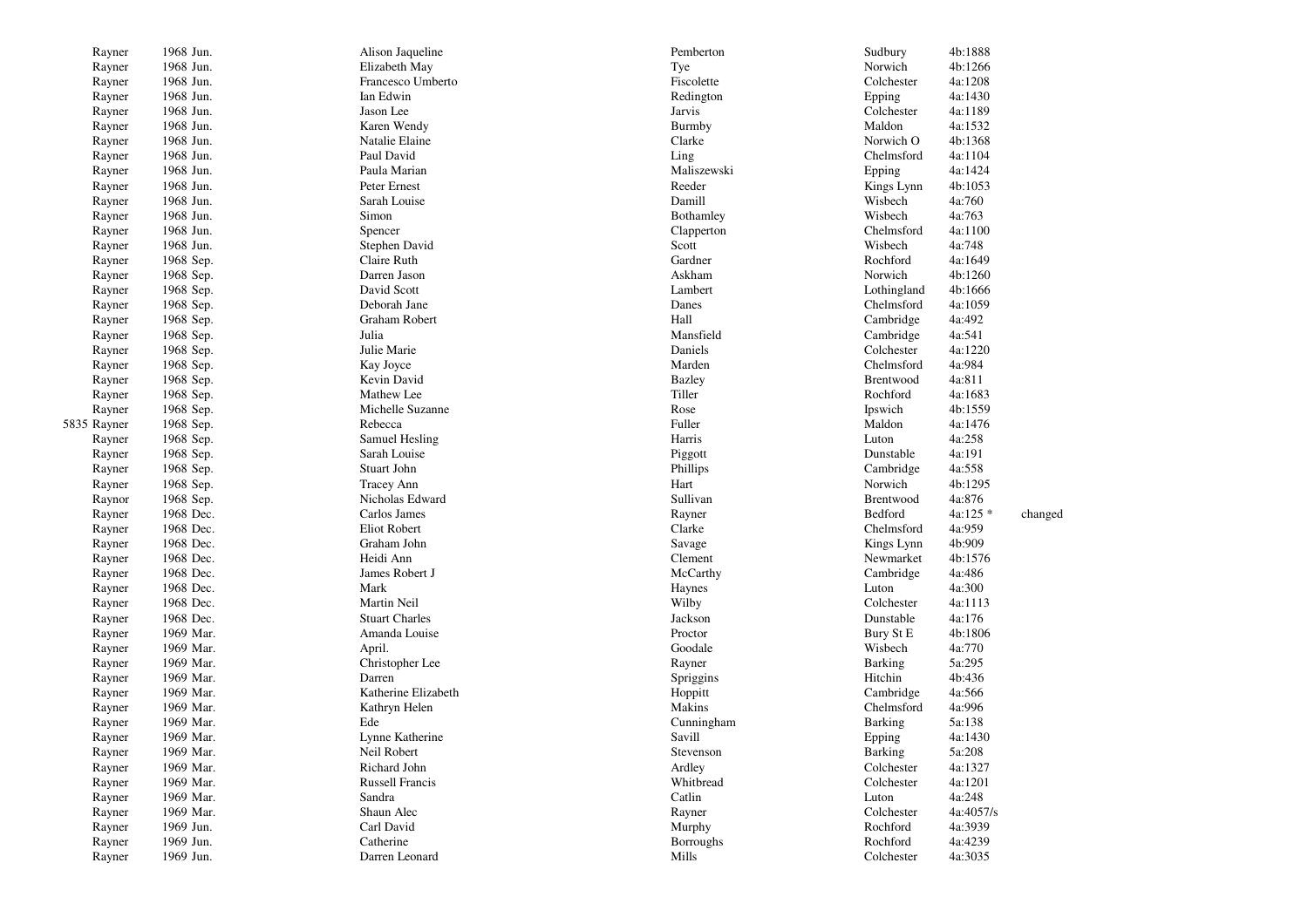| Rayner    | 1969 Jun. | David Ronald             |                    | Battman           | <b>Barking</b>     | 5a:513    |
|-----------|-----------|--------------------------|--------------------|-------------------|--------------------|-----------|
| Rayner    | 1969 Jun. | Jane Leila               |                    | Rice              | Brentwood          | 4a:2107   |
| Rayner    | 1969 Jun. | Mark Anthony             |                    | Child             | <b>B</b> Stortford | 4b:44     |
| Rayner    | 1969 Jun. | Neil Barrington          |                    | Smith             | Cambridge          | 4a:1184   |
| Rayner    | 1969 Jun. | Paul Christopher         |                    | Colenutt          | Cambridge          | 4a:1400   |
| Rayner    | 1969 Jun. | Sandra                   |                    | Dreier            | Hatfield           | 4b:254    |
| Rayner    | 1969 Jun. | Sophia Josephine K       |                    | Croxton           | Norwich O          | 4b:3374   |
| Rayner    | 1969 Jun. | Vanessa Marie            |                    | Sanford           | Ely                | 4a:1598   |
| Rayner    | 1969 Sep. | Alison Jane              |                    | Evans             | Hatfield           | 4b:383    |
| Rayner    | 1969 Sep. | Andrew                   |                    | Price             | Kings Lynn         | 4b:2592   |
| Rayner    | 1969 Sep. | Benjamin Thomas W        |                    | Hill              | Cambridge          | 4a:1217   |
| Rayner    | 1969 Sep. | Carol Sandra             |                    | Rachel            | Barking            | 5a:708    |
| Rayner    | 1969 Sep. | David Shawn              |                    | McManus           | Cambridge          | 4a:1241   |
| Rayner    | 1969 Sep. | Joanne Elizabeth         |                    | Layzel            | Newmarket          | 4b:4456   |
| Rayner    | 1969 Sep. | Nicola Anne              |                    | Redfern           | Southend           | 4a:4261   |
| Rayner    | 1969 Sep. | Ruth Kay                 |                    | Harris            | Luton              | 4a:830    |
| Raynor    | 1969 Sep. | <b>Matthew Anthony</b>   |                    | Leadbeater        | Chelmsford         | 4a:2287   |
| Rayner    | 1969 Dec. | <b>Charles Alexander</b> |                    | Johnson           | Luton              | 4a:683    |
| Rayner    | 1969 Dec. | Darren John              |                    | MacGregor         | Chelmsford         | 4a:2017   |
| Rayner    | 1969 Dec. | David                    |                    | Fletcher          | March.             | 4a:1413   |
| Rayner    | 1969 Dec. | David Philip             |                    | Clark             | Colchester         | 4a:2527   |
| Rayner    | 1969 Dec. | Gary Paul                |                    | Legget            | Cambridge          | 4a:1132   |
| Rayner    | 1969 Dec. | Ian Paul                 |                    | Pratt             | Maldon             | 4a:3131   |
| Rayner    | 1969 Dec. | Julie                    |                    | Ford              | Lothingland        | 4b:3540   |
| Rayner    | 1969 Dec. | Julie Marie              |                    | Hall              | Wayland            | 4b:3002   |
| Rayner    | 1969 Dec. | Karen Jacqueline         |                    | Marchant          | Barking            | 5a:242    |
| Rayner    | 1969 Dec. | Michael Geoffrey         |                    | Hough             | Colchester         | 4a:2476   |
| Rayner    | 1969 Dec. | Peter Alexander R        |                    | Rayner            | Epping             | 4a:8186/s |
| Rayner    | 1969 Dec. | Spencer Paul             |                    | Kasprzak          | Ipswich            | 4b:3335   |
| Rayner    | 1969 Dec. | Tina                     |                    | Morgan            | Thurrock           | 4a:3808   |
| Rayner    | 1969 Dec. | Peter Alexander R        |                    | Yabsley           | Harlow             | 9 M176    |
| Rayner    | 1970 Mar. | Allan Paul               |                    | Poster            | Maldon             | 4a:3651   |
| Rayner    | 1970 Mar. | Amanda Ann               |                    | Shipperley        | Colchester         | 4a:2918   |
| Rayner    | 1970 Mar. | David Edward             |                    | Saunders          | Brentwood          | 4a:1909   |
| Rayner    | 1970 Mar. | David James              |                    | Nightingale       | Cambridge          | 4a:1233   |
| Rayner    | 1970 Mar. | Davina Louise            |                    | McAuley           | Colchester         | 4a:3070   |
| Rayner    | 1970 Mar. | Dean Leslie              |                    | Martin            | Bedford            | 4a:240    |
| Rayner    | 1970 Mar. | Diane                    |                    | Retchless         | Kings Lynn         | 4b:2378   |
| Rayner    | 1970 Mar. | Edward John              |                    | Von Wageningen    | Bury St E          | 4b:4073   |
| Rayner    | 1970 Mar. | Ian Stanley              |                    | Savage            | Wisbech            | 4a:1735   |
| Rayner    | 1970 Mar. | Jason Christopher        |                    | Cook              | Chelmsford         | 4a:2386   |
| Rayner    | 1970 Mar. | Julie May                |                    | Hart              | Cambridge          | 4a:1240   |
| Rayner    | 1970 Mar. | Karen Ann                |                    | Gould             | Norfolk O          | 4b:3318   |
| Rayner    | 1970 Mar. | Karl Jason               |                    | Jackson           | Luton              | 4a:757    |
| Rayner    | 1970 Mar. | Kim                      |                    | Foster            | Cambridge          | 4a:1243   |
| Rayner    | 1970 Mar. | Martine Louise           |                    | Stratford         | Chelmsford         | 4a:2372   |
| Rayner    | 1970 Mar. | Richard James            |                    | Wright            | Wisbech            | 4a:1710   |
| Rayner    | 1970 Mar. | Stephen John             |                    | Shipperley        | Colchester         | 4a:2918   |
| Rayner    | 1970 Mar. | Thomas Andrew J          |                    | McCarthy          | Cambridge          | 4a:1309   |
| Raynor    | 1970 Mar. | Jeremy Jason             |                    | Raynor / Forsythe | Barking            | 5a:85     |
| 28 Rayner | 1970 Jun. | 14.04.70. Adam Anthony   | Michael & Kathleen | Bonnett           | Halstead           | 4a:3671   |
| Rayner    | 1970 Jun. | Andrew David             |                    | Hoppitt           | Cambridge          | 4a:1303   |
| Rayner    | 1970 Jun. | Belinda Jane             |                    | Pennyfather       | Brentwood          | 4a:2132   |
| Rayner    | 1970 Jun. | Fiona Jane               |                    | Gascoinge         | Kings Lynn         | 4b:2771   |
| Rayner    | 1970 Jun. | Jason Bryan              |                    | Waller            | Luton              | 4a:826    |
|           |           |                          |                    |                   |                    |           |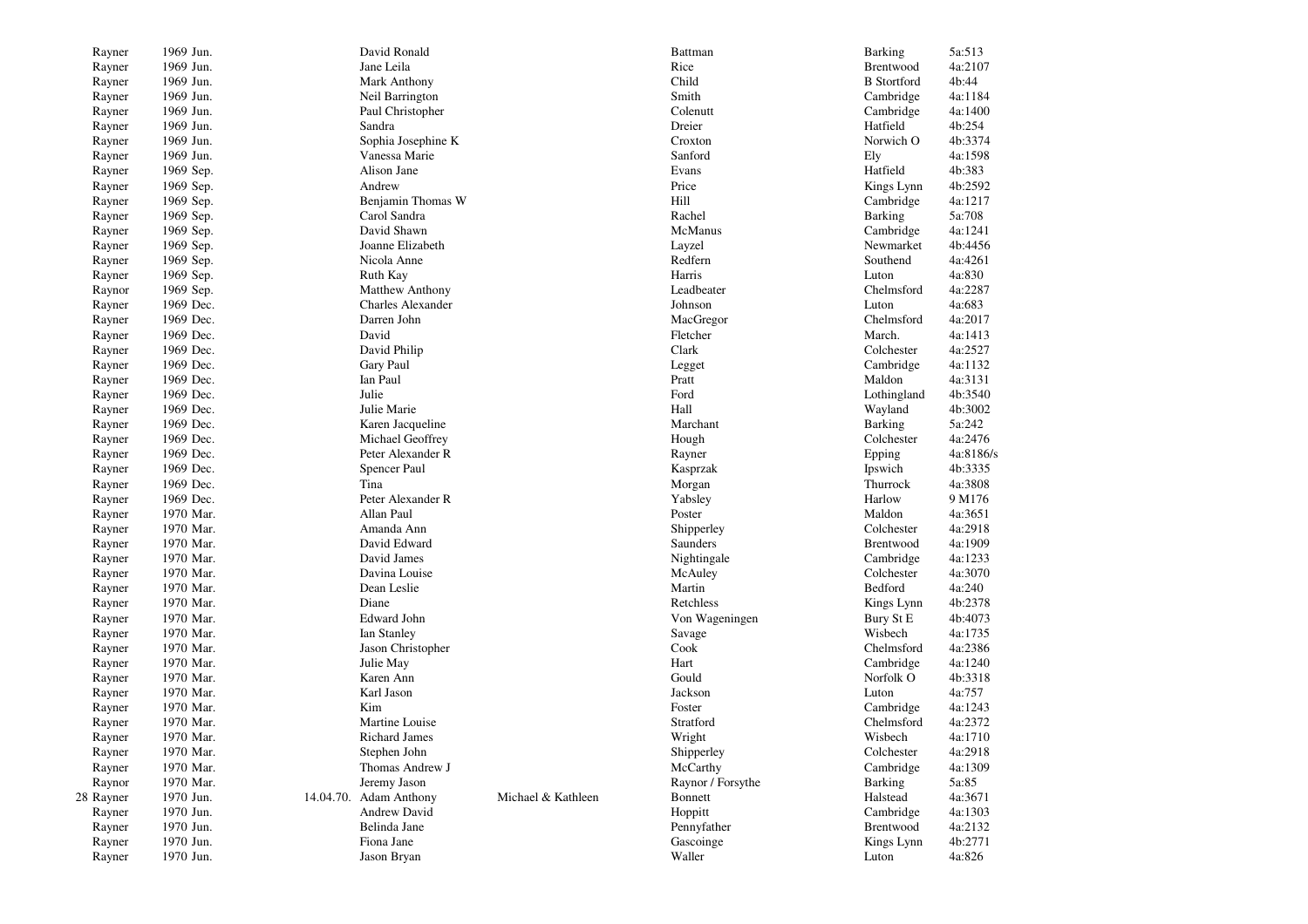| Rayner    | 1970 Jun. | Joanne Louise              | Ellwood / Wood | Luton              | 4a:687   |
|-----------|-----------|----------------------------|----------------|--------------------|----------|
| Rayner    | 1970 Jun. | Joanne Louise              | Ellwood / Wood | Luton              | 4a:838   |
| Rayner    | 1970 Jun. | Karen                      | Cunningham     | <b>Barking</b>     | 5a:230   |
| Rayner    | 1970 Jun. | Karen Louise               | Crowe          | Rochford           | 4a:3901  |
| Rayner    | 1970 Jun. | Joanne Dawn                | Piggott        | Dunstable          | 4a:475   |
| Rayner    | 1970 Jun. | Keith Andrew               | Limage         | Rochford           | 4a:3955  |
| Rayner    | 1970 Jun. | Lee Christian              | Salmon         | Rochford           | 4a:4169  |
| Rayner    | 1970 Jun. | Mark Richard F             | Savill         | Epping             | 4a:3495  |
| Rayner    | 1970 Jun. | Philip Charles             | Jarman         | Chelmsford         | 4a:2953  |
| Rayner    | 1970 Jun. | <b>Richard Lindsey S</b>   | Fitzpatrick    | Colchester         | 4a:2787  |
| Rayner    | 1970 Jun. | Sadie Joy                  | Lambert        | Lothingland        | 4b:4246  |
| Rayner    | 1970 Jun. | Sharon Donna               | Maliszewski    | Epping             | 4a:3357  |
| Rayner    | 1970 Jun. | Sharon Lesley              | Cudgin         | Cambridge          | 4a:1320  |
| Rayner    | 1970 Jun. | Stephen                    | Sharpe         | March.             | 4a:1733  |
| Rayner    | 1970 Jun. | Tracey Lynn                | Levitt         | Newmarket          | 4b:4694  |
| Rayner    | 1970 Jun. | <b>Traberr Stuart</b>      | Passfield      | Luton              | 4a:646   |
| Rayner    | 1970 Sep. | Andrew Philip              | Phillips       | Cambridge          | 4a:1457  |
| Rayner    | 1970 Sep. | Deborah Claire             | Carder         | Cambridge          | 4a:1529  |
| Rayner    | 1970 Sep. | Frances Kerin              | Clarke         | Chelmsford         | 4a:2284  |
| Rayner    | 1970 Sep. | Gary Lee                   | Ashelford      | Rochford           | 4a:3645  |
| Rayner    | 1970 Sep. | Jason Mark                 | <b>Sales</b>   | Cambridge          | 4a:1240  |
| Rayner    | 1970 Sep. | Karl John                  | Shaw           | Norwich            | 4b:3108  |
| Rayner    | 1970 Sep. | Maria Louise               | Care           | Epping             | 4a:3267  |
| Rayner    | 1970 Sep. | Mark Steven                | Tyler          | Colchester         | 4a:2945  |
| Rayner    | 1970 Sep. | Martin Allen               | Merritt        | Epping             | 4a:3480  |
| Rayner    | 1970 Sep. | Maxine Julie               | <b>Barnes</b>  | Maldon             | 4a:3565  |
| Rayner    | 1970 Sep. | Neil Charles               | <b>Bussey</b>  | Norwich            | 4b:3044  |
| Rayner    | 1970 Sep. | Nicola Ann                 | Smith          | St Albans          | 4b:1068  |
| Rayner    | 1970 Sep. | Paul Spencer               | Clapperton     | Chelmsford         | 4a:2372  |
| Rayner    | 1970 Sep. | Robert Ian                 | Phillips       | Cambridge          | 4a:1456  |
| Rayner    | 1970 Sep. | Roy Michael                | Jackson        | Chelmsford         | 4a:2235  |
| Rayner    | 1970 Sep. | Sacha Martelle             | Bone           | Ipswich            | 4b:3901  |
| Rayner    | 1970 Sep. | Sarah Louise               | Faircloth      | Colchester         | 4a:2934  |
| Rayner    | 1970 Sep. | Shirley                    | Holgate        | <b>Barking</b>     | 5a:505   |
| Rayner    | 1970 Sep. | Yuri D'Arcy                | Bone           | Ipswich            | 4b:3900  |
| Rayner-Jc | 1970 Sep. | Bonita                     | <b>Bragg</b>   | Colchester         | 4a:2631  |
| Raynor    | 1970 Sep. | Paul Derek                 | Kewley         | Hitchin            | 4b:7524* |
| Rayner    | 1970 Dec. | Amanda Elizabeth           | Scott          | Wisbech            | 4a:1604  |
| Rayner    | 1970 Dec. | <b>Barry Dening</b>        | Nevill         | Hatfield           | 4b:320   |
| Rayner    | 1970 Dec. | Caroline Ann L             | MacAllister    | Dunstable          | 4a:387   |
| Rayner    | 1970 Dec. | David                      | Garrett        | Norwich            | 4b:2670  |
| Rayner    | 1970 Dec. | Fiona Geraldine            | Neve           | Colchester         | 4a:2621  |
| Rayner    | 1970 Dec. | Juliet Ann                 | Hammond        | Hemel H            | 4b:489   |
| Rayner    | 1970 Dec. | Lisa Jane                  | Usher          | Hitchin            | 4b:685   |
| Rayner    | 1970 Dec. | Mark                       | Dreier         | Hatfield           | 4b:217   |
| Rayner    | 1970 Dec. | <b>Stuart Paul</b>         | Leggett        | Cambridge          | 4a:1367  |
| Raynor    | 1970 Dec. | <b>Christopher Charles</b> | Sullivan       | Brentwood          | 4a:1744  |
| Rayner    | 1971 Mar. | Adrian Francis             | Jones          | Chelmsford         | 4a:2426  |
| Rayner    | 1971 Mar. | <b>Beverley Caroline</b>   | Pemberton      | Ipswich            | 4b:4005  |
| Rayner    | 1971 Mar. | Claire Louise              | Ray            | Southend           | 4a:4483  |
| Rayner    | 1971 Mar. | Desmond John               | King           | <b>B</b> Stortford | 4b:78    |
| Rayner    | 1971 Mar. | Jason Brian                | Tansley        | <b>B</b> Stortford | 4b:72    |
| Rayner    | 1971 Mar. | Jason Robert               | Daniels        | Colchester         | 4a:2783  |
| Rayner    | 1971 Mar. | Lee John                   | Marchant       | <b>Barking</b>     | 5a:55    |
| Rayner    | 1971 Mar. | Louise Antoinette          | Hayward        | Norwich            | 4b:2959  |
|           |           |                            |                |                    |          |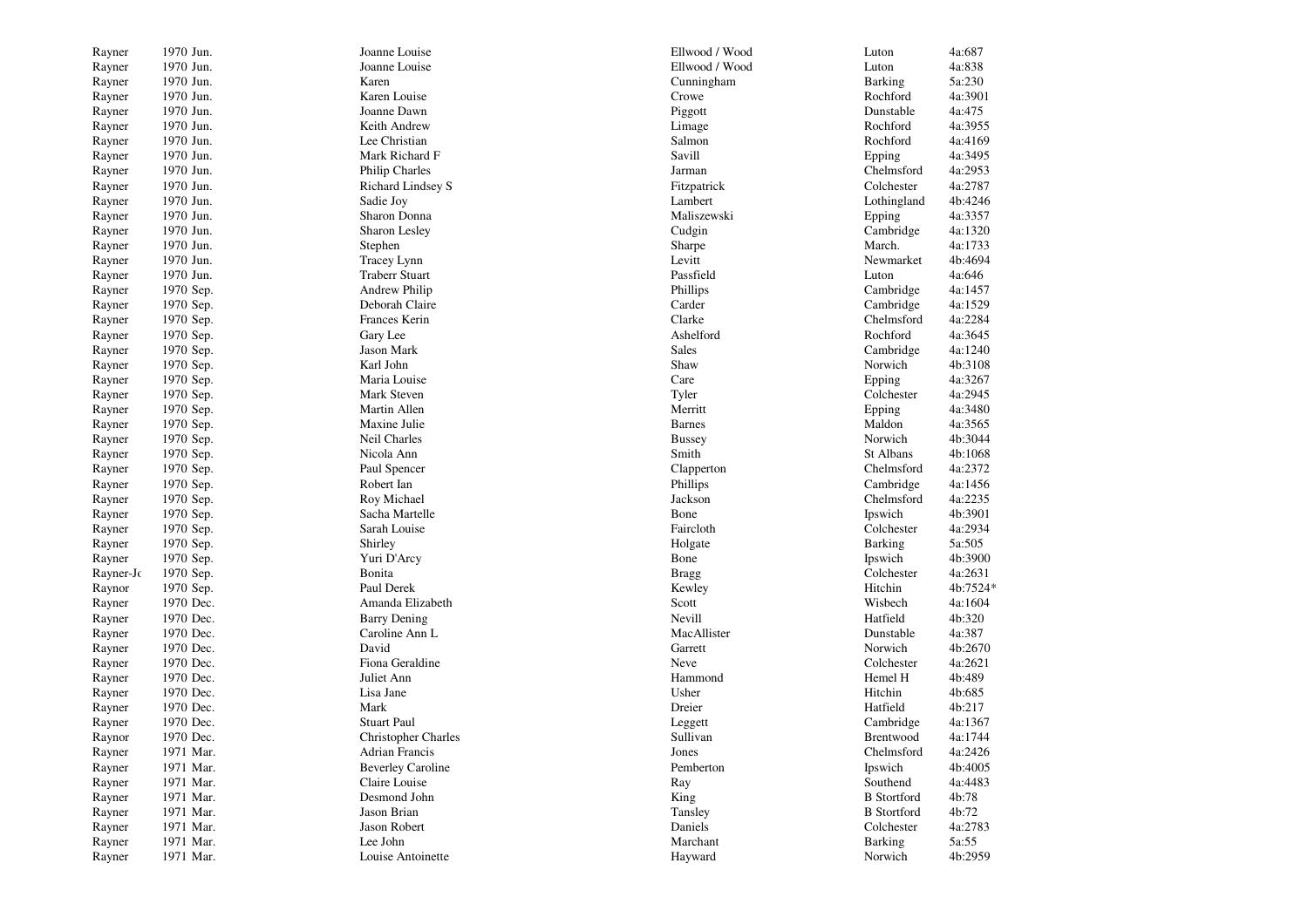| Rayner   | 1971 Mar.              | Nina Michelle            | Joslin        | Colchester       | 4a:3182 |
|----------|------------------------|--------------------------|---------------|------------------|---------|
| Rayner   | 1971 Mar.              | Paul Barry               | Tolhurst      | Rochford         | 4a:4035 |
| Rayner   | 1971 Mar.              | Penny Louise             | <b>Brown</b>  | Bury St E        | 4b:4417 |
| Rayner   | 1971 Mar.              | Rebecca Eve              | Haigh         | Huntingdon       | 4b:1903 |
| Rayner   | 1971 Mar.              | Theresa Jane             | Dahill        | March.           | 4a:1731 |
| Raynor   | 1971 Mar.              | Heather Ann              | Leadbeater    | Chelmsford       | 4a:2648 |
| Raynor   | 1971 Mar.              | Matthew Louis            | Sharp         | Rochford         | 4a:4154 |
| Rayner   | 1971 Jun.              | Ann Fiona                | Tye           | Norwich          | 4b:2938 |
| Rayner   | 1971 Jun.              | David Warren             | Rayner        | Norwich          | 4b:4100 |
| Rayner   | 1971 Jun.              | Deborah Jaqueline        | Pennyfather   | Brentwood        | 4a:2054 |
| Rayner   | 1971 Jun.              | Hayley June              | Redington     | Epping           | 4a:3217 |
| Rayner   | 1971 Jun.              | Lee Hamilton             | Powter        | Southend         | 4a:4351 |
| Rayner   | 1971 Jun.              | Marc Antony              | Coby          | <b>Braintree</b> | 4a:1858 |
| Rayner   | 1971 Jun.              | Mark                     | Colman        | Luton            | 4a:768  |
| Rayner   | 1971 Jun.              | Paul Edwin               | Savill        | Epping           | 4a:3433 |
| Rayner   | 1971 Jun.              | Philip Ian               | Shambrook     | Brentwood        | 4a:1897 |
| Rayner   | 1971 Jun.              | <b>Tracey Marguerite</b> | Mills         | Colchester       | 4a:2932 |
| Rayner-G | 1971 Jun.              | Christopher Mark         | Dexter        | Newmarket        | 4b:4542 |
| Rayne    | 1971 Sep.              | Alison Dawn              | Tubby         | Norwich O        | 4b:3367 |
| Rayne    | 1971 Sep.              | Bridget Ann              | Buck          | Norwich          | 4b:2874 |
| Rayne    | 1971 Sep.              | David Mark               | Buck          | Norwich          | 4b:2923 |
| Rayne    | 1971 Sep.              | Graham John              | Waters        | Ipswich          | 4b:3877 |
| Rayne    | 1971 Sep.              | Helen                    | Wade          | Cambridge        | 4a:1444 |
| Rayne    | 1971 Sep.              | Kirstine Ann             | Poster        | Chelmsford       | 4a:2238 |
| Rayne    | 1971 Sep.              | Lisa Jane                | Cavell        | <b>Barking</b>   | 5a:420  |
| Rayne    | 1971 Sep.              | Marie Louise             | Hough         | <b>Braintree</b> | 4a:1842 |
| Rayne    | 1971 Sep.              | Martin Robert            | Denny         | Colchester       | 4a:2931 |
| Rayne    | 1971 Sep.              | <b>Matthew Saul</b>      | Wright        | Wisbech          | 4a:1745 |
| Rayne    | 1971 Sep.              | Melissa Jane             | Herbert       | Colchester       | 4a:2945 |
| Rayne    | 1971 Sep.              | Nicola Jayne             | Weeks         | Maldon           | 4a:3625 |
| Rayne    | 1971 Sep.              | Peter                    | Mansfield     | Cambridge        | 4a:1223 |
| Rayne    | 1971 Sep.              | Rachel Claire            | Clark         | Colchester       | 4a:2832 |
| Rayne    | 1971 Sep.              | Rachel Justine           | Jackson       | Luton            | 4a:881  |
| Rayne    | 1971 Sep.              | Rodney Peter             | Maddocks      | Rochford         | 4a:3962 |
| Rayne    | 1971 Sep.              | Sally Ann                | Cotterell     | Ipswich          | 4b:3963 |
| Rayne    | 1971 Sep.              | Sally Ann                | Gould         | Norwich O        | 4b:3294 |
| Rayne    | 1971 Sep.              | Stephen Paul             | Dorrian       | <b>Barking</b>   | 5a:77   |
| Rayne    | 1971 Sep.              | Susan                    | Ford          | Lothingland      | 4b:4056 |
| Rayne    | 1971 Sep.              | Wayne Alan               | Duffield      | Ely              | 4a:1549 |
| Raynor   | 1971 Sep.              | Sharon Angela            | Uren          | Rochford         | 4a:3845 |
| Rayner   | 1971 Dec.              | <b>Ashley Russell S</b>  | Nichols       | Ipswich          | 4b:3738 |
| Rayner   | 1971 Dec.              | Cheryl Louise            | Hayward       | <b>B</b> lyth    | 4b:3264 |
| Rayner   | 1971 Dec.              | Darren Carl              | Whittlesea    | Wisbech          | 4a:1484 |
| Rayner   | 1971 Dec.              | Dawn Ann                 | <b>Bruton</b> | Norwich O        | 4b:3203 |
| Rayner   | 1971 Dec.              | <b>Elliot James</b>      | Smith         | Norwich          | 4b:3027 |
| Rayner   | 1971 Dec.              | Emma Louise              | Thomas        | Hatfield         | 4b:152  |
| Rayner   | 1971 Dec.              | Gary Joseph              | Clapperton    | Chelmsford       | 4a:2039 |
| Rayner   | 1971 Dec.              | Jane Anna                | McCarthy      | Cambridge        | 4a:1282 |
| Rayner   | 1971 Dec.              | Jason William            | James         | Kings Lynn       | 4b:2371 |
|          |                        | Julie Eugenie            | Smith         | Norwich          | 4b:3027 |
| Rayner   | 1971 Dec.<br>1971 Dec. |                          |               | Kings Lynn       |         |
| Rayner   |                        | Justin David             | James         | Chelmsford       | 4b:2372 |
| Rayner   | 1971 Dec.<br>1971 Dec. | Kirstie Jane             | Stratford     |                  | 4a:2091 |
| Rayner   |                        | Sally Ann                | Kenny         | Colchester       | 4a:2529 |
| Rayner   | 1971 Dec.              | Sallyann                 | Chatters      | Wisbech          | 4a:1553 |
| Rayner   | 1972 Mar.              | Cherie Lee               | Desmond       | <b>Braintree</b> | 4a:1850 |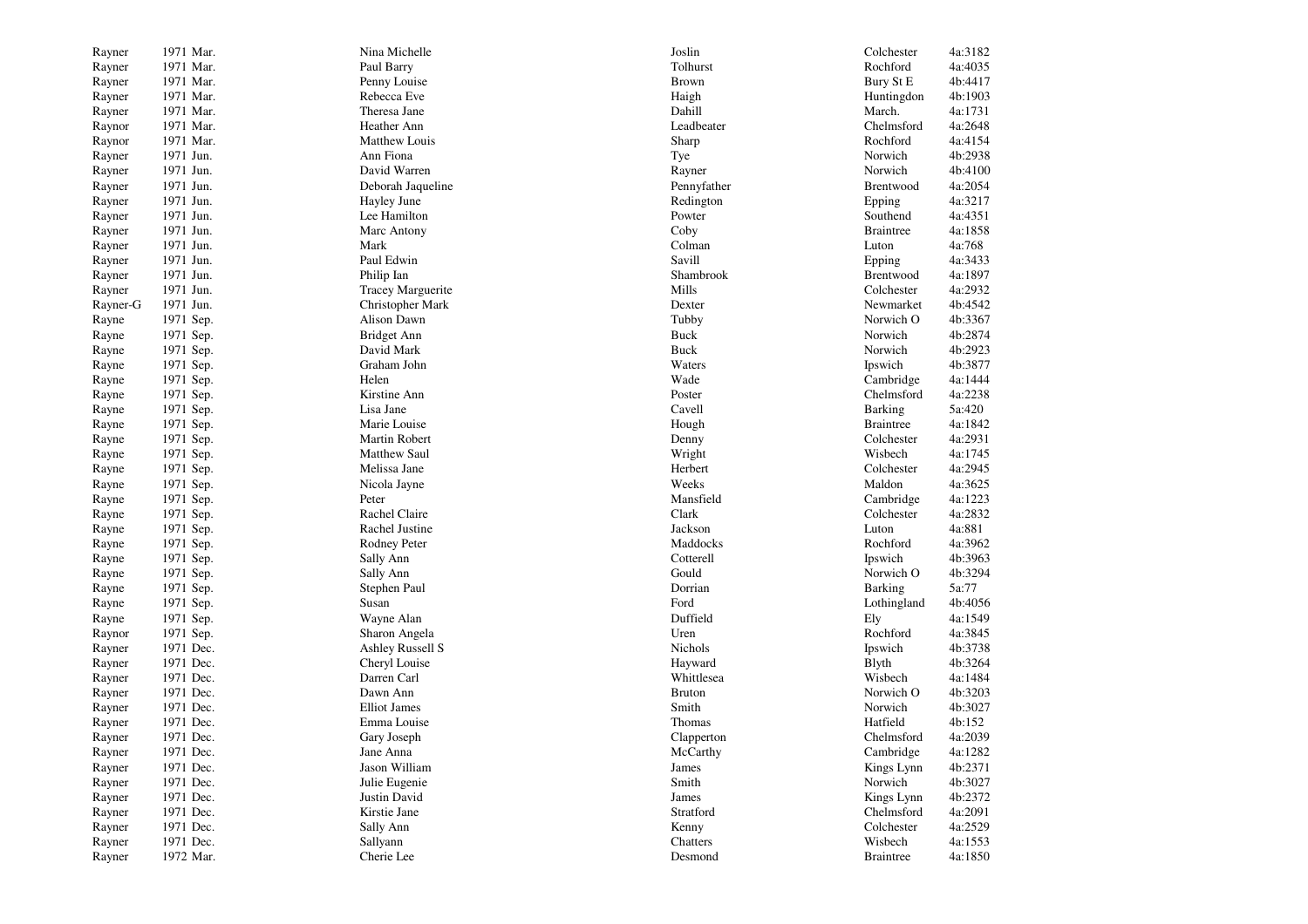| Rayner           | 1972 Mar. | Daniel Paul               | Rayner           | Ipswich          | 4b:3578 |
|------------------|-----------|---------------------------|------------------|------------------|---------|
| Rayner           | 1972 Mar. | Karen Elizabeth           | Moore            | Luton            | 4a:803  |
| Rayner           | 1972 Mar. | Karen Lorna               | Proctor          | <b>Bury St E</b> | 4a:4121 |
| Rayner           | 1972 Mar. | Lee Brett                 | Faint            | Waltham F        | 5e:1015 |
| Rayner           | 1972 Mar. | <b>Tracey Anne</b>        | McManus          | Cambridge        | 4a:1190 |
| Raynor           | 1972 Mar. | Robert Shawn              | King             | Colchester       | 4a:2885 |
| Rayner           | 1972 Jun. | Darren Keith              | Jarvis           | Colchester       | 4a:2839 |
| Rayner           | 1972 Jun. | Jacqueline Ann            | Green            | Chelmsford       | 4a:2562 |
| Rayner           | 1972 Jun. | Karla Jayne               | Waterfield       | March.           | 4a:1676 |
| Rayner           | 1972 Jun. | Lee                       | James            | Barking          | 5a:254  |
| Rayner           | 1972 Jun. | Marie                     | <b>Brown</b>     | Colchester       | 4a:2944 |
|                  | 1972 Jun. | Kevin Brian               | Elsey            | Wayland          | 4b:3422 |
| Rayner<br>Rayner | 1972 Jun. | Michael John              | Darling          | Wayland          | 4b:3413 |
|                  |           |                           |                  | Rochford         |         |
| Rayner           | 1972 Jun. | Mitchell Paul             | Tiller           |                  | 4a:5078 |
| Rayner           | 1972 Jun. | Paul Edward               | Woolward         | Waltham F        | 5e:1139 |
| Rayner           | 1972 Jun. | Rebecca Louise            | Hall             | <b>Barking</b>   | 5a:393  |
| Rayner           | 1972 Jun. | Samantha Anne             | Peacock          | Ely              | 4a:1619 |
| Rayner           | 1972 Jun. | Sara Elen                 | Fletcher         | March.           | 4a:1678 |
| Rayner           | 1972 Jun. | Simon                     | Price            | Kings Lynn       | 4b:2500 |
| Rayner           | 1972 Jun. | <b>Timothy Adam</b>       | Lockwood         | Norwich          | 4b:3185 |
| Rayner           | 1972 Jun. | <b>Tracey Ann</b>         | Corley           | Kings Lynn       | 4b:2603 |
| Rayner           | 1972 Jun. | Virginia Eleanor          | Laurie           | Kings Lynn       | 4b:2595 |
| Rayner           | 1972 Sep. | David Charles             | Evans            | Hatfield         | 4b:274  |
| Rayner           | 1972 Sep. | David John                | Hart             | Newmarket        | 4b:4109 |
| Rayner           | 1972 Sep. | Jonathan Marc             | Daniels          | Colchester       | 4a:2758 |
| Rayner           | 1972 Sep. | Justin Mark               | Masprzam         | Ipswich          | 4b:3666 |
| Rayner           | 1972 Sep. | Katharine Sarah E         | Goodchild        | St Albans        | 4b:982  |
| Rayner           | 1972 Sep. | Lisa Eve                  | North            | Hemel H          | 4b:519  |
| Rayner           | 1972 Sep. | Marina                    | O'Sullivan       | Ipswich          | 4b:3590 |
| Rayner           | 1972 Sep. | Mark David                | Gray             | Hitchin          | 4b:919  |
| Rayner           | 1972 Sep. | Mark Steven               | Care             | Epping           | 4a:3031 |
| Rayner           | 1972 Sep. | Philip Charles            | Merritt          | Epping           | 4a:3157 |
| Rayner           | 1972 Sep. | Sean Mayne                | Jackson          | Chelmsford       | 4a:2278 |
| Rayner           | 1972 Sep. | <b>Timothy Francis</b>    | Wallington       | Hatfield         | 4b:171  |
| Rayner           | 1972 Dec. | Anne                      | Foster           | Cambridge        | 4a:965  |
| Rayner           | 1972 Dec. | Christopher John          | Nightingale      | Cambridge        | 4a:975  |
| Rayner           | 1972 Dec. | Carl James                | Pemberton        | Gipping          | 4b:3015 |
| Rayner           | 1972 Dec. | Claire Louise             | Addison          | Thurrock         | 4a:3734 |
| Rayner           | 1972 Dec. | Emma Marie                | Jay              | Ipswich          | 4b:3248 |
| Rayner           | 1972 Dec. | Jane Sylvia E             | Montague         | Brentwood        | 4a:1610 |
| Rayner           | 1972 Dec. | Joanne Elizabeth          | Faircloth        | Sudbury          | 4b:3856 |
| Rayner           | 1972 Dec. | Mandy Louise              | Jones            | Chelmsford       | 4a:2117 |
| Rayner           | 1972 Dec. | Nigel Marven              | Cook             | Chelmsford       | 4a:1906 |
| Rayner           | 1972 Dec. | Peter John                | Wade             | Cambridge        | 4a:998  |
| Rayner           | 1972 Dec. | Sarah Jane                | Allison          | Norwich O        | 4b:2902 |
| Rayner           | 1972 Dec. | Steven John               | Saunders         | Brentwood        | 4a:1616 |
| Rayner           | 1973 Mar. | Adrian John               | Oxley            | Colchester       | 4a:2990 |
| Rayner           | 1973 Mar. | Gary John                 | Pennyfather      | Brentwood        | 4a:2096 |
| Rayner           | 1973 Mar. | Jane Elizabeth            | Stevenson        | <b>Barking</b>   | 5a:465  |
| Rayner           | 1973 Mar. | Joanne                    | Chatters         | Wisbech          | 4a:1735 |
| Rayner           | 1973 Mar. | Jonathan Richard          | Middleton        | N Walsham        | 4b:2589 |
| Rayner           | 1973 Mar. | Mark Anthony              | Rayner           | Luton            | 4a:593  |
| Rayner           | 1973 Mar. | Susan Pamela              | Adams            | Thurrock         | 4a:4268 |
| Rayner           | 1973 Jun. | Candida Leila M           | James            | Kings Lynn       | 4b:2299 |
|                  |           |                           |                  |                  |         |
| Rayner           | 1973 Jun. | <b>Christine Margaret</b> | Rayner / Redfern | Southend         | 4a:3920 |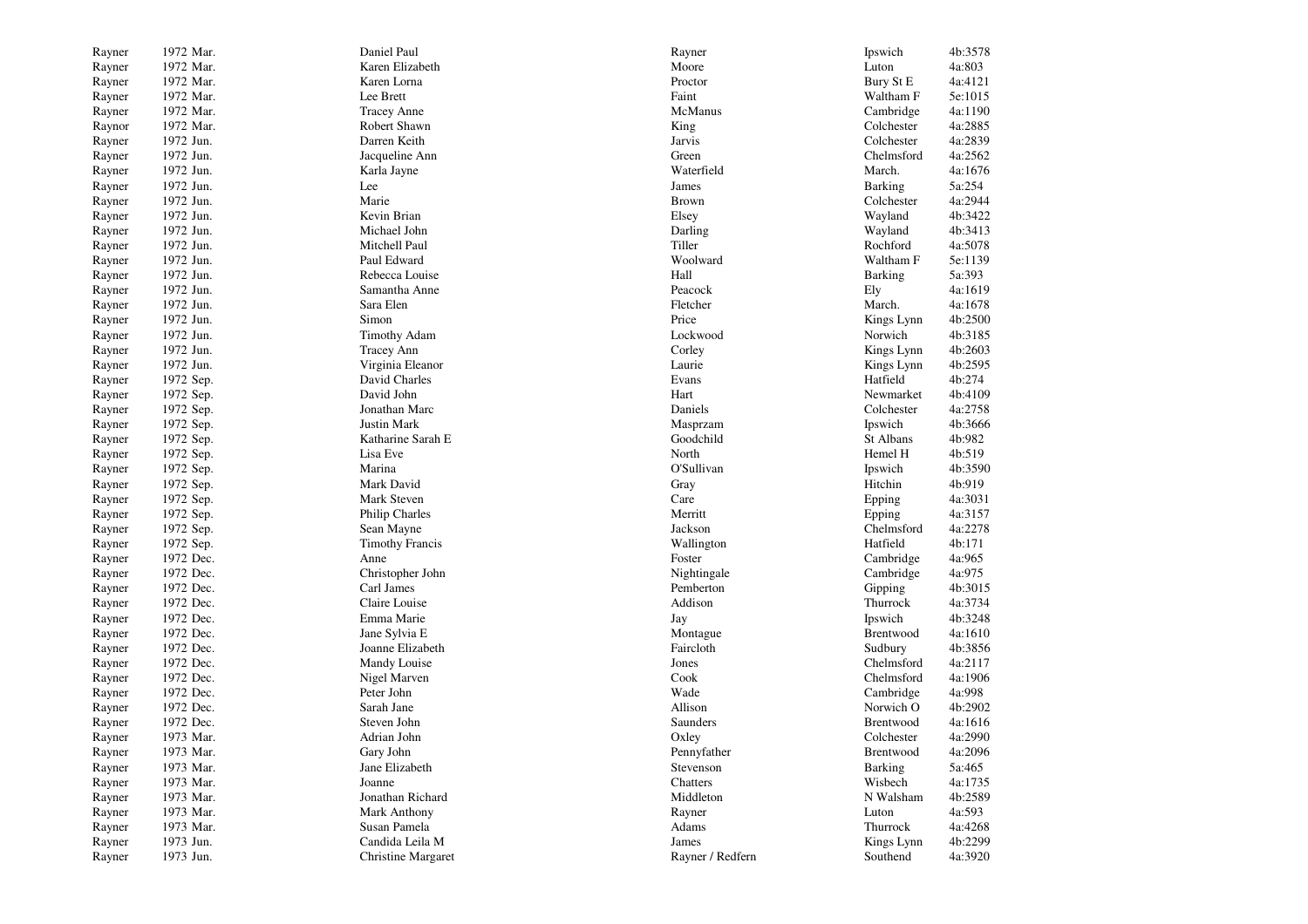| Rayner   | 1973 Jun. |        | Claire Louise        |               | Badrick        | Hemel H          | 4b:477    |
|----------|-----------|--------|----------------------|---------------|----------------|------------------|-----------|
| Rayner   | 1973 Jun. |        | Claire Louise        |               | Dorrian        | <b>Barking</b>   | 5a:13     |
| Rayner   | 1973 Jun. |        | Daniel Paul          |               | Morgan         | Ampthill         | 4a:6      |
| Rayner   | 1973 Jun. |        | Donna Michelle       |               | Cavell         | <b>Barking</b>   | 5a:342    |
| Rayner   | 1973 Jun. |        | Eugene Christopher   |               | Ford           | <b>B</b> lyth    | 4b:3237   |
| Rayner   | 1973 Jun. |        | Gary Robert          |               | Nelson         | Epping           | 4a:3138   |
| Rayner   | 1973 Jun. |        | Mark Darren          |               | Tolhurst       | <b>Braintree</b> | 4a:1696   |
| Rayner   | 1973 Jun. |        | Martyn Ian           |               | Weaver         | Bury St E        | 4b:3980   |
| Rayner   | 1973 Jun. |        | <b>Matthew James</b> |               | Creed          | Colchester       | 4a:2564   |
| Rayner   | 1973 Jun. |        | Timothy              |               | Coleman        | Luton            | 4a:878    |
| Rayner   | 1973 Sep. |        | Anna Marie           |               | McAuley        | Colchester       | 4a:2557   |
| Rayner   | 1973 Sep. |        | Helen                |               | Allerton       | <b>Barking</b>   | 5a:188    |
| Rayner   | 1973 Sep. |        | Julian Richard       |               | Garnnam        | Hitchin          | 4b:988    |
| Rayner   | 1973 Sep. |        | Lee-Anne             |               | Rayner         | Rochford         | 4a:3477   |
| Rayner   | 1973 Sep. |        | Letitia Catherine    |               | Rayner         | Ipswich          | 4b:3414   |
| Rayner   | 1973 Sep. |        | Paula Louise         |               | Herbert        | Colchester       | 4a:2657   |
| Rayner   | 1973 Sep. |        | <b>Tracey Anne</b>   |               | Jolley         | Huntingdon       | 4b:1510   |
| Rayner   | 1973 Sep. |        | Vicky Anne           |               | Smith          | Ipswich          | 4b:3580   |
| Rayner   | 1973 Dec. |        | Amanda Jane          |               | Rayner         | Colchester       | 4a:2586   |
| Rayner   | 1973 Dec. |        | Clive John L         |               | Dick           | Barking          | 5a:561    |
| Rayner   | 1973 Dec. |        | Jennifer             |               | Thorneycroft   | Rochford         | 4a:3425   |
|          |           |        |                      |               |                | Colchester       | 4a:2315   |
| Rayner   | 1973 Dec. |        | Jeremy Christopher   |               | Neve<br>Vince  |                  | 4a:1478   |
| Rayner   | 1973 Dec. |        | Kevin                |               |                | <b>Braintree</b> |           |
| Rayner   | 1973 Dec. |        | Marshall Ronald      |               | Price          | Waltham F        | 5e:1116   |
| Rayner   | 1973 Dec. |        | Wendy                |               | Jarrett        | Waltham F        | 5e:868    |
| Raynor   | 1973 Dec. |        | Kevin Andrew         |               | Uren           | Rochford         | 4a:3063   |
| Rayner   | 1974 Mar. |        | Amanda Jane          |               | Hughes         | Epping           | 4a:3129   |
| Rayner   | 1974 Mar. |        | Christine Mary       |               | Kenny          | Colchester       | 4a:2543   |
| Rayner   | 1974 Mar. |        | Kay Doreen           |               | Waterfield     | March.           | 4a:1479   |
| Rayner   | 1974 Mar. |        | Nicola Jayne         |               | Simpson        | Rochford         | 4a:3690   |
| Rayner   | 1974 Mar. |        | Owen John            |               | Clark          | Colchester       | 4a:2690   |
| Rayner   | 1974 Mar. |        | Richard Ronald       |               | Shearing       | Waltham F        | 5e:1063   |
| Rayner   | 1974 Mar. |        | Tristram             |               | Caines         | Luton            | 4a:630    |
| Rayner   | 1974 Jun. |        | Ian Michael          |               | Ray            | Southend / S     | 9 3 8 0 2 |
| Rayner   | 1974 Jun. |        | Lucy Jane            |               | Diplock        | Barking          | 11 0400   |
| Rayner   | 1974 Jun. |        | Mandy Jane           |               | Sales          | Cambridge        | 9 1 1 2 8 |
| Rayner   | 1974 Jun. |        | Stephen              |               | Corley         | Kings Lynn       | 10 1857   |
| Raynor   | 1974 Jun. |        | Teresa Marie         |               | Elton          | Ely              | 9 1 3 4 0 |
| Rayner   | 1974 Sep. |        | Andrew Anthony       |               | Moore          | Luton            | 90858     |
| Rayner   | 1974 Sep. |        | Andrew John          |               | Potter         | Southend / S     | 9 3 9 6 2 |
| Rayner   | 1974 Sep. |        | Benjamin Maxim       |               | <b>Bullock</b> | Colchester       | 9 3 3 8 5 |
| Rayner   | 1974 Sep. |        | Ronnie               |               | Rayner         | Southend / S     | 9 4 0 8 9 |
| Rayner   | 1974 Sep. |        | Claire               |               | <b>Brown</b>   | Colchester       | 9 2 9 6 7 |
| Rayner   | 1974 Sep. |        | David                |               | Retchless      | Kings Lynn       | 10 1854   |
| Rayner   | 1974 Sep. |        | David Edward         |               | Wheeler        | Bedford          | 90135     |
| Rayner   | 1974 Sep. |        | Grant                |               | Johnson        | Colchester       | 9 3 0 6 7 |
| Rayner   | 1974 Sep. |        | Hugh Maximillian     |               | Curling        | Southend / S     | 94237     |
| Rayner   | 1974 Sep. | 10.08. | Mathew               | David & Lynne | <b>Barstow</b> |                  |           |
| Rayner   | 1974 Sep. |        | Paul John            |               | Ansty          | Bedford          | 9 0 0 7 1 |
| Rayner   | 1974 Sep. |        | Trevor               |               | Downing        | Thurrock         | 94485     |
| Rayner   | 1974 Sep. |        | Victoria Jane        |               | Whittanore     | Amphtill         | 9 0 0 0 7 |
| Rayner   | 1974 Sep. |        | Zara Christina       |               | Bone           | Ipswich          | 10 29 39  |
| Rayner-G | 1974 Sep. |        | Katy Jane            |               | Dexter         | Newmarket        | 10 34 67  |
| Rayner   | 1974 Sep. |        | Adrian Nicholas      |               | Wilson         | Peterborough     | 9 1 7 2 2 |
| Rayner   | 1974 Sep. |        | Mark Anthony         |               | Mason          | Bury St E        | 10 2490   |
|          |           |        |                      |               |                |                  |           |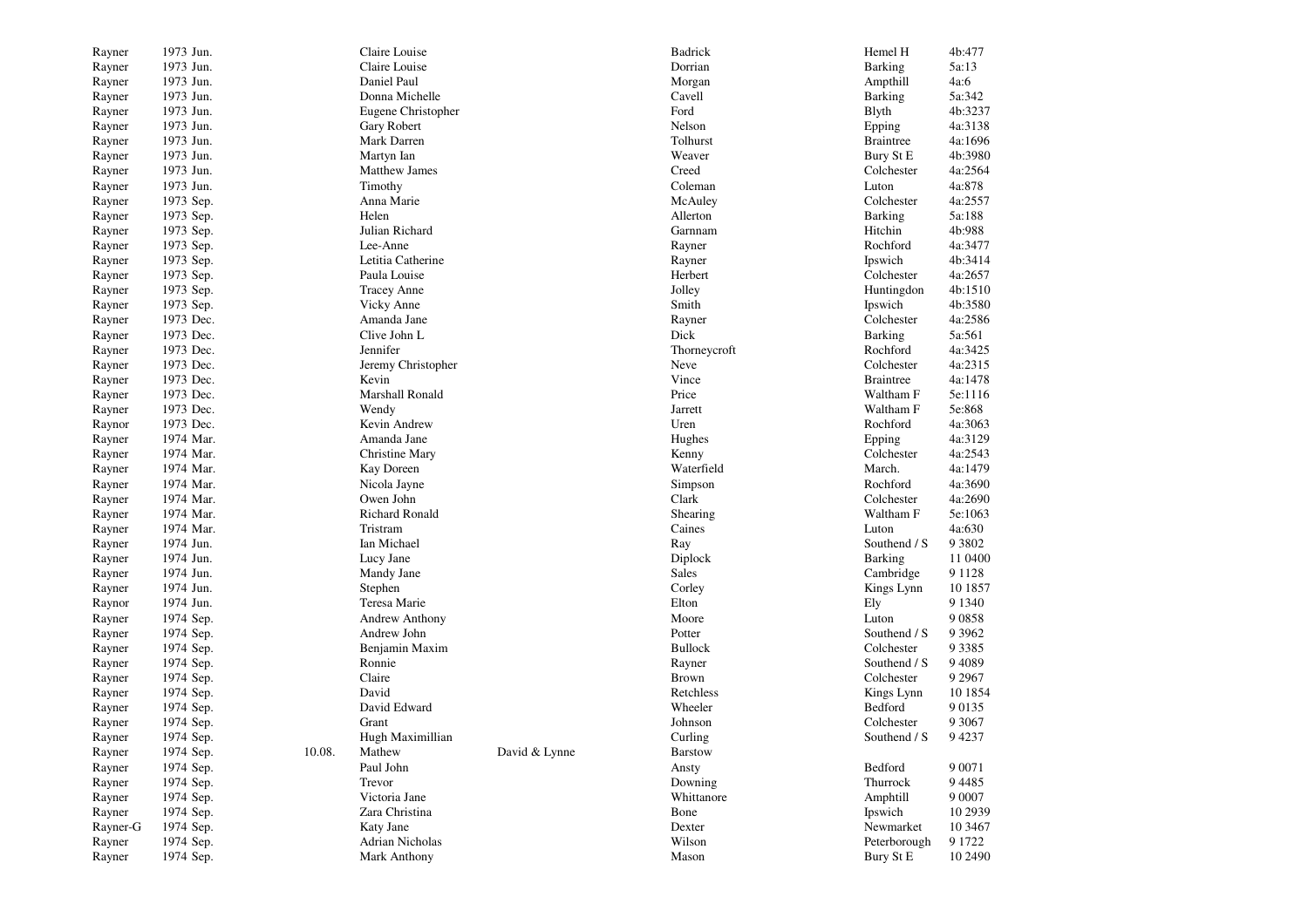| Rayner           | 1974 Sep.              | 30.08. | Paul                            | John & Brenda     | Anstey                    |                      |           |
|------------------|------------------------|--------|---------------------------------|-------------------|---------------------------|----------------------|-----------|
| Rayner           | 1974 Sep.              |        | Susan Christine                 |                   | Morgan                    | N Walsham            | 10 1974   |
| Rayner           | 1974 Dec.              |        | Angela Jane                     |                   | Colenutt                  | Cambridge            | 9 0 9 2 9 |
| Rayner           | 1974 Dec.              |        | Claire Marie                    |                   | <b>Bettis</b>             | Barking              | 11 0017   |
| Rayner           | 1974 Dec.              |        | Daniel Derek                    |                   | Woodford                  | <b>Barking</b>       | 11 04 05  |
| Rayner           | 1974 Dec.              |        | Donna Louise                    |                   | Cert                      | Cambridge            | 9 0 8 9 1 |
| Rayner           | 1974 Dec.              |        | Helen Sheila L                  |                   | Smith                     | Luton                | 9 0 4 9 1 |
| Rayner           | 1974 Dec.              |        | Jessica Charlotte M             |                   | Clifford                  | Ipswich              | 10 01325  |
| Rayner           | 1974 Dec.              |        | Jessica Charlotte M             |                   | Clifford                  | Ipswich              | 10 M75    |
| Rayner           | 1974 Dec.              |        | Joanne Clare                    |                   | Cavell                    | Barking              | 11 0337   |
| Rayner           | 1974 Dec.              |        | Joanne Louise                   |                   | Joslin                    | Luton                | 9 0 3 3 7 |
| Rayner           | 1974 Dec.              |        | John Bradley                    |                   | Piggott                   | Hitchin              | 10 0652   |
| 4638 Rayner      | 1974 Dec.              |        | Maria Victoria                  | Peter C & unknown | Margetson                 | Waltham F            | 15 0942   |
| Rayner           | 1974 Dec.              |        | Natasha Louise                  |                   | Champion                  | Harlow               | 9 3 1 2 2 |
| Rayner           | 1974 Dec.              |        | Nicholas John E                 |                   | Gray                      | Hitchin              | 10 0668   |
| Rayner           | 1974 Dec.              |        | Nicky Gordon                    |                   | Peacock                   | Barking              | 11 0215   |
| Rayner           | 1974 Dec.              |        | Rachel Ann                      |                   | Johnston                  | Colchester           | 9 2 7 1 4 |
| Rayner           | 1974 Dec.              |        | Rosemary Siobhan                |                   | McCarthy                  | Chelmsford           | 9 2 2 8 8 |
| Raynor           | 1974 Dec.              |        | Simon Jonathan A                |                   | Raynor or Boruta-de-Erman | Barking              | 11 0008   |
| Rayner           | 1975 Mar.              |        | Claire Marie                    |                   | Alcock                    | Norwich              | 10 2007   |
| Rayner           | 1975 Mar.              |        | Darren Dudley                   |                   | Rayner                    | Luton                | 9 0 3 9 8 |
| Rayner           | 1975 Mar.              |        | Ian Robert                      |                   | Herbert                   | Colchester           | 9 3 0 3 0 |
| Rayner           | 1975 Mar.              |        | James Edward                    |                   | <b>Bolus</b>              | Kings Lynn           | 10 15 83  |
| Rayner           | 1975 Mar.              |        | Jessica Charlotte R             |                   | Clifford                  | Ipswich              | 10 2673   |
| Rayner           | 1975 Mar.              |        | Joel Leslie                     |                   | Ford                      | Ipswich              | 10 2736   |
| Rayner           | 1975 Mar.              |        | <b>James Matthew</b>            |                   | Dorrian                   | Havering             | 13 0033   |
| Rayner           | 1975 Mar.              |        | Jonathan Paul A                 |                   | Kerin                     | Cambridge            | 9 1 1 6 5 |
| Rayner           | 1975 Mar.              |        | Matthew                         |                   | Larke                     | N Walsham            | 10 1757   |
| Rayner           | 1975 Mar.              |        | Nicola Jane                     |                   | Montague                  | Havering             | 13 0192   |
| Rayner           | 1975 Mar.              |        | Nigel James                     |                   | Duffield                  | Ely                  | 9 1 3 6 7 |
| Rayner           | 1975 Mar.              |        | Paul Anthony                    |                   | Roberts                   | Ely                  | 9 1 3 5 4 |
| Rayner           | 1975 Mar.              |        | Shaun Alan                      |                   | <b>Butt</b>               | Wisbech              | 9 1 9 1 3 |
| Rayner           | 1975 Mar.              |        | <b>Wesley James</b>             |                   | Wall                      | <b>Barking</b>       | 11 0621   |
| Raynor           | 1975 Mar.              |        | Paul Derek                      |                   | Kewley                    | Hitchin              | 10 0702   |
| Rayner           | 1975 Jun.              |        | <b>Brian David</b>              |                   | Lewey                     | Waltham F            | 15 1053   |
| Rayner           | 1975 Jun.              |        | Charlotte Louise                |                   | James                     | Kings Lynn           | 10 1729   |
| Rayner           | 1975 Jun.              |        | Elaine Wyn                      |                   | Redington                 | Epping For           | 9 3 2 4 0 |
| Rayner           | 1975 Jun.              |        | Emma Marie                      |                   | Buck                      | Norwich              | 10 21 65  |
| Rayner           | 1975 Jun.              |        | John Edward                     |                   | Woodcock                  | Ipswich              | 10 29 13  |
| Rayner           | 1975 Jun.              |        | John Edward                     |                   | Woodcock                  | Ipswich              | 10 2972   |
| Rayner           | 1975 Jun.              |        | Keith John                      |                   | Lewey                     | Waltham F            | 15 1053   |
| Rayner           | 1975 Jun.              |        | Nicholas James                  |                   | Oxley                     | Colchester           | 9 3 0 5 7 |
| Rayner           | 1975 Jun.              |        | Robert John                     |                   | Rachell                   | Barking              | 11 0657   |
| Rayner           | 1975 Jun.              |        | Simon Patrick                   |                   | Wroth                     | Kings Lynn           | 10 16 87  |
| Rayner           | 1975 Jun.              |        | Timothy Lee                     |                   | Crisp                     | Peterborough         | 9 1984/s  |
| Rayner           | 1975 Sep.              |        | Charlotte Leanne                |                   | Jackson                   | St Albans            | 10 0972   |
| Rayner           | 1975 Sep.              |        | Claire Louise                   |                   | Maddock                   | Southend / S         | 9 3 6 9 8 |
| Rayner           | 1975 Sep.              |        | Gayle Louise                    |                   | Middleton                 | Norwich              | 10 2081   |
| Rayner           |                        |        | Jemmifer Anne                   |                   | Watts                     | Colchester           | 9 2 9 8 4 |
|                  | 1975 Sep.              |        |                                 |                   | Cotterell                 |                      | 10 2672   |
| Rayner<br>Rayner | 1975 Sep.<br>1975 Sep. |        | Josephine Simone<br>Kerry Susan |                   | Sales                     | Ipswich<br>Cambridge | 9 1 0 3 0 |
|                  |                        |        | Richard Maxim                   |                   | Sheard                    | Cambridge            | 9 0 9 2 3 |
| Rayner<br>Rayner | 1975 Sep.<br>1975 Sep. |        | Samantha Jane                   |                   | McKecknie                 | Thurrock             | 9 3 9 5 8 |
|                  |                        |        | Stephen Paul                    |                   |                           |                      |           |
| Rayner           | 1975 Sep.              |        |                                 |                   | Darling                   | Bury St E            | 10 25 62  |
| Rayner           | 1975 Sep.              |        | Veronica Naomi                  |                   | Robinson                  | Norwich O            | 10 24 18  |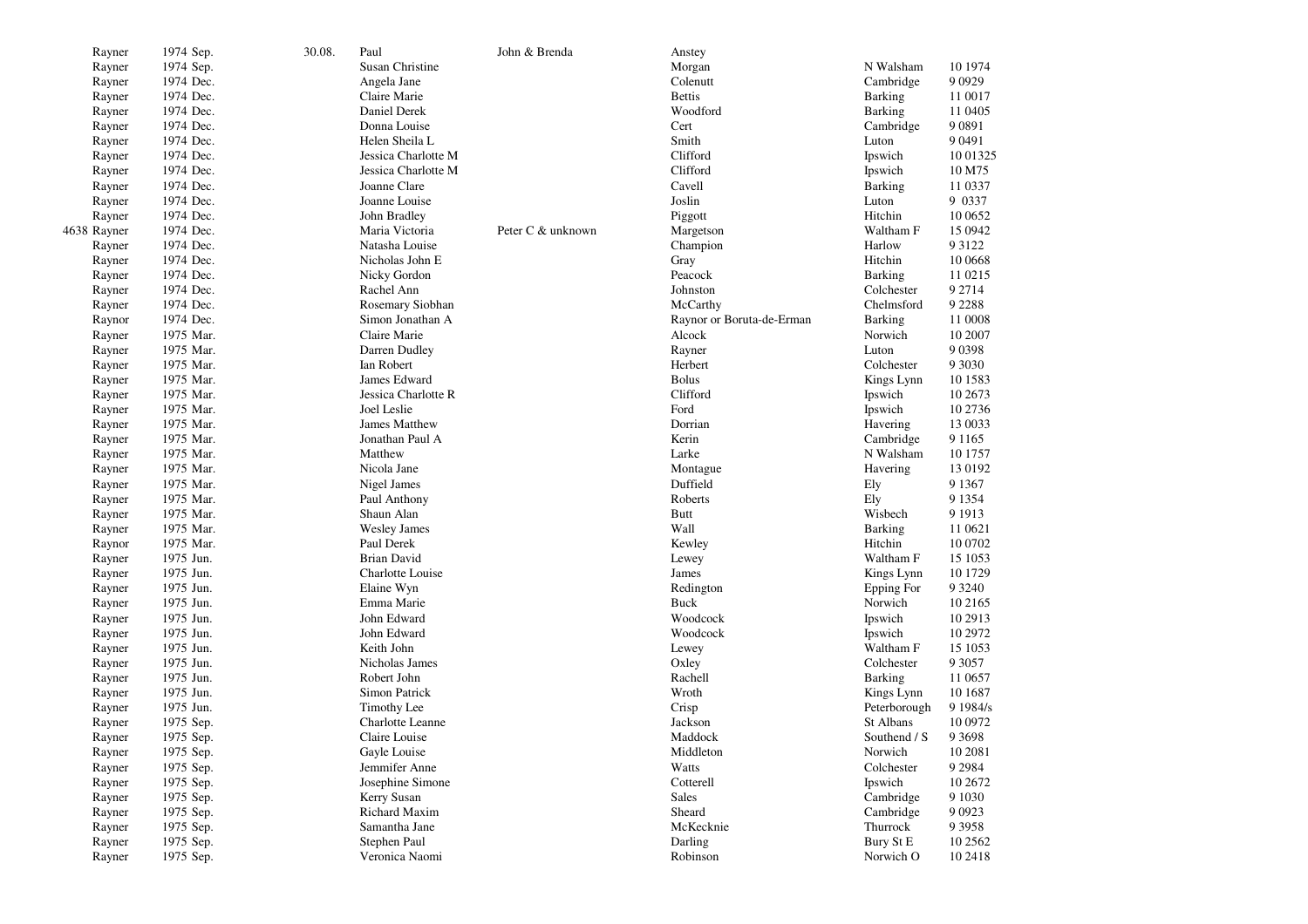| Rayner | 1975 Dec. | Alison Jayne M         | Hart        | Bury St E               | 10 2161             |
|--------|-----------|------------------------|-------------|-------------------------|---------------------|
| Rayner | 1975 Dec. | Benjamin Austin        | McGachen    | Cambridge               | 9 0 7 8 5           |
| Rayner | 1975 Dec. | Charlotte Eileen       | Myall       | Colchester              | 9 2 6 9 5           |
| Rayner | 1975 Dec. | Emma Kaye A            | Hart        | Bury St E               | 10 2160             |
| Rayner | 1975 Dec. | Jason Dean             | Peacock     | Ely                     | 9 1 1 4 9           |
| Rayner | 1975 Dec. | Joanne Bridget         | St Pierre   | Barking                 | 11 0386             |
| Rayner | 1975 Dec. | Mark Terence           | <b>Bird</b> | Sudbury                 | 10 29 21            |
| Rayner | 1975 Dec. | Paul Edward            | Touchin     | Norwich                 | 10 18 10            |
| Rayner | 1975 Dec. | Victoria Winifred      | Barrow      | Hitchin                 | 10 04 96            |
| Rayner | 1975 Dec. | Wendy Elizabeth        | Reilly      | Luton                   | 9 0 4 4 9           |
| Raynor | 1976 Mar. | Adam Christopher       | Clarke      | Chelmsford              | 9 2 4 4 1           |
| Rayner | 1976 Mar. | Alexander Gabriel      | McCarthy    | Chelmsford              | 9 2 5 5 4           |
| Rayner | 1976 Mar. | Darren Stephen         | Jolley      | Huntingdon              | 9 1 4 2 7           |
| Rayner | 1976 Mar. | Leanne                 | Chatters    | March.                  | 9 1 5 0 6           |
| Rayner | 1976 Mar. | <b>Matthew Charles</b> | Addison     | Brentwood               | 9 2 1 0 7           |
| Rayner | 1976 Mar. | <b>Matthew Charles</b> | Yates       | Peterborough            | 9 1 8 4 2           |
| Rayner | 1976 Mar. | <b>Matthew James</b>   | Whittamore  | Ampthill                | 9 0 0 0 4           |
| Rayner | 1976 Mar. | Peter Alexander R      | Yabsley     | Harlow                  | 9 3 4 8 5           |
| Rayner | 1976 Jun. | Adam James             | Diplock     | <b>Barking</b>          | 15 05 31            |
| Rayner | 1976 Jun. | Elizabeth Louise       | Rayner      | Hitchin                 | 10 0769             |
| Rayner | 1976 Jun. | Hilary                 | Warby       | Peterborough            | 9 1 7 7 2           |
| Rayner | 1976 Jun. | Mark Adam D            | Dick        | <b>Barking</b>          | 11 10 65            |
| Rayner | 1976 Jun. | Matthew John           | Davies      | Waltham F               | 15 10 61            |
| Rayner | 1976 Jun. | Robert David M         | Kerin       | Cambridge               | 9 0 9 4 3           |
| Rayner | 1976 Sep. | Amanda                 | Vince       | <b>Braintree</b>        | 9 2022              |
| Rayner | 1976 Sep. | Claire Elizabeth N     | Hicks       | Harlow                  | 9 3 3 5 4           |
| Rayner | 1976 Sep. | David Andrew J         | Goodchild   | St Albans               | 10 0899             |
| Rayner | 1976 Sep. | David Anthony          | Satur       | Hatfield                | 10 0 362            |
| Rayner | 1976 Sep. | Dean Brian             | Smith       | Ipswich                 | 10 29 36            |
| Rayner | 1976 Sep. | Glen                   | James       | Barking                 | 11 0136             |
| Rayner | 1976 Sep. | Julia Jayne            | Woodcock    | Ipswich                 | 10 29 12            |
| Rayner | 1976 Sep. | Mark Jonathan P        | Peacock     | Ely                     | 9 1 4 0 7           |
| Rayner | 1976 Sep. | Matthew William        | Jay         | Ipswich                 | 10 26 94            |
| Rayner | 1976 Sep. | Shane Mark             | Day         | Colchester              | 9 2 7 3 3           |
| Rayner | 1976 Sep. | Victoria Ann           | Hornsby     | Cambridge               | 9 0 9 1 9           |
| Rayner | 1976 Dec. | Anoushka Oddette       | McMullion   | <b>Barking</b>          | 11 0514             |
| Rayner | 1976 Dec. | Christopher Adam       | Hudson      | <b>Barking</b>          | 11 0222             |
| Rayner | 1976 Dec. | Daniel Carey W         | Gibbons     | Waltham F               | 15 0823             |
| Rayner | 1976 Dec. | Josephine Elizabeth    | Loxton      | Chelmsford              | 9 2 3 8 2           |
| Rayner | 1976 Dec. | Kevin Laurence         | Bingley     | Southend / S            | 9 3 1 6 5           |
| Rayner | 1977 Mar. | Adam Graham            | Allison     | Norwich                 | 10 2175             |
| Rayner | 1977 Mar. | Andrew David           | Cottiss     | Chelmsford              | 9 2 4 4 3           |
| Rayner | 1977 Mar. | Benjamin Stevens       | Danes       | Chelmsford              | 9 2 6 6 0           |
| Rayner | 1977 Mar. | Claire Louise          | Johnston    | Colchester              | 9 3 0 8 7           |
|        | 1977 Mar. | James Laurence         | Champion    | Harlow                  | 9 3 3 3 0           |
| Rayner | 1977 Mar. | Jason John             | Alcock      | Newmarket               | 10 30 61            |
| Rayner | 1977 Mar. | Kate                   | Larke       | N Walsham               | 10 1690             |
| Rayner |           |                        | Thomas      | St Albans               | 10 0942             |
| Rayner | 1977 Mar. | Katy Ann               | McPherson   |                         |                     |
| Rayner | 1977 Mar. | Kenny Arthur J         |             | Waltham F<br>Colchester | 15 10 26            |
| Rayner | 1977 Mar. | Michaela Tracy         | Richardson  |                         | 9 2877 / 3845       |
| Rayner | 1977 Mar. | Paul                   | Colman      | Luton                   | 9 0 7 3 3           |
| Rayner | 1977 Mar. | Victoria               | Millington  | Barking<br>Waltham F    | 11 0274             |
| Raynor | 1977 Mar. | Rodney Sebastian       | Wilson      |                         | 15 0881 S<br>& J 77 |
| Rayner | 1977 Jun. | Darren Leslie          | Hughes      | Harlow                  | 9 3 1 8 3           |
| Rayner | 1977 Jun. | Graham Mark            | Elenger     | Colchester              | 9 2 6 1 1           |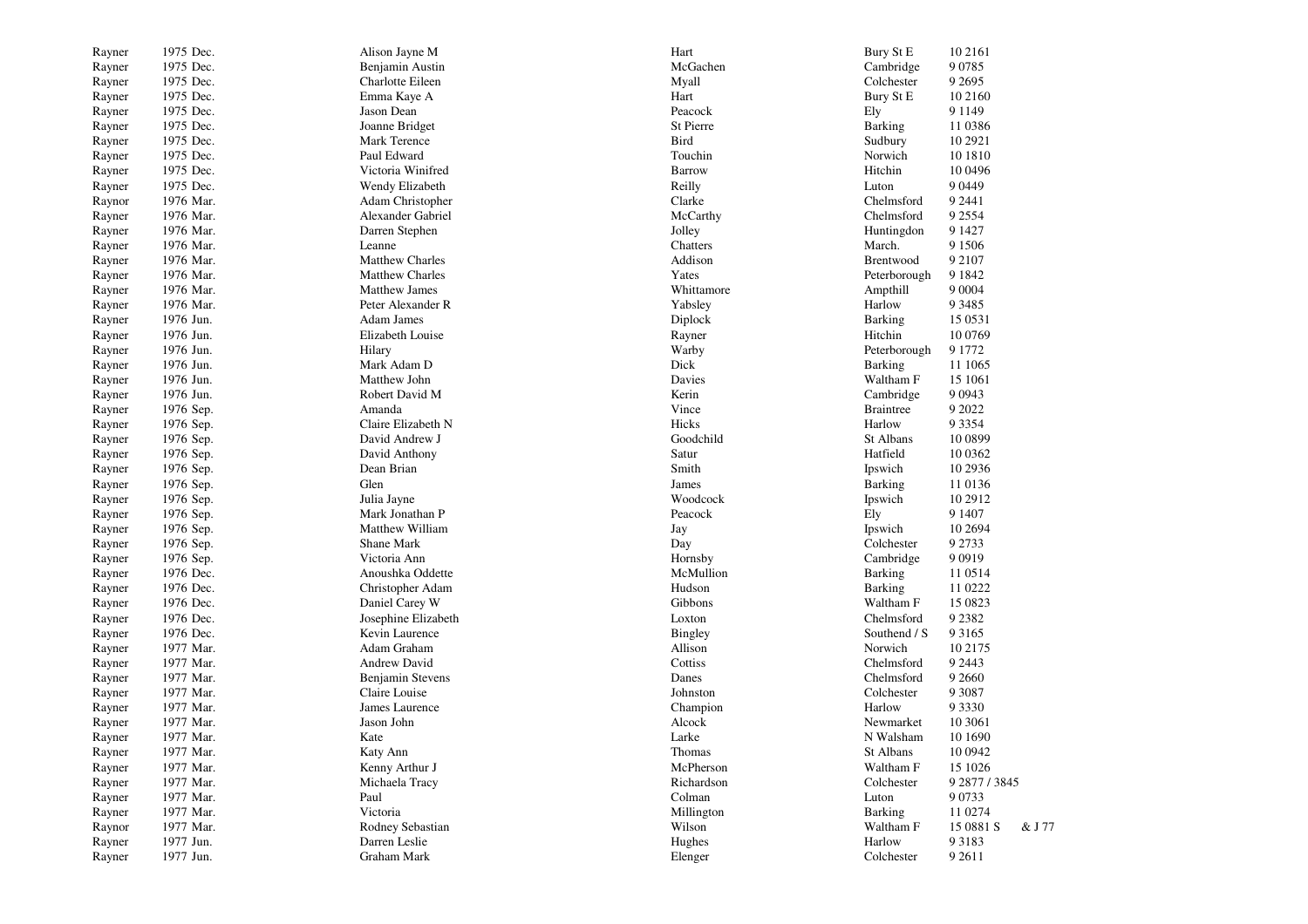| Rayner | 1977 Jun. |        | Kate Lois             |               | Lambert               | Ipswich        | 10 2797      |            |
|--------|-----------|--------|-----------------------|---------------|-----------------------|----------------|--------------|------------|
| Rayner | 1977 Jun. |        | Katherine             |               | Martin                | Luton          | 9 0 3 6 3    |            |
| Rayner | 1977 Jun. |        | Kelly Jo              |               | Cert                  | Cambridge      | 9 0 9 6 2    |            |
| Rayner | 1977 Jun. |        | Lee Richard           |               | Rush                  | Thurrock       | 9 0 8 7 2    |            |
| Rayner | 1977 Jun. |        | Richard Paul          |               | Tofts                 | Cambridge      | 9 0 8 7 2    |            |
| Rayner | 1977 Jun. |        | Robert Timothy        |               | Sheard                | Cambridge      | 9 0 9 2 0    |            |
| Rayner | 1977 Jun. |        | Terry Tony            |               | Shaw                  | Wisbech        | 9 1 7 8 0    |            |
| Rayner | 1977 Jun. |        | Thomas Eric           |               | Sheard                | Cambridge      | 9 0 9 2 0    |            |
| Raynor | 1977 Jun. |        | Rodney Sebastian      |               | Wilson                | Waltham F      | 15 1102      |            |
| Rayner | 1977 Sep. |        | Debbie Laura M        |               | Roberts               | Ely            | 9 1 3 2 6    |            |
| Rayner | 1977 Sep. |        | Emma Louise           |               | Jackson               | St Albans      | 10 0842      |            |
| Rayner | 1977 Sep. |        | Gregory Nolan         |               | Hall                  | Brentwood      | 9 1 9 6 7    |            |
| Rayner | 1977 Sep. |        | Heather Clare         |               | Phillips              | Cambridge      | 9 0 9 9 3    |            |
| Rayner | 1977 Sep. |        | James Peter           |               | Barrow                | Hitchin        | 10 0669      |            |
| Rayner | 1977 Sep. |        | Kerry                 |               | <b>Betts</b>          | Ipswich        | 10 2571      |            |
| Rayner | 1977 Sep. |        | Matthew Charles       |               | Thomas                | Hatfield       | 10 0283      |            |
| Rayner | 1977 Sep. |        | Michael Robert J      |               | Rayner                | Colchester     | 9 2 6 4 2    |            |
| Rayner | 1977 Sep. |        | Paula Jane            |               | Watts                 | Colchester     | 9 2 8 9 6    |            |
| Rayner | 1977 Sep. |        | Shaun Wesley          |               | Touchin               | Norwich        | 10 1909      |            |
| Rayner | 1977 Sep. | 26.09. | Stephen               | David & Lynne | <b>Barstow</b>        |                |              |            |
| Rayner | 1977 Dec. |        | Lynn Helen            |               | Dodkin                | Barking        | 11 0369      |            |
| Rayner | 1977 Dec. |        | Mike Barry            |               | Paul                  | Ipswich        | 10 2328      | see update |
| Rayner | 1977 Dec. |        | Sarah Rose            |               | Rayner                | Luton          | 9 0 3 5 0    |            |
| Rayner | 1977 Dec. |        | <b>Timothy George</b> |               | Gaymer                | Colchester     | 9 2 5 5 7    |            |
| Rayner | 1978 Mar. |        | Andrea Danette        |               | Elliott               | <b>Barking</b> | 11 0556      |            |
|        | 1978 Mar. |        | Helen Rose            |               | <b>Bettis</b>         | Barking        | 11 0026      |            |
| Rayner | 1978 Mar. |        |                       |               | Kilford               |                | 9 3 0 2 6    |            |
| Rayner | 1978 Mar. |        | Jeremy David K        |               |                       | Epping F       | 9 1985 S     |            |
| Rayner |           |        | Jonathan Peter E      |               | Curling               | Southend / S   |              |            |
| Rayner | 1978 Mar. |        | Kerry                 |               | James                 | Colchester     | 9 2 6 7 0    |            |
| Rayner | 1978 Mar. |        | Richard Paul          |               | Witney                | Chelmsford     | 9 2 2 3 4    |            |
| Rayner | 1978 Mar. |        | Sarah Jane            |               | Curtis                | Peterborough   | 9 1 6 7 3    |            |
| Rayner | 1978 Mar. |        | Stuart                |               | Johnson               | Colchester     | 9 2 7 0 4    |            |
| Rayner | 1978 Jun. |        | Daniel Aron           |               | Wheeler               | Chelmsford     | 9 2 4 9 7    |            |
| Rayner | 1978 Jun. |        | David John            |               | Mizzen                | Chelmsford     | 9 2 3 4 3    |            |
| Rayner | 1978 Jun. |        | Gary Christopher      |               | Hughes                | Harlow         | 9 3 3 9 7    |            |
| Rayner | 1978 Jun. |        | Gemma Maria           |               | Degrandis             | Cambridge      | 9 0 8 7 3    |            |
| Rayner | 1978 Jun. |        | Jenny Marie           |               | Zimmer                | Barking        | 9 11 0 5 5 0 |            |
| Rayner | 1978 Jun. |        | Oliver James S I      |               | Hunt                  | Cambridge      | 9 1 0 9 8    | see update |
| Rayner | 1978 Jun. |        | Richard Adrian        |               | Hudson                | Barking        | 11 0048      |            |
| Raynor | 1978 Jun. |        | Tony Dean             |               | Claridge              | Harlow         | 9 3 3 2 9    |            |
| Rainer | 1978 Sep. |        | Hayley                |               | <b>Butcher</b>        | Ipswich        | 10 3071      |            |
| Rayner | 1978 Sep. |        | <b>Brian David</b>    |               | McKelvey              | Barking        | 11 0190      |            |
| Rayner | 1978 Sep. |        | Frances Gail          |               | Hornsby               | Cambridge      | 9 1 3 1 3    |            |
| Rayner | 1978 Sep. |        | Joshua Michael        |               | Taylor                | Southend / S   | 9 3 6 8 1    |            |
| Rayner | 1978 Sep. |        | Katherine Emma        |               | Shephard              | Norwich        | 10 2 2 6 8   |            |
| Rayner | 1978 Sep. |        | Kirstie Michelle      |               | Kirwan                | Barking        | 11 0210      |            |
| Rayner | 1978 Sep. |        | Mark David            |               | $\operatorname{Bogg}$ | Norwich        | 10 1847      |            |
| Rayner | 1978 Sep. |        | Matthew Keith         |               | Beckett               | Colchester     | 9 3 0 6 1    |            |
| Rayner | 1978 Sep. |        | Paul Michael          |               | Tan                   | Chelmsford     | 9 2 3 6 2    |            |
| Raynor | 1978 Sep. |        | Stuart                |               | Hollyer               | Harlow         | 9 3 4 9 3    |            |
| Rayner | 1978 Dec. |        | Allison               |               | Pratley               | Kings Lynn     | 10 1621      |            |
| Rayner | 1978 Dec. |        | Mark Squires          |               | O'Donoghue            | Peterborough   | 9 1 6 1 7    |            |
| Rayner | 1978 Dec. |        | <b>Timothy Peter</b>  |               | <b>Batty</b>          | Southend / S   | 9 3 6 6 5    |            |
| Rayner | 1979 Dec. |        | Daniel Paul           |               | Law                   | Bury St E      | 10 23 14     |            |
| Rayner | 1979 Dec. |        | David Joseph          |               | Margrie               | Luton          | 9 0 6 3 6    |            |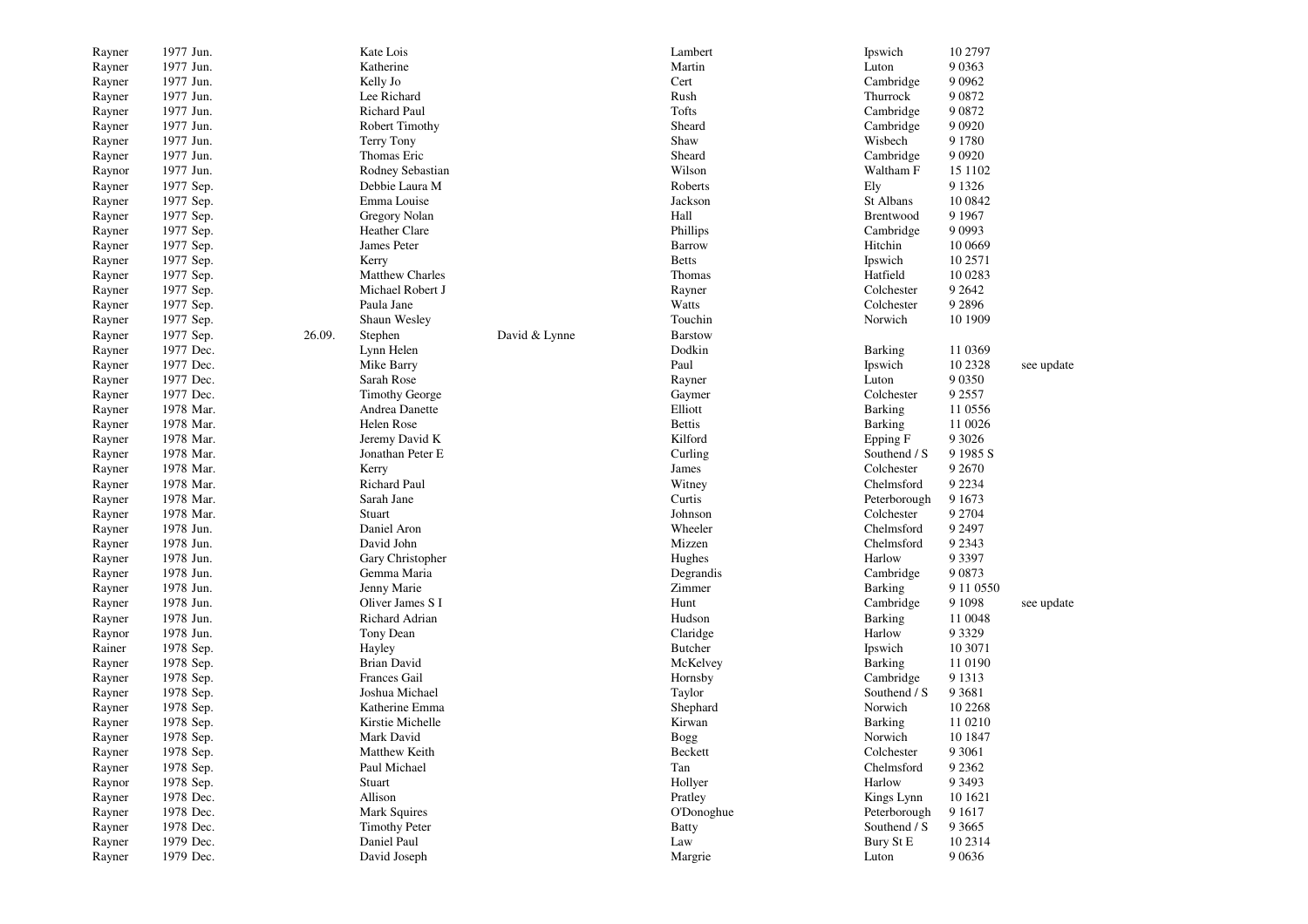| Rayner           | 1979 Dec. | Hannah Linzi              | Kingston     | Bury St E        | 10 2250    |
|------------------|-----------|---------------------------|--------------|------------------|------------|
| Rayner           | 1979 Dec. | Iain Robert F             | Mason        | Epping F         | 9 3 1 6 4  |
| Rayner           | 1979 Dec. | Ian Robert                | Wing         | Brentwood        | 9 2 2 9 3  |
| Rayner           | 1979 Dec. | Jane Amy                  | Morgan       | Bedford          | 9 0 0 6 2  |
| Rayner           | 1979 Dec. | John William              | Thomas       | <b>Bishops S</b> | 10 0011    |
| Rayner           | 1979 Dec. | Terri Ann                 | Finn         | Chelmsford       | 9 2 5 3 0  |
| Rayner           | 1979 Sep. | Alison Clare              | Willy        | Kings Lynn       | 10 1675    |
| Rayner           | 1979 Sep. | Andrew Edward             | Wroth        | Kings Lynn       | 10 1705    |
| Rayner           | 1979 Sep. | Anne Helen                | Pickin       | Hatfield         | 10 0 264   |
| Rayner           | 1979 Sep. | Craig Lee                 | Day          | Colchester       | 9 3 2 4 2  |
| Rayner           | 1979 Sep. | Gavin Keith               | Stone        | Norwich          | 10 23 62   |
| Rayner           | 1979 Sep. | Kelly                     | Strange      | Waltham F        | 15 3685/S  |
| Rayner           | 1979 Sep. | Kevin                     | <b>Betts</b> | Ipswich          | 10 3 10 3  |
| Rayner           | 1979 Sep. | Louie John                | Asker        | Norwich          | 10 3103    |
| Rayner           | 1979 Sep. | Lucy Jane                 | Wright       | Norwich          | 10 21 32   |
| Rayner           | 1979 Sep. | Lynette Margaret          | Vant         | Bury St E        | 10 2746    |
| Rayner           | 1979 Sep. | <b>Mchael Anthony</b>     | Hudson       | Barking          | 11 0164    |
| Rayner           | 1979 Sep. | Michelle                  | McKecknie    | Brentwood        | 9 2 1 5 6  |
| Rayner           | 1979 Sep. | Michelle Anne             | Millen       | Brentwood        | 9 2 3 2 7  |
| Rayner           | 1979 Sep. | Michelle Dawn             | Lytton       | Kings Lynn       | 10 1704    |
| Rayner           | 1979 Sep. | Michelle Louise           | MacPherson   | Cambridge        | 9 1 0 5 7  |
| Rayner           | 1979 Sep. | <b>Stewart</b> Lee        | Alcock       | Newmarket        | 10 3 3 8 4 |
| Rayner           | 1979 Sep. | Thomas                    | Larke        | N Walsham        | 10 1843    |
| Rayner           | 1979 Jun. | Adam Brian                | Tofts        | Cambridge        | 9 1 3 5 3  |
| Rayner           | 1979 Jun. | <b>Andrew Paul</b>        | Search       | Waltham F        | 15 1239    |
| Rayner           | 1979 Jun. | Claire Margaret           | Merritt      | Harlow           | 9 3 6 2 2  |
| Rayner           | 1979 Jun. | Dane Paul                 | Robinson     | Kings Lynn       | 10 1720    |
| Rayner           | 1979 Jun. | Danny Paul                | Harpur       | Luton            | 9 0 7 0 1  |
| Rayner           | 1979 Jun. | Erica Margery             | De Grandis   | Cambridge        | 9 1 2 8 7  |
| Rayner           | 1979 Jun. | Graham Bernard            | Kirkby       | Southend / S     | 94131      |
| Rayner           | 1979 Jun. | Jerry Lynette             | Robinson     | Ipswich          | 10 3203    |
|                  | 1979 Jun. | Neil Barry                | Taylor       | <b>Barking</b>   | 11 0114    |
| Rayner<br>Rayner | 1979 Jun. | Simon Richard             | Winterbone   | Norwich          | 10 2096    |
|                  | 1979 Jun. | Timothy Paul              | Madgin       | Huntingdon       | 9 1 6 4 1  |
| Rayner           | 1979 Jun. |                           | Jackson      | Chelmsford       | 9 2 5 5 2  |
| Rayner           | 1979 Jun. | Vincent Matthew<br>Darren |              |                  | 9 3 0 5 6  |
| Raynes           |           |                           | Catchpole    | Colchester       |            |
| Rayner           | 1979 Mar. | Craig Michael             | Peacock      | Ely              | 10 1558    |
| Rayner           | 1979 Mar. | Dean Michael              | Myall        | Colchester       | 9 3 1 9 8  |
| Rayner           | 1979 Mar. | Lloyd                     | Yorke        | Hitchin          | 10 05 67   |
| Rayner           | 1979 Mar. | Ruth Victoria             | Wellington   | Hatfield         | 10 0307    |
| Rayner           | 1979 Mar. | <b>Timothy David</b>      | Ellenger     | Colchester       | 9 2 9 9 4  |
| Rayner           | 1980 Mar. | Alisa Alma                | Logan        | Harlow           | 9 3 8 3 9  |
| Rayner           | 1980 Mar. | Carl                      | Popperwell   | Huntingdon       | 9 1 7 1 7  |
| Rayner           | 1980 Mar. | Caroline                  | Goddard      | Wisbech          | 9 2 2 2 8  |
| Rayner           | 1980 Mar. | Clare Louise              | Hughes       | Harlow           | 9 3 7 6 2  |
| Rayner           | 1980 Mar. | Clifford John             | Smith        | Waltham F        | 15 1261    |
| Rayner           | 1980 Mar. | Daniel John               | Coleman      | Luton            | 9 0 7 1 5  |
| Rayner           | 1980 Mar. | Keziah Louise             | Rayner       | Kings Lynn       | 10 18 17   |
| Rayner           | 1980 Mar. | Laura Ann                 | Pitcher      | Norwich          | 10 2441    |
| Rayner           | 1980 Mar. | Lorraine Tina             | McLellan     | Bury St E        | 10 27 17   |
| Rayner           | 1980 Mar. | Louise Ann                | Cham         | Peterborough     | 9 1 7 7 3  |
| Rayner           | 1980 Mar. | Nathan Ian                | Wheeler      | Chelmsford       | 9 2 7 8 4  |
| Rayner           | 1980 Mar. | Nicola Jane               | Mulcahey     | Brentwood        | 9 2 6 0 3  |
| Rayner           | 1980 Mar. | Robert Edward             | Hughes       | Colchester       | 9 3 3 7 4  |
| Raynor           | 1980 Mar. | Luke                      | Reed         | <b>Bishops S</b> | 10 0066    |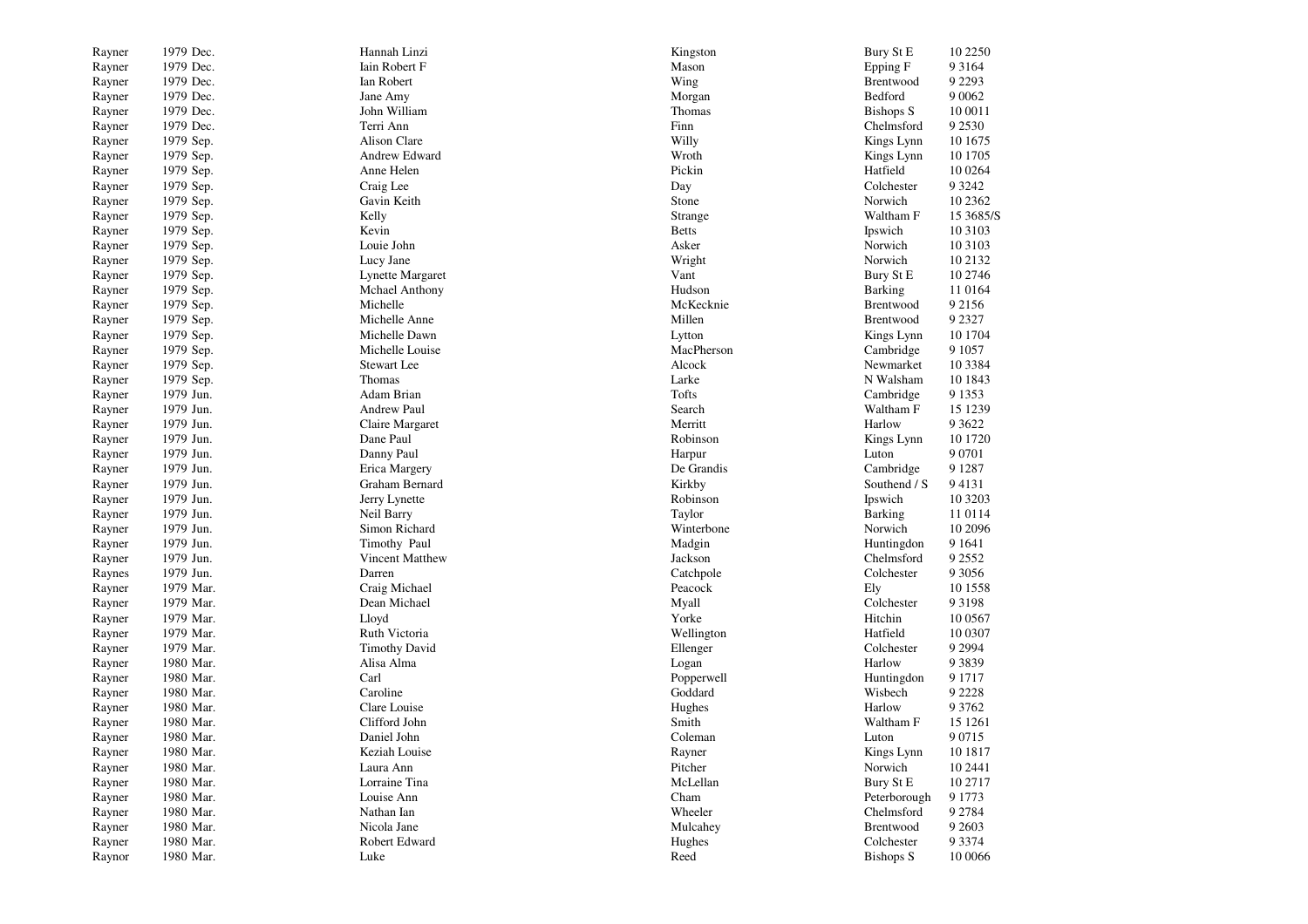| Rainer | 1980 Jun. | Charlie Paul           | Cooper           | Harlow         | 9 1850S   |
|--------|-----------|------------------------|------------------|----------------|-----------|
| Rainer | 1980 Jun. | Charlie Paul           | Cooper           | Harlow         | 9 3 8 6 2 |
| Rainer | 1980 Jun. | Charlie Paul           | Cooper           | Harlow         | 9 S 80    |
| Rainer | 1980 Jun. | Mark John              | Wright           | Bury St E      | 10 2794   |
| Rayner | 1980 Jun. | Christopher Leham      | Wheeler          | Dunstable      | 9 0 3 7 0 |
| Rayner | 1980 Jun. | David George           | Gaymer           | Colchester     | 9 3 2 7 2 |
| Rayner | 1980 Jun. | Gemma Mary             | Arbuckle         | Colchester     | 9 3 2 0 0 |
| Rayner | 1980 Jun. | Kenneth Darryl         | Geddes           | Kings Lynn     | 10 1842   |
| Rayner | 1980 Jun. | Kevin Glen J           | McPherson        | Waltham F      | 15 13 14  |
| Rayner | 1980 Jun. | Lyndsey                | Rayner           | Barking        | 11 0203   |
| Rayner | 1980 Jun. | Rachael                | Rayner           | Wisbech        | 9 2 1 6 5 |
| Rayner | 1980 Jun. | Sarah Jane M           | Rayner           | Norwich        | 10 2450   |
| Rayner | 1980 Jun. | Scott Tom              | Peacock          | Ely            | 9 1 5 3 1 |
|        | 1980 Jun. | <b>Steven Richard</b>  | Smith            | Ipswich        | 10 3298   |
| Rayner | 1980 Jun. | <b>Tracy Michelle</b>  |                  | Norwich        | 10 2457   |
| Rayner | 1980 Sep. |                        | Rayner           | Harlow         | 9 3 6 9 7 |
| Rayner |           | Charlie Paul           | Cooper           |                |           |
| Rayner | 1980 Sep. | <b>Barry Paul</b>      | Care             | Harlow         | 9 3 5 7 5 |
| Rayner | 1980 Sep. | Emma Louise            | Swingfield       | Bury St E      | 10 2702   |
| Rayner | 1980 Sep. | Ian Stephen            | Hapson           | Norwich O      | 10 26 30  |
| Rayner | 1980 Sep. | Joanna Dawn            | Badcock          | Newmarket      | 10 35 94  |
| Rayner | 1980 Sep. | Kelly Anne             | Kelly            | Epping F       | 9 3 4 5 9 |
| Rayner | 1980 Sep. | Philip Malcolm         | Rayner / Redfern | Southend / S   | 94119     |
| Rayner | 1980 Sep. | Suzanne                | Odell            | Kings Lynn     | 10 1784   |
| Rayner | 1980 Sep. | Tony Andrew G          | Kirwan           | Barking        | 11 0209   |
| Rayner | 1980 Dec. | Amy Ruth               | Clack            | Kings Lynn     | 10 1623   |
| Rayner | 1980 Dec. | Christopher Paul       | Beckett          | Colchester     | 9 3 0 1 6 |
| Rayner | 1980 Dec. | Gemma Marie            | Kingston         | Bury St E      | 10 2605   |
| Rayner | 1980 Dec. | Jennifer Anna          | Kowalczyk        | Chelmsford     | 9 2 5 8 3 |
| Rayner | 1980 Dec. | Lee                    | <b>Butcher</b>   | Cambridge      | 10 10 82  |
| Rayner | 1980 Dec. | Martin George          | Clements         | Hitchin        | 10 0721   |
| Rayner | 1980 Dec. | Michael John           | Jarvis           | Epping F       | 9 3 2 2 1 |
| Rayner | 1980 Dec. | <b>Robert Charles</b>  | Zahiri           | Cambridge      | 9 1 3 4 3 |
| Rayner | 1980 Dec. | Roger Lee              | Chapman          | Cambridge      | 9 1 2 9 9 |
| Rayner | 1980 Dec. | Sarah Jane             | Hunt             | Norwich        | 10 1903   |
| Rayner | 1980 Dec. | <b>Timothy Michael</b> | Kilford          | Epping F       | 9 3 2 1 8 |
| Rayner | 1980 Dec. | Tina Tracy             | Shaw             | Fenland        | 9 1 8 5 6 |
| Raynor | 1980 Dec. | Karis Louise           | Claridge         | Harlow         | 9 3 4 9 6 |
| Rainer | 1981 Mar. | Rachael                | <b>Butcher</b>   | Ipswich        | 10 3070   |
| Rayner | 1981 Mar. | Carly                  | Rayner           | Barking        | 11 0151   |
| Rayner | 1981 Mar. | Carly Dawn             | George           | Southend / S   | 9 4 2 4 5 |
| Rayner | 1981 Mar. | David Marsden G        | Gill             | Cambridge      | 9 1 0 4 2 |
| Rayner | 1981 Mar. | Donna Marie            | Cham             | Peterborough   | 9 1 7 6 7 |
| Rayner | 1981 Mar. | Glen Douglas           | Georgeson        | Luton          | 9 0 4 0 7 |
| Rayner | 1981 Mar. | Lee Clive J            | May.             | Cambridge      | 9 1 4 5 4 |
| Rayner | 1981 Mar. | Michael John           | Pain             | Norwich        | 10 20 85  |
| Rayner | 1981 Mar. | Miranda Elizabeth      | Jelf             | Hatfield       | 10 0223   |
| Rayner | 1981 Mar. | Sarah Jane             | Cross            | <b>Barking</b> | 11 0542   |
| Rayner | 1981 Mar. | Ryan                   | Hollyer          | Harlow         | 9 3 7 7 1 |
| Rainer | 1981 Jun. | Gemma Claire           | Sainty           | Hatfield       | 10 01 62  |
| Rayner | 1981 Jun. | Amanda Jane            | Willy            | Kings Lynn     | 10 1655   |
| Rayner | 1981 Jun. | Kate Marie             | Asker            | Norwich        | 10 1893   |
| Rayner | 1981 Jun. | Louise Emma            | Pitcher          | Norwich        | 10 1924   |
| Rayner | 1981 Jun. | Michelle Dawn          | Limmer           | Barking        | 11 0422   |
| Rayner | 1981 Jun. | Michelle Sandra        | Stone            | Norwich        | 10 1772   |
| Rayner | 1981 Jun. | Natalie Jane           | MacPherson       | Cambridge      | 9 1 2 6 0 |
|        |           |                        |                  |                |           |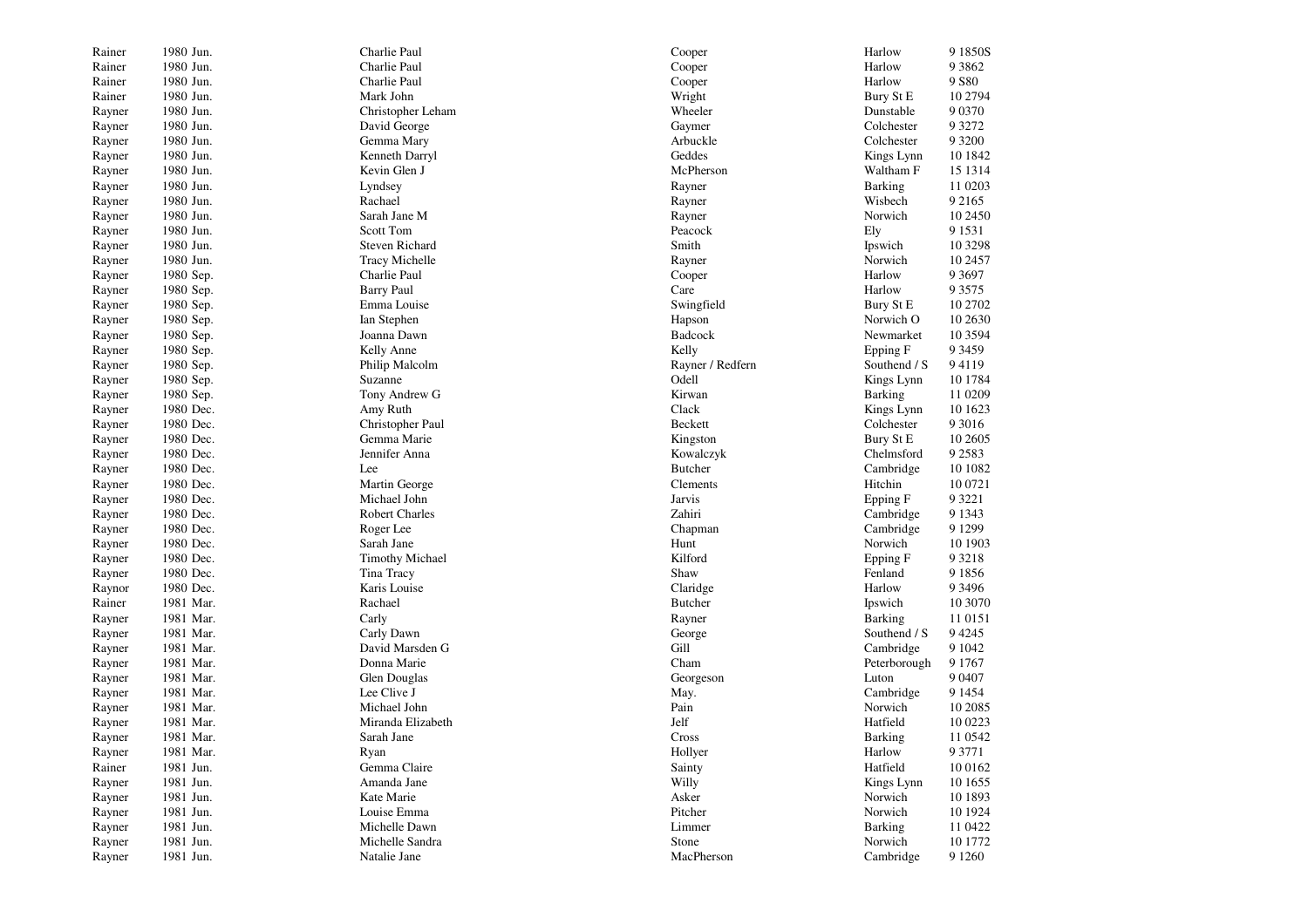| Rayner      | 1981 Jun. | Nicola Kim                             | Punter           | Waltham F                | 15 1045   |            |
|-------------|-----------|----------------------------------------|------------------|--------------------------|-----------|------------|
| Rayner      | 1981 Jun. | Olga Jane                              | Engledow         | Colchester               | 9 3 3 3 3 |            |
| Rayner      | 1981 Jun. | Victoria Annette                       | James            | Brentwood                | 9 2 2 3 3 |            |
| Rayner      | 1981 Jun. | Victoria Louise                        | Milner           | Cambridge                | 9 1 1 2 3 |            |
| Raynor      | 1981 Jun. | Joanne Caroline                        | Mason            | Bury St E                | 10 25 17  |            |
| Raynor      | 1981 Jun. | Simon Roland J                         | <b>Bailey</b>    | Luton                    | 9 0 5 3 1 |            |
| Rayner      | 1981 Sep. | Adam Ralph                             | Rayner           | Barking                  | 11 0380   |            |
| Rayner      | 1981 Sep. | <b>Anthony David</b>                   | <b>O'Mahoney</b> | Luton                    | 9 0 5 8 2 |            |
| Rayner      | 1981 Sep. | Heidi                                  | Myall            | Colchester               | 9 3 1 8 1 |            |
| Rayner      | 1981 Sep. | Teresa                                 | Glover           | Norwich                  | 10 2152   |            |
| Rayner      | 1981 Sep. | Thomas Edward                          | <b>Burrows</b>   | Peterborough             | 9 1 8 4 5 |            |
| Raynor      | 1981 Sep. | Nigel Rockein                          | Chavis           | Newmarket                | 10 33 13  |            |
| Rayner      | 1981 Dec. | Gavin Michael                          | Clarke           | Ipswich                  | 10 2901   |            |
| Rayner      | 1981 Dec. | Hayley Dawn                            | Pratt            | Luton                    | 9 0 5 2 5 |            |
| Rayner      | 1981 Dec. | Hayley Silvia                          | Richardson       | Colchester               | 9 2 8 4 7 | see update |
| Rayner      | 1981 Dec. | James David                            | Clipston         | Peterborough             | 9 1 7 6 0 |            |
| Rayner      | 1981 Dec. | Joanne                                 | Gooding          | Bedford                  | 9 0 2 9 8 |            |
| Rayner      | 1981 Dec. | Paul James                             | Kettley          | <b>Barking</b>           | 11 0230   |            |
| Rayner      | 1981 Dec. | Rebecca Jean                           | Clements         | Hitchin                  | 10 05 19  |            |
| Rayner      | 1981 Dec. | <b>Richard Derrick</b>                 | Smith            | Ipswich                  | 10 2784   |            |
| Rayner      | 1981 Dec. | Simon Andrew                           | O'Donoghue       | Peterborough             | 9 1 5 0 6 |            |
| Rayner      | 1981 Dec. | Simon Billy                            | <b>Batty</b>     | Southend / S             | 9 3 5 5 4 |            |
| Rayner      | 1981 Dec. | Stephen James                          | McKelvey         | <b>Barking</b>           | 11 0173   |            |
| Rayner      | 1982 Mar. | Adam                                   | Goddard          | Kings Lynn               | 10 1577   |            |
| Rayner      | 1982 Mar. | Avril Claire                           | Beckett          | Chelmsford               | 9 2 7 5 4 |            |
| Rayner      | 1982 Mar. | Emma                                   | Goddard          | Kings Lynn               | 10 1577   |            |
| Rayner      | 1982 Mar. | Helen Elizabeth                        | Green            | Chelmsford               | 9 2 4 6 3 |            |
| Rayner      | 1982 Mar. | Jennifer Caroline                      | Search           | Waltham F                | 15 1002   |            |
| 4886 Rayner | 1982 Mar. | Jennifer Julia                         | Coulson          | Chelmsford               | 9 2 5 2 0 |            |
| Rayner      | 1982 Mar. | Kirsty Joan                            | Wayt             | Harlow                   | 9 3 2 9 9 |            |
| Rayner      | 1982 Mar. | Laura Susan                            | Chapman          | Cambridge                | 9 1 4 1 5 |            |
| Rayner      | 1982 Mar. | Lucilla Dorothy                        | Kevatvirta       | Cambridge                | 9 1 4 0 2 |            |
| Rayner      | 1982 Mar. | Mark James                             | Wing             | <b>Brntwood</b>          | 9 2 1 6 5 |            |
| Rayner      | 1982 Mar. | Sarah Louise                           | Richardson       | Norwich O                | 10 2358   |            |
|             | 1982 Mar. |                                        | Odell            |                          | 10 1685   |            |
| Rayner      | 1982 Jun. | Stephen John                           | Finn             | Kings Lynn<br>Chelmsford | 9 2 5 8 4 |            |
| Rayner      | 1982 Jun. | Christopher Donald<br>Karen Michelle A | Hicks            | Harlow                   | 9 3 3 2 5 |            |
| Rayner      | 1982 Jun. |                                        | Zelia            | Thurrock                 | 94287     |            |
| Rayner      |           | Kimberley Victoria Y                   |                  |                          |           |            |
| Rayner      | 1982 Jun. | Lucy Angela M                          | Harpur           | Luton                    | 9 0 6 8 5 |            |
| Rayner      | 1982 Jun. | Lucy Margaret                          | Reynolds         | Epping F                 | 9 3 1 7 0 |            |
| Rayner      | 1982 Jun. | Paul Vincent                           | French           | Waltham F                | 15 1057   |            |
| Rayner      | 1982 Jun. | <b>Richard Stuart</b>                  | Elliston         | Harlow                   | 9 3 4 4 9 |            |
| Rayner      | 1982 Jun. | Simon John                             | Lesiuk           | Colchester               | 9 3 1 0 5 |            |
| Rainer      | 1982 Sep. | <b>Hayley Susan</b>                    | Cooper           | Harlow                   | 9 3 3 9 0 |            |
| Rayner      | 1982 Sep. | Adam Paul                              | Stedman          | Harlow                   | 9 3 4 7 2 |            |
| Rayner      | 1982 Sep. | Carleen Luan M                         | Phillips         | Southend / S             | 9 3 6 8 5 |            |
| Rayner      | 1982 Sep. | Craig Lee                              | Allan or Rayner  | Harlow                   | 9 3 4 7 2 |            |
| Rayner      | 1982 Sep. | Donna Marie                            | Robinson         | Kings Lynn               | 10 1785   |            |
| Rayner      | 1982 Sep. | James Lee                              | Micklethwaite    | Norwich                  | 10 2049   |            |
| Rayner      | 1982 Sep. | Lee Gareth                             | Stone            | Norwich                  | 10 21 54  |            |
| Rayner      | 1982 Sep. | Lee Leonard                            | Treadwell        | Colchester               | 9 2 8 3 5 |            |
| Rayner      | 1982 Sep. | Nicholas Andrew W                      | Willy            | Kings Lynn               | 10 1770   |            |
| Rayner      | 1982 Sep. | Nicholas William A                     | Willy            | Kings Lynn               | 10 1770   |            |
| Rayner      | 1982 Sep. | Sarah Victoria                         | O'Sullivan       | Chelmsford               | 9 2 5 6 2 |            |
| Rayner      | 1982 Dec. | Benjamin Charles                       | Engledow         | Colchester               | 9 2 6 9 1 |            |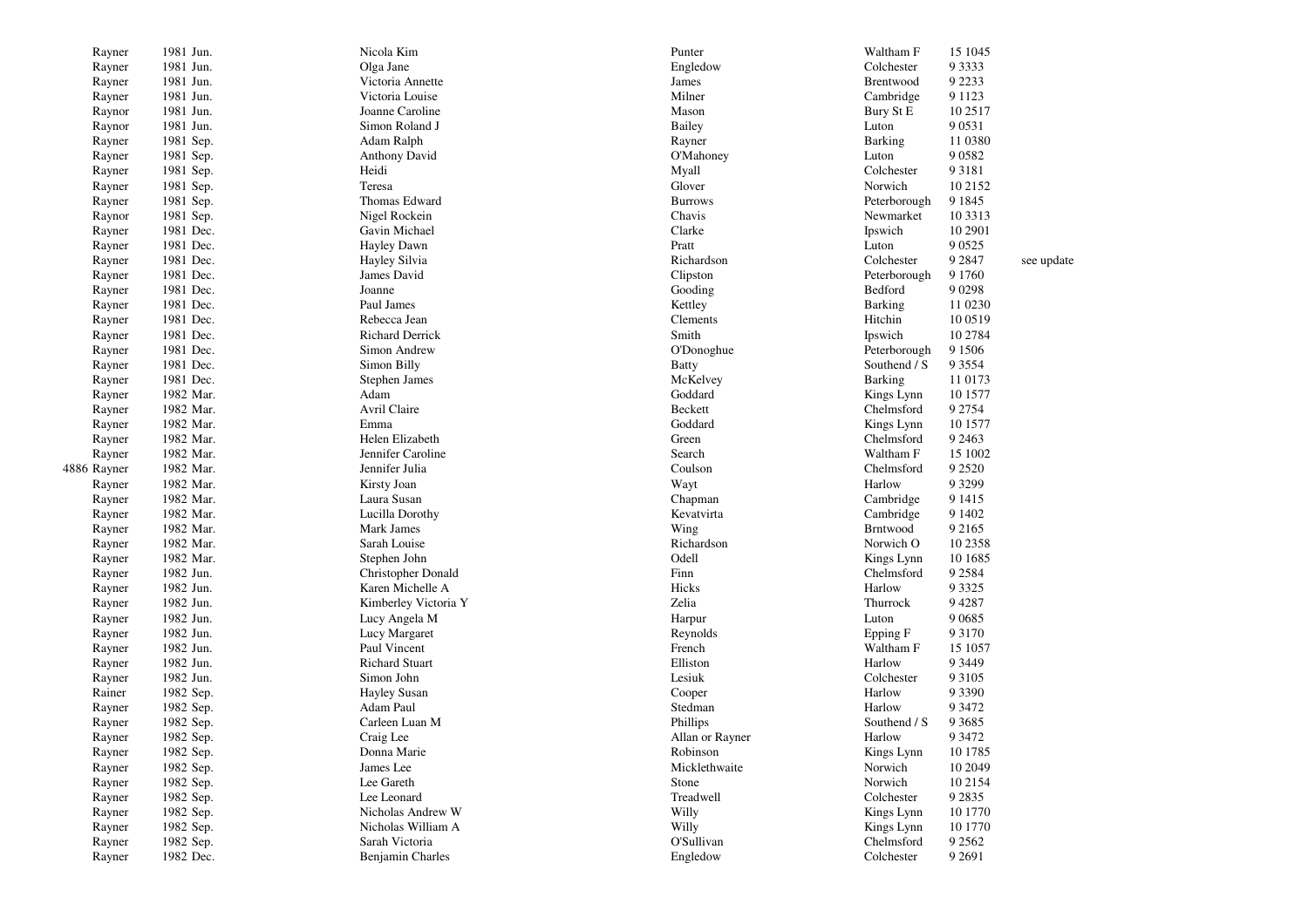| Rayner | 1982 Dec. | Clare Alexandra C       | Andrew        | Colchester             | 9 2 6 2 9      |
|--------|-----------|-------------------------|---------------|------------------------|----------------|
| Rayner | 1982 Dec. | Faith                   | Yorke         | Bedford                | 9 0 0 1 0      |
| Rayner | 1982 Dec. | Jessica Mary            | Rayner        | Norwich                | 10 20 26       |
| Rayner | 1982 Dec. | Kimberley Marie         | Wooding       | Kings Lynn             | 10 14 21       |
| Rayner | 1982 Dec. | Lisa Marie              | Summerlee     | Cambridge              | 9 1 0 6 0      |
| Rayner | 1982 Dec. | Natalie Claire          | Lodge         | Chelmsford             | 9 2 2 2 4      |
| Rayner | 1982 Dec. | Samuel Paul             | Andrews       | Colchester             | 9 2 7 6 1      |
| Rayner | 1982 Dec. | Tracy                   | Rayner        | Norwich O              | 10 2137        |
| Rayner | 1982 Dec. | William Thomas A        | Robinson      | Ipswich                | 10 28 48       |
| Rayner | 1983 Mar. | Daniel James            | Tofts         | Cambridge              | 9 0 9 7 3      |
| Rayner | 1983 Mar. | Denise Jane             | Paine         | Norwich                | 10 21 65       |
| Rayner | 1983 Mar. | Jennifer Ann            | <b>Burton</b> | Thurrock               | 9 4 0 5 7      |
| Rayner | 1983 Mar. | Julian Antony           | Asker         | Norwich                | 10 2099        |
| Rayner | 1983 Mar. | Kelly                   | Harvey        | Harlow                 | 9 3 2 9 4      |
| Rayner | 1983 Mar. | Lee Lyndon              | Peacock       | Ely                    | 9 1 4 4 5      |
| Rayner | 1983 Mar. | Leigh Francis           | Mulcahey      | Brentwood              | 9 2 1 7 8      |
| Rayner | 1983 Mar. | Melissa Yvonne          | Rayner        | Cambridge              | 9 1113 / A2872 |
| Rayner | 1983 Mar. | Mike Barry              | Paul          | Ipswich                | 10 2950        |
| Rayner | 1983 Mar. | Natalie                 | Harvey        | Harlow                 | 9 3 2 9 5      |
| Rayner | 1983 Mar. | Nicola                  | Mayes         | Colchester             | 9 2 9 1 7      |
| Rayner | 1983 Mar. | Rory Thaddeus           | White         | Hatfield               | 10 0301        |
| Rayner | 1983 Mar. | Rosalind Cressida       | Jelf          | Hatfield               | 10 0322        |
| Rayner | 1983 Mar. | <b>Terry James</b>      | Law           | Bury St E              | 10 25 17       |
| Rayner | 1983 Mar. | Thomas Owen             | Kimmins       | Bedford                | 90318          |
| Rayner | 1983 Jun. | Andrew John             |               | Chelmsford             | 9 2 5 3 6      |
|        | 1983 Jun. | Andrew John             | Page<br>Scott | Hatfield               | 10 0336        |
| Rayner | 1983 Jun. | <b>Benedict David B</b> | Blair         |                        | 9 1 1 3 7      |
| Rayner | 1983 Jun. | Daniel Sean             | O'Mahoney     | Cambridge<br>Luton     | 9 0 4 4 7      |
| Rayner | 1983 Jun. | Gemma Louise S          | Ford          | Colchester             | 9 2 8 5 0      |
| Rayner | 1983 Jun. | James Laurence          | Harding       | Bury St E              | 10 25 66       |
| Rayner | 1983 Jun. | Jennifer Lorraine       | Haussler      | Brentwood              | 9 2 2 9 1      |
| Rayner | 1983 Jun. | Katie Freda             |               |                        | 9 1 0 3 7      |
| Rayner | 1983 Jun. |                         | McCarthy      | Cambridge<br>Waltham F | 15 0797        |
| Rayner |           | Lucy Samantha           | Punter        |                        |                |
| Rayner | 1983 Jun. | Michael John            | Earney        | Colchester             | 9 3 0 6 7      |
| Rayner | 1983 Jun. | Michala Lynn            | Clarke        | Ipswich                | 10 3 1 19      |
| Rayner | 1983 Jun. | Neil Stephen            | James         | Chelmsford             | 9 2 7 9 1      |
| Rayner | 1983 Jun. | Royston John            | Turner-Jones  | Southend / S           | 9 4 0 0 5      |
| Rayner | 1983 Jun. | Sarah Dawn              | Hodge         | Hertford / W           | 10 04 36       |
| Rayner | 1983 Jun. | Sholana Christina       | Bone          | Ipswich                | 10 3286        |
| Rayner | 1983 Jun. | Simon Peter             | Georgeson     | Brentwood              | 9 2 3 4 8      |
| Rayner | 1983 Sep. | Andrew John             | Hughes        | Colchester             | 9 3 1 7 3      |
| Rayner | 1983 Sep. | Carole Ruth             | Pickin        | Hatfield               | 10 04 09       |
| Rayner | 1983 Sep. | Gemma Claire            | Kelly         | Harlow                 | 9 3 4 0 8      |
| Rayner | 1983 Sep. | Jonathan                | Rush          | Norwich                | 10 2336        |
| Rayner | 1983 Sep. | Lloyd Antony M          | MacPherson    | Cambridge              | 9 0 9 9 7      |
| Rayner | 1983 Sep. | Lynsey Jane             | Mapson        | N Walsham              | 10 1824        |
| Rayner | 1983 Sep. | Marc Andrew             | Clayton       | Bedford                | 9 0 3 4 1      |
| Rayner | 1983 Sep. | <b>Matthew James</b>    | Badcock       | Newmarket              | 10 3 3 2 4     |
| Rayner | 1983 Sep. | Phillip Paul            | Cross         | Thurrock               | 9 4 4 2 7      |
| Rayner | 1983 Sep. | <b>Tracy Caroline</b>   | Flanagan      | Kings Lynn             | 10 1723        |
| Rayner | 1983 Dec. | Edward Joseph M         | Milner        | Cambridge              | 9 1077         |
| Rayner | 1983 Dec. | Emilie Louise           | Jorrion       | Norwich                | 10 1939        |
| Rayner | 1983 Dec. | Gary Paul L             | Pout          | Luton                  | 9 0 7 0 0      |
| Rayner | 1983 Dec. | Kim Lisa                | Kemal         | Brentwood              | 9 1 8 1 7      |
| Rayner | 1983 Dec. | Marc Thomas             | Osborne       | Norwich                | 10 17 12       |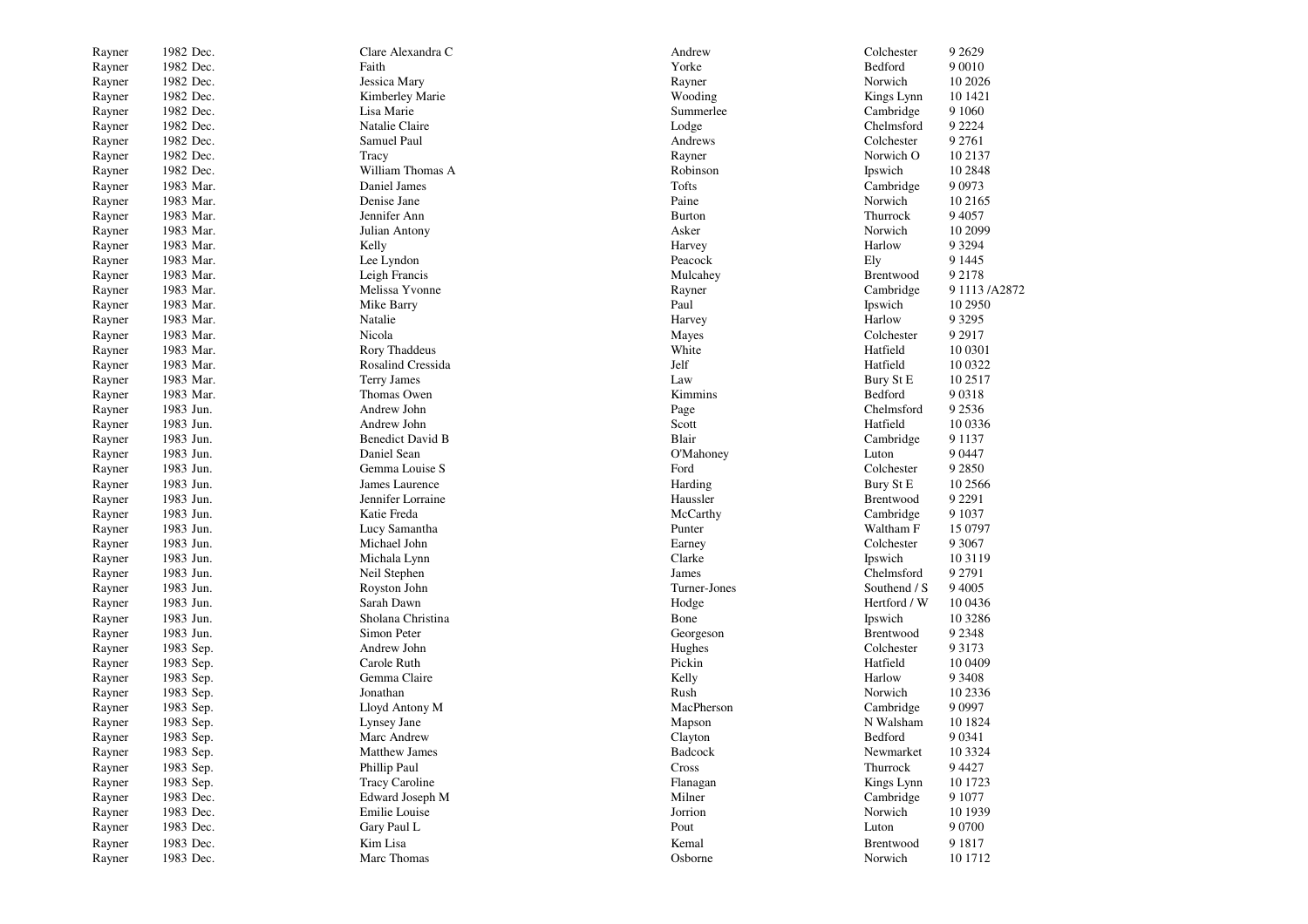| Rayner | 1983 Dec.   | Ruth                 | Larke          | N Walsham   | 10 15 97   |
|--------|-------------|----------------------|----------------|-------------|------------|
| Rayner | 1984 Annual | Aaron Oliver         | Watkins        | Kings Lynn  | 10 17 12   |
| Rayner | 1984 Annual | Adam Leon F          | Rayner         | Westminster | 15 2070    |
| Rayner | 1984 Annual | Amanda Susan         | Hemmings       | Islington   | 13 13 68   |
| Rayner | 1984 Annual | Amy                  | Engledow       | Colchester  | 9 2 9 4 4  |
| Rayner | 1984 Annual | Andrew Colin G       | Watson         | Thurrock    | 9 4 2 4 7  |
| Rayner | 1984 Annual | Aaron Paul           | Taylor         | Chelmsford  | 9 2 6 3 6  |
| Rayner | 1984 Annual | Aaron John           | Kersey         | Chatham     | 16 684     |
| Rayner | 1984 Annual | Charlotte Fleur      | Bell           | Colchester  | 9 3 0 5 7  |
| Rayner | 1984 Annual | Christie John        | Rayner         | Greenwich   | 12 1348    |
| Rayner | 1984 Annual | Christopher George   | Gaymer         | Colchester  | 9 2 8 9 2  |
| Rayner | 1984 Annual | Graig Paul           | Hart           | Kings Lynn  | 10 1674    |
| Rayner | 1984 Annual | Gavin Peter          | Fidge          | Chelmsford  | 9 2 6 5 3  |
|        | 1984 Annual |                      |                |             | 9 2 6 1 1  |
| Rayner |             | Hayley Samantha      | O'Sullivan     | Chelmsford  |            |
| Rayner | 1984 Annual | Heidi Louise         | Baughen        | Hatfield    | $172*$     |
| Rayner | 1984 Annual | Helen Anne           | Richardson     | Norwich O   | 10 24 13   |
| Rayner | 1984 Annual | Holly Jayne          | <b>Butcher</b> | Cambridge   | 9 1 2 7 6  |
| Rayner | 1984 Annual | Ian Michael          | Carter         | Kings Lynn  | 10 15 95   |
| Rayner | 1984 Annual | Jack Robert          | Hodge          | Waltham F   | 15 8 35    |
| Rayner | 1984 Annual | James Adrian C       | Gilshnan       | Southend S  | 9 3 7 0 5  |
| Rayner | 1984 Annual | Jennie Frances       | Whyles         | Newmarket   | 10 3210    |
| Rayner | 1984 Annual | John Edward          | Murden         | Bedford     | 9 1 6 5    |
| Rayner | 1984 Annual | Jonathan             | <b>Bush</b>    | Norwich     | 10 2264    |
| Rayner | 1984 Annual | Kieran               | Rayner         | Ipswich     | 10 2797    |
| Rayner | 1984 Annual | Kirsty Lorraine      | Clayton        | Bedford     | 9 3 9      |
| Rayner | 1984 Annual | Larissa Elizabeth    | Rayner         | Downham     | 10 1223    |
| Rayner | 1984 Annual | Lee Alan             | Metcalf        | Gt Yarmouth | 10 1336    |
| Rayner | 1984 Annual | Leon Alexander       | Rayner         | Bedford     | 9 1 8 6    |
| Rayner | 1984 Annual | Lewis Paul           | Southern       | I.o.W.      | 20 2398    |
| Rayner | 1984 Annual | Louise               | Kimmins        | Bedford     | 10 110     |
| Rayner | 1984 Annual | Louise Michelle      | Dubois         | Hatfield    | 10 313     |
| Rayner | 1984 Annual | Louise Pamela        | White          | Waltham F   | 15 7 15    |
| Rayner | 1984 Annual | <b>Mathew James</b>  | <b>Buxton</b>  | Hatfield    | 10 29 6    |
| Rayner | 1984 Annual | Matthew David        | Reynolds       | Harlow      | 8 3 5 1 2  |
| Rayner | 1984 Annual | Natasha May          | Kowalczyk      | Harlow      | 9 3 5 5 7  |
| Rayner | 1984 Annual | Neil Andrew          | Hunt           | Norwich     | 10 21 21   |
| Rayner | 1984 Annual | Sally Jane           | Finn           | Chelmsford  | 9 2 3 9 9  |
| Rayner | 1984 Annual | Samantha Jadwiga     | <b>Brown</b>   | Chatham     | 16758      |
| Rayner | 1984 Annual | Sarah Emma           | Hemmings       | Islington   | 13 13 69   |
| Rayner | 1984 Annual | Sean                 | Rayner         | Surrey N    | 17 338     |
| Rayner | 1984 Annual | <b>Stacey Rosina</b> | Prickler       | Harlow      | 9 3 2 9 9  |
| Rayner | 1984 Annual | Stephen Henry        | Wooding        | Kings Lynn  | 10 1692    |
| Rayner | 1984 Annual | Sunshine Michelle    | Wilgrove       | Bury St E   | 10 24 21   |
| Rayner | 1984 Annual | Thomas Benjamin      | Courtman       | Kings Lynn  | 10 1759    |
| Rayner | 1984 Annual | Toni Jay             | Rayner         | Harlow      | 9 3 2 2 2  |
| Raynor | 1984 Annual | Juliana              | Raynor         | Islington   | 13 14 61   |
| Raynor | 1984 Annual | Lauren Julie         | Raynor         | Harlow      | 9 3 6 2 7* |
| Raynor | 1984 Annual | Luke Thomas          | Raynor         | Waltham F   | 15 850     |
| Raynor | 1984 Annual | Ruth Gemma           | Jones          | Greenwich   | 12 12 85   |
| Raynor | 1984 Annual | Sula                 | Raynor         | Islington   | 13 14 61   |
| Rayner | 1985 Annual | Adam Jason           | McLellan       | Bury St E   | 10 24 24   |
| Rayner | 1985 Annual | Amie Louise          | Guthrie        | Bedford     | 9 1 7 4    |
| Rayner | 1985 Annual | Andrew Dean          | Crawford       | Ipswich     | 10 28 28   |
| Rayner | 1985 Annual | Andrew John          | Rayner         | Chatham     | 16 1022    |
| Rayner | 1985 Annual | Arran Ronald         | Wheeler        | Chelmsford  | 9 2 7 3 3  |
|        |             |                      |                |             |            |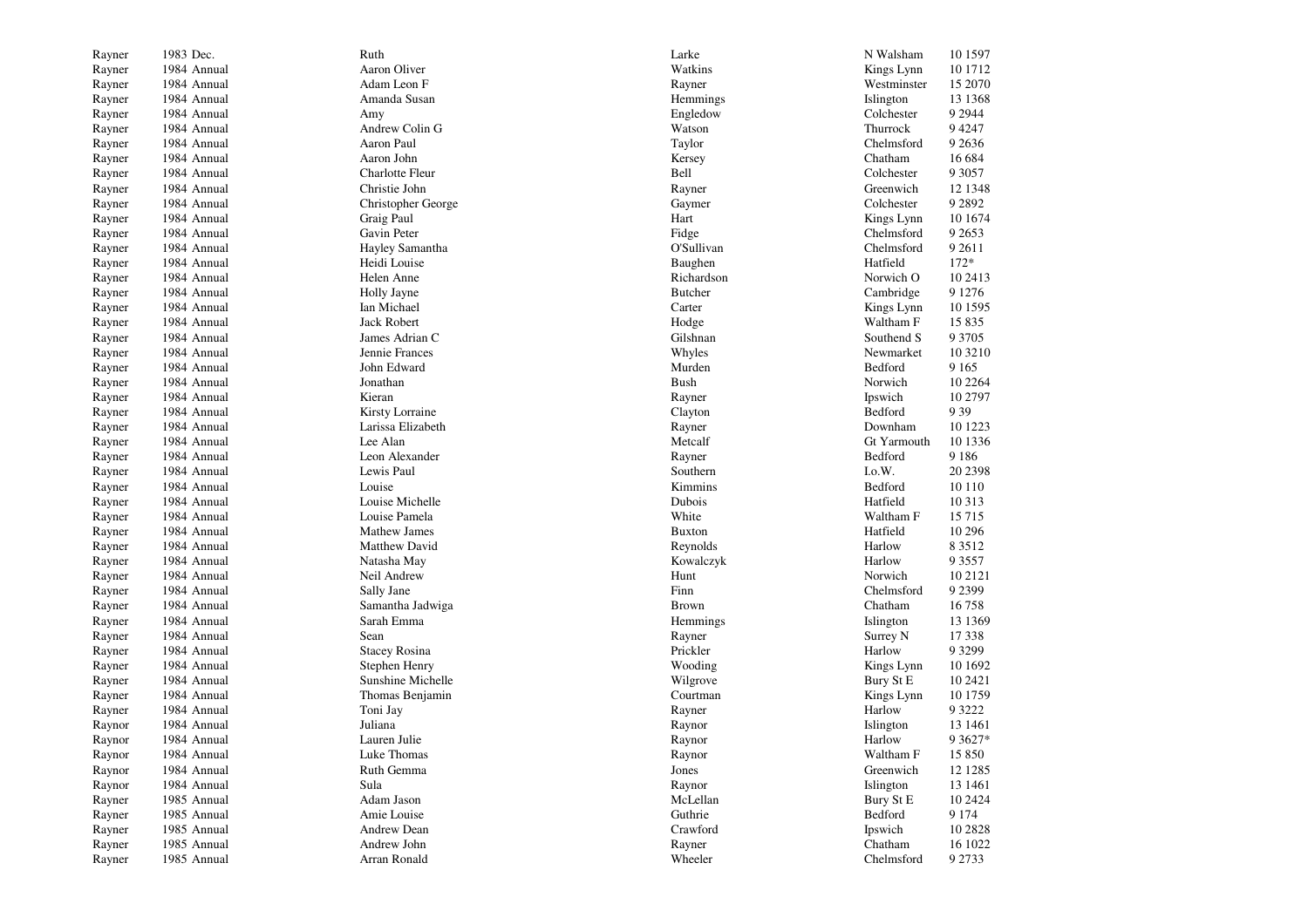| Rayner   | 1985 Annual | <b>Beverley Letitia</b> | Wayt           | Harlow                 | 9 3 2 1 6  |
|----------|-------------|-------------------------|----------------|------------------------|------------|
| Rayner   | 1985 Annual | Camilla Jade            | Micklethwaite  | Norwich                | 10 2287    |
| Rayner   | 1985 Annual | Cheryl Mary             | Brady          | Greenwich              | 12 11 23   |
| Rayner   | 1985 Annual | Christopher Dacre M     | Jelf           | Hatfield               | 10 183     |
| Rayner   | 1985 Annual | Dale Mark R             | Cooper         | Watford                | 10 8 49    |
| Rayner   | 1985 Annual | Darren Christopher      | Robinson       | Kings Lynn             | 10 18 11   |
| Rayner   | 1985 Annual | <b>Elaine Frances</b>   | Murden         | Bedford                | 9 1 7      |
| Rayner   | 1985 Annual | Elisha Susan            | Rayner         | Maidstone              | 16 1748    |
| Rayner   | 1985 Annual | Emma Jane               | Watkins        | Kings Lynn             | 10 1600    |
| Rayner   | 1985 Annual | <b>Grant Steve</b>      | Elliston       | Harlow                 | 9 3 5 6 6  |
| Rayner   | 1985 Annual | Hannah May              | Roe            | Waltham F              | 15 7 16    |
| Rayner   | 1985 Annual | Harriet Emily           | Goddard        | Ipswich                | 10 3298    |
| Rayner   | 1985 Annual | James Richard P         | Gage           | Ely                    | 9 1 4 3 4  |
| Rayner   | 1985 Annual | Jason Paul              | Rayner         | Maidstone              | 16 1689    |
| Rayner   | 1985 Annual | Joanne Babette          | Pitcher        | Norwich                | 10 1871    |
| Rayner   | 1985 Annual | Joanne Louise           | Foy            | Norwich                | 10 2049    |
| Rayner   | 1985 Annual | Kara Jane               | Neagle         | Chatham                | 16 580     |
| Rayner   | 1985 Annual | Katie Alison            | <b>Stevens</b> | Maidstone              | 16 1839    |
| Rayner   | 1985 Annual | Keely Denise            | Asker          | Norwich                | 10 21 65   |
| Rayner   | 1985 Annual | Kirsty Jane             | Summerlee      | Cambridge              | 9 1 1 7 7  |
| Rayner   | 1985 Annual | Laura Jane              | Kemal          | Brentwood              | 9 2 1 3 9  |
| Rayner   | 1985 Annual | Lindsay Jennifer A      | Andrew         | Colchester             | 9 3 1 4 2* |
| Rayner   | 1985 Annual | Martin Robert           | Shepperley     | Thurrock               | 94227      |
| Rayner   | 1985 Annual | Maryanne                | Scott          | Hatfield               | 10D1991    |
| Rayner   | 1985 Annual | Natalie                 | Wells          | Huntingdon             | 9 1 3 8 1  |
| Rayner   | 1985 Annual | Natalie Claire          | Rayner         | Chatham                | 16752      |
| Rayner   | 1985 Annual | Nicholas                | <b>Bush</b>    | Norwich                | 10 1776    |
| Rayner   | 1985 Annual | Nicola Jane             | Chapman        | Cambridge              | 9 1071     |
| Rayner   | 1985 Annual | Paul Mark               | Davis          | Brentwood              | 9 2 4 1 1  |
| Rayner   | 1985 Annual | Paul Tony               | Choat          | Chatham                | 16 M1996   |
| Rayner   | 1985 Annual | Philippa Mary           | Hardy          | Maidstone              | 16 1641    |
| Rayner   | 1985 Annual | <b>Rachel Frances</b>   | Parbutt        | Chelmsford             | 9 2 2 8 1  |
| Rayner   | 1985 Annual | Richard Allan           | <b>Burrows</b> | Gt Yarmouth            | 10 1381    |
| Rayner   | 1985 Annual | Ricky                   | Kersey         | Chatham                | 16 974     |
| Rayner   | 1985 Annual | Robert William          | White          | Waltham F              | 15 9 94    |
| Rayner   | 1985 Annual | Roger Benjamin G        | Cert           | Cambridge              | 9 1 0 8 6  |
| Rayner   | 1985 Annual | Samuel Paul             | Andrews        | Colchester             | 9 2 9 0 9  |
| Rayner   | 1985 Annual | Sarah Nicole            | Ackers         | Chatham                | 16 6 14    |
| Rayner   | 1985 Annual | Shane Roy               | Costello       | Maidstone              | 16 1726    |
| Rayner   | 1985 Annual | Stephen Lloyd           | Costello       | Maidstone              | 16 1725    |
| Rayner   | 1985 Annual | Thomas Stephen          | Cochrane       | Colchester             | 9 2 8 3 0  |
| Rayner   | 1985 Annual | Tom Edwin J             | Thomas         | St Albans              | 10417      |
| Rayner   | 1985 Annual | Vincent Alexander       | Jorrion        | Norwich O              | 10 2494    |
| Rayner   | 1985 Annual | William James           | Leppard        | Lambeth                | 14 172     |
| Rayner   | 1985 Annual | Zowie Jade              | Hodges         | Chelmsford             | 9 2 7 4 0  |
| Rayner-B | 1985 Annual | Ross David              | Rayner         | Haywards Heath 18 1367 |            |
| Rayner G | 1985 Annual | Daniel John             | Cunningham     | Huntingdon             | 9 1 4 5 4  |
| Raynor   | 1985 Annual | Chloe Rosina            | Holmes         | Waltham F              | 15 877     |
| Raynor   | 1985 Annual | Matthew John            | Northcott      | Westminster            | 15 2376    |
| Rayner   | 1986 Annual | Aaron James E           | Mills          | Maidstone              | 16 16 18   |
| Rayner   | 1986 Annual | Adam Edward             | Wooding        | Kings Lynn             | 10 1638    |
| Rayner   | 1986 Annual | Adam Martyn             | Andrews        | Colchester             | 9 2 8 6 2  |
| Rayner   | 1986 Annual | Adrienne Christina A    | Monseair       | Ipswich                | 10 27 25   |
| Rayner   | 1986 Annual | Alexander Allen         | Rayner         | Southend / S           | 9 3 5 7 8  |
| Rayner   | 1986 Annual | Alexander Edward        | Gairns         | Watford                | 10712      |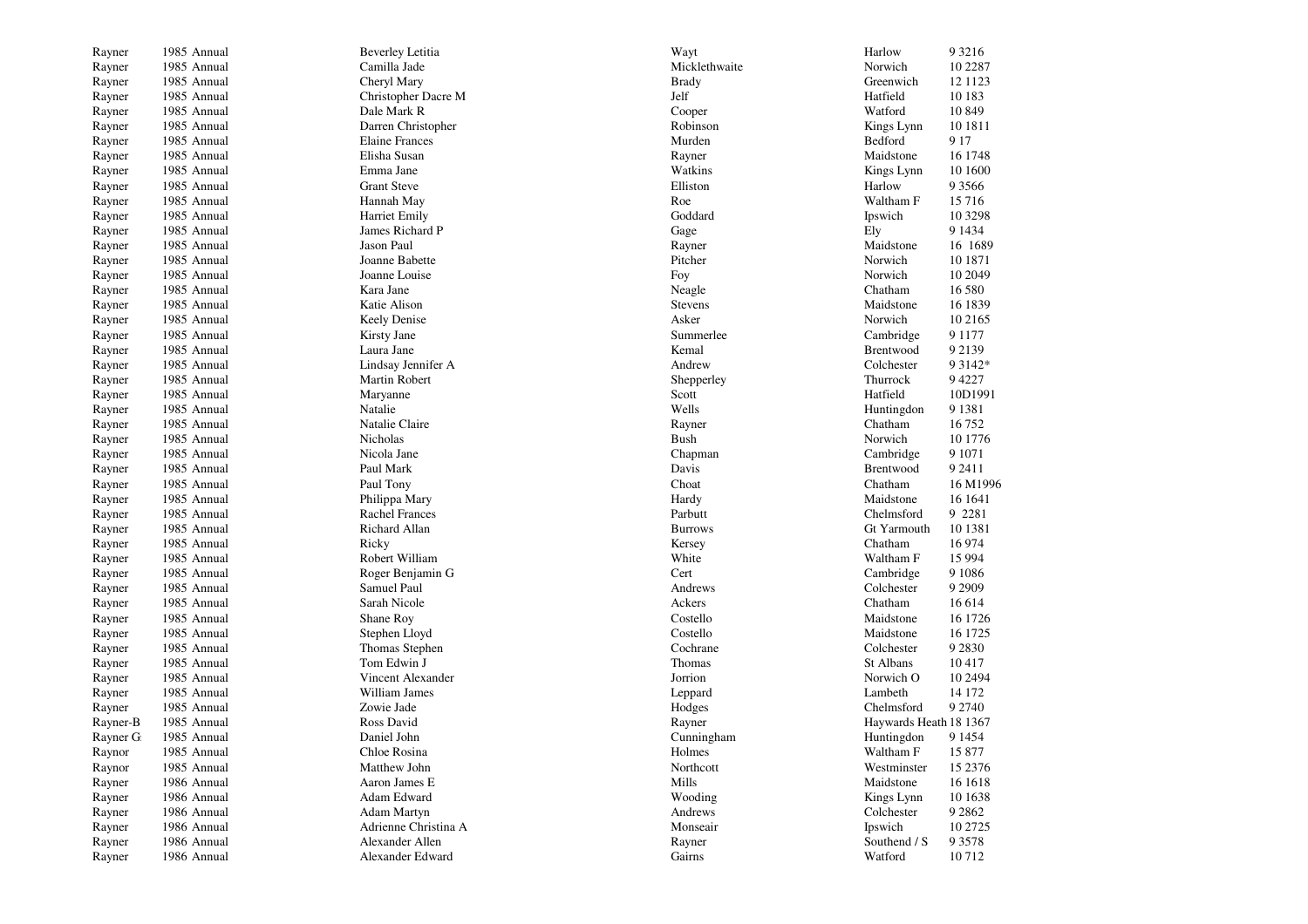| Rayner           | 1986 Annual                | Alison Sylvia            | <b>Brett</b>    | Gravesend                | 16 1155              |          |
|------------------|----------------------------|--------------------------|-----------------|--------------------------|----------------------|----------|
| Rayner           | 1986 Annual                | Allan Keith              | Smith           | Waltham F                | 15 1042              |          |
| Rayner           | 1986 Annual                | Asma Bess M              | Taylor          | Maidstone                | 16 1794              |          |
| Rayner           | 1986 Annual                | <b>Ashley Craig</b>      | Bell            | Colchester               | 9 3 2 9 0            |          |
| Rayner           | 1986 Annual                | Benjamin Craig           | Stevenson       | Chelmsford               | 9 2 5 0 8            |          |
| Rayner           | 1986 Annual                | Christian Malcolm J      | Petchey         | Kings Lynn               | 10 1846              |          |
| Rayner           | 1986 Annual                | Craig Warren             | Rayner          | Brentwood                | 9 2 1 3 4            |          |
| Rayner           | 1986 Annual                | Daniel James             | Rayner          | Chelmsford               | 9 2 6 9 5            |          |
| Rayner           | 1986 Annual                | Daniel Paul              | Fox             | Norwich                  | 10 1804              |          |
| Rayner           | 1986 Annual                | Darren Joedy W           | Rayner          | Maidstone                | 16 1771              |          |
| Rayner           | 1986 Annual                | Elizabeth Cornwall       | Milner          | Huntingdon               | 9 1 5 4 2            |          |
| Rayner           | 1986 Annual                | Georgina Margorzata      | <b>Brown</b>    | Chatham                  | 16 10 27             |          |
| Rayner           | 1986 Annual                | Hannah Katherine         | Game            | Tunbridge / W            | 16 2203              |          |
| Rayner           | 1986 Annual                | Hayley-Jane              | <b>Bradley</b>  | Camden                   | 14 2023              |          |
| Rayner           | 1986 Annual                | Holly Sandra             | Stone           | Norwich                  | 10 1940              |          |
| Rayner           | 1986 Annual                | Ian Michael J            | Whyles          | Newmarket                | 10 3 6 29            |          |
| Rayner           | 1986 Annual                | Jade Constance           | Neagle          | Chatham                  | 16831                |          |
| Rayner           | 1986 Annual                | James Denis              | Kimmins         | Bedford                  | 9 2 3 9              |          |
| Rayner           | 1986 Annual                | Jay Daniel C             | White           | Hatfield                 | 10 211               |          |
| Rayner           | 1986 Annual                | John Paul                | Usher           | Stevenage                | 10 1176              |          |
| Rayner           | 1986 Annual                | Joshua Paul              | <b>Brown</b>    | Waltham F                | 15 792               |          |
| Rayner           | 1986 Annual                | Kathryn Lynsey           | Cockings        | Stevenage                | 10 11 52             |          |
| Rayner           | 1986 Annual                | Kayleigh Michelle        | Rayner          | Ipswich                  | 10 M0286             | 10 29 34 |
| Rayner           | 1986 Annual                | Kayleigh Dawn            | Johnson         | Maidstone                | 16 1943              |          |
| Rayner           | 1986 Annual                | Kelly Marie              | Rayner          | Tunbridge / W            | 16 2530              |          |
| Rayner           | 1986 Annual                | KeryAnne                 | Bloomfield      | Ipswich                  | 10 3044              |          |
| Rayner           | 1986 Annual                | Kirsty Ann               | Baughen         | Hatfield                 | 10 S1989             | G6987    |
| Rayner           | 1986 Annual                | Laura Jane               | Smith           | Chelmsford               | 9 2 5 5 3            |          |
| Rayner           | 1986 Annual                | Leon William             | Engwell         | Brentwood                | 9 2 2 0 0            |          |
| Rayner           | 1986 Annual                | Lisa Maria R             | Rayner          | Ipswich                  | 10 D7449             | 10 29 37 |
| Rayner           | 1986 Annual                | Louise Alyson            | Fellows         | Waltham F                | 15 763               |          |
| Rayner           | 1986 Annual                | Louise Amanda G          | Watson          | Chelmsford               | 9 2 6 2 4            |          |
| Rayner           | 1986 Annual                | Lucy Grace               | Warren          | <b>Tower Hamlet</b>      | 14 1255              |          |
| Rayner           | 1986 Annual                | Lucy-Ann                 | <b>Bealey</b>   | Peterborough             | 9 2 1 9 6            |          |
| Rayner           | 1986 Annual                | Matthew James            | Jarvis          | Harlow                   | 9 S1986              | 3912     |
| Rayner           | 1986 Annual                | Michael John             | <b>Jarvis</b>   | Epping For               | 9 3 4 4 1            |          |
| Rayner           | 1986 Annual                | Nicola Hannah            | Page            | Chelmsford               | 9 2 3 1 4            |          |
| Rayner           | 1986 Annual                | Paul David               | Lesvik          | Colchester               | 9 3 0 9 2            |          |
| Rayner           | 1986 Annual                | Peter James J            | <b>Brodie</b>   | I.o.W.                   | 20 2473              |          |
| Rayner           | 1986 Annual                | Samantha Linda A         | Rayner          | Brentwood                | 9 2 0 8 6            |          |
| Rayner           | 1986 Annual                | Sarah                    | Larke           | N Walsham                | 10 1730              |          |
| Rayner           | 1986 Annual                | Scott                    | Tayor           | Chelmsford               | 9 2 4 9 4            |          |
| Rayner           | 1986 Annual                | Simon Peter              | Smith           | Waltham F                | 15 1042              |          |
| Rayner           | 1986 Annual                | Terri-Ann                | Keeler          | Chatham                  | 16815                |          |
| Rayner           | 1986 Annual                | Thomas Edward            | Turner          | Bury St E                | 10 28 14             |          |
| Rayner           | 1986 Annual                | Tommy Michael            | Neave           | Islington                | 13 1734              |          |
| Rayner-A         | 1986 Annual                | Huw Martin               | Rayner          | Camden                   | 14 2015              |          |
| Rayber-Je        | 1986 Annual                | Samantha Evelynn         | Jefferies       | Colchester               | 9 2 8 2 0            |          |
| Raynor           | 1986 Annual                | Paul Shaun B             | Raynor          | Gravesend                | 16 1381              |          |
| Raynor           | 1986 Annual                | Samantha Carole          | Hird            | Bury St E                | 10 2749              |          |
| Raynor           | 1986 Annual                | Stephen John             | <b>Bailey</b>   | Ely                      | 9 1 4 5 5            |          |
|                  |                            |                          |                 |                          |                      |          |
| Rayner           | 1987 Annual<br>1987 Annual | Abigail<br>Alicia Rose M | Hart<br>McAuley | Kings Lynn<br>Colchester | 10 1745<br>9 2 9 0 9 |          |
| Rayner<br>Rayner | 1987 Annual                | Amy Ann                  | Rayner          | Dacorum                  | 10 32                |          |
|                  | 1987 Annual                | Amy Louise               | Sullivan        |                          | 9 2 1 1 5            |          |
| Rayner           |                            |                          |                 | Peterborough             |                      |          |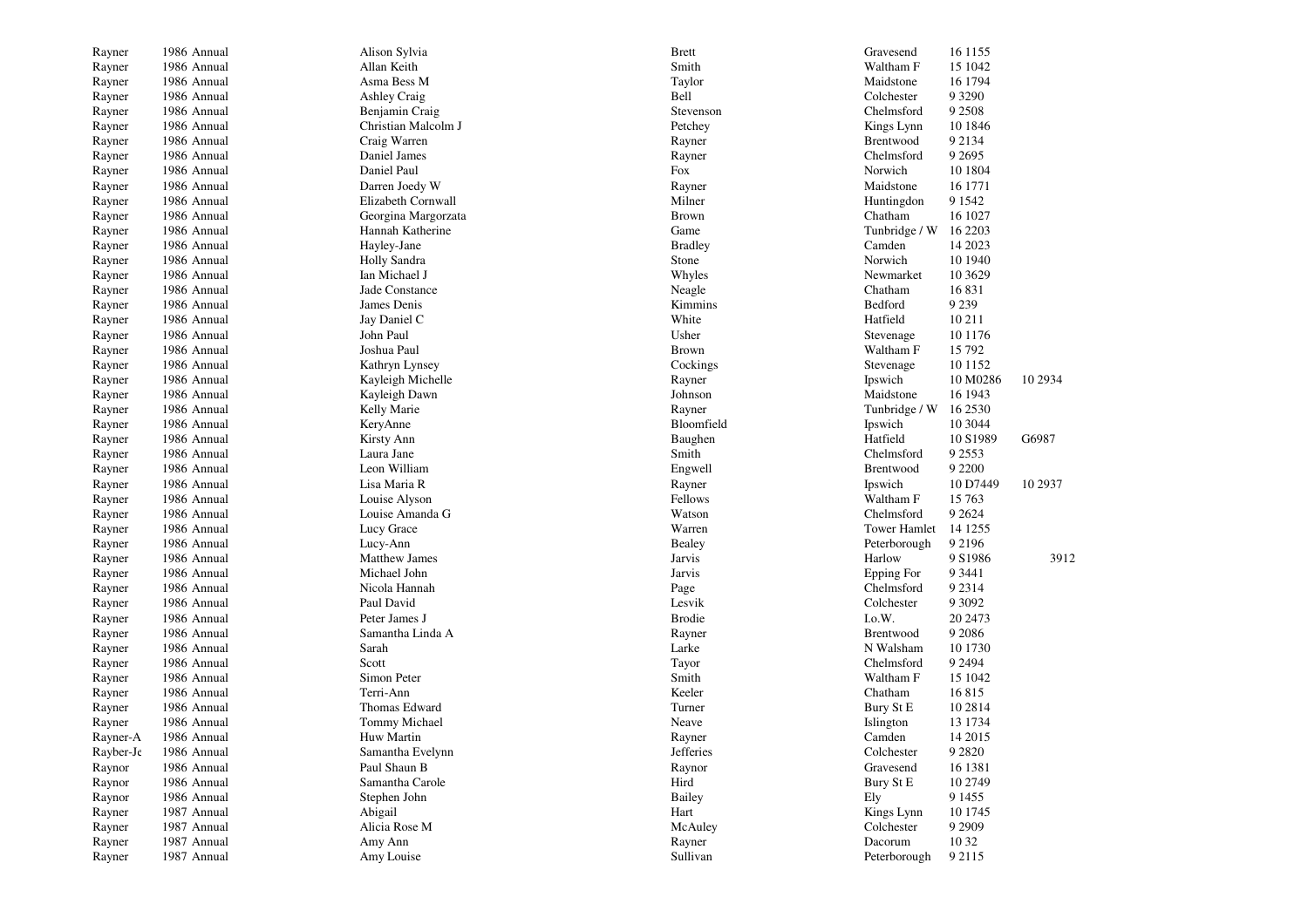| Rayner           | 1987 Annual | Andrew Edward               | Roe             | Waltham F    | 15 1 187               |
|------------------|-------------|-----------------------------|-----------------|--------------|------------------------|
| Rayner           | 1987 Annual | Ashlee Jane D               | Andrews         | Colchester   | 9 3 0 8 2              |
| Rayner           | 1987 Annual | Ashley James                | Stone           | Kings Lynn   | 10 1887                |
| Rayner           | 1987 Annual | Ashley John                 | Peacock         | Ely          | 9 1 4 6 3              |
| Rayner           | 1987 Annual | Ben                         | Kersey          | Chatham      | 16748                  |
| Rayner           | 1987 Annual | Benjamin                    | Wells           | Huntingdon   | 9 1 5 8 8              |
| Rayner           | 1987 Annual | Charleen Louise             | Lytton          | Kings Lynn   | 10 1699                |
| Rayner           | 1987 Annual | Charles John                | Carr            | Hammersmith  | 12 24 80               |
| Rayner           | 1987 Annual | Charlotte Lucy              | Harrison        | Norwich      | 10 19 18               |
| Rayner           | 1987 Annual | Craig Terry                 | Elliston        | Harlow       | 9 3 5 6 8              |
| Rayner           | 1987 Annual | Dale Stewart                | <b>Stagg</b>    | Norwich      | 10 24 08               |
| Rayner           | 1987 Annual | Daniel James                | Rayner          | Islington    | 13 1739                |
| Rayner           | 1987 Annual | Daniel James A              | Freeman         | Gt Yarmouth  | 10 1366                |
| Rayner           | 1987 Annual | Daniel Jonathan             | Ellis           | Southwark    | 1575                   |
| Rayner           | 1987 Annual | Daniel Michael G            | Bowen           | Hackney      | 12 1455                |
| Rayner           | 1987 Annual | Deborah June                | Harris          | Dacorum      | 10 157                 |
| Rayner           | 1987 Annual | <b>Edward Peter</b>         | Rayner          | Lewisham     | 14 9 51                |
| Rayner           | 1987 Annual | Elizabeth Myfanwy           | Rayner          | Camberwell   | 11 2489<br>11 i0450    |
| Rayner           | 1987 Annual | <b>Elouise Grace</b>        | <b>Burton</b>   | Kings Lynn   | 10 1840                |
| Rayner           | 1987 Annual | Emma Kay                    | Anderson        | Wandsworth   | 15 1423                |
| Rayner           | 1987 Annual | Emma Louise                 | <b>Badrick</b>  | Dacorum      | 10 36                  |
| Rayner           | 1987 Annual | Emma Louise                 | <b>Bradshaw</b> | Ipswich      | 10 30 20               |
| Rayner           | 1987 Annual | Emma Louise                 | Newson          | Chelmsford   | 9 2 8 1 9              |
| Rayner           | 1987 Annual | Fleur Elise R               | Melbourn        | Wandsworth   | 15 1756                |
| Rayner           | 1987 Annual | Gemma                       | Osbourne        | Ipswich      | 10 3 5 4 2             |
| Rayner           | 1987 Annual | Gemma Lauren                | Rayner          | Watford      | 10816                  |
| Rayner           | 1987 Annual | George Richard A            | Lane            | Westminster  | 15 29 54               |
| Rayner           | 1987 Annual | Georgina Louise             | Goddard         | Ipswich      | 10 3 18 9              |
| Rayner           | 1987 Annual | Hannah Michelle             | Steeden         | Huntingdon   | 9 1 6 6 2              |
| Rayner           | 1987 Annual | Jack Laurence               | Dearlove        | Waltham F    | 15 900                 |
| Rayner           | 1987 Annual | Jack Richard                | Leppard         | Ashford      | 16 239                 |
| Rayner           | 1987 Annual | Jade Anne                   | Scott           | Canterbury   | 16 381                 |
| Rayner           | 1987 Annual | Jade Emily                  | Carnell         | Dacorum      | 10 140                 |
| Rayner           | 1987 Annual | Jayne                       | Jenkins         | Maidstone    | 16 1905                |
| Rayner           | 1987 Annual | Jenny Jale                  | Shepperley      | Thurrock     | 94818                  |
| Rayner           | 1987 Annual | Joanna Lesley M             | Storey          | Tunbridge W  | 16 2660                |
| Rayner           | 1987 Annual | John David L                | Shaw            | Maidstone    | 16 1893                |
| Rayner           | 1987 Annual | Jolene                      | Dunn            | Southend S   | 9 4 4 1 5              |
| Rayner           | 1987 Annual | Rachel Louise               | Raynor          | Harlow       | 9 4 0 1 0              |
| Rayner           | 1987 Annual | Jonathan Lanceld            | Kevatvirta      | Cambridge    | 9 9 0 9                |
| Rayner           | 1987 Annual | Karl John                   | Lake            | Norwich      | 10 20 63               |
| Rayner           | 1987 Annual | Kathryn Patricia            | Shrubsall       | Gravesend    | 16 1208                |
| Rayner           | 1987 Annual | Katie Irene                 | Reynolds        | Harlow       | 9 3 9 7 6              |
| Rayner           | 1987 Annual | Kayleigh Jane               | Ashley          | Huntingdon   | 9 1 5 8 8              |
|                  | 1987 Annual | Kayleigh Marie              | French          | Peterborough | 9 1 8 9 7              |
| Rayner<br>Rayner | 1987 Annual | Kim Diane                   | Metcalf         | Gt Yarmouth  | 10 1497                |
|                  | 1987 Annual | Kirsty                      | Everett         | Wandsworth   | 15 1423                |
| Rayner           | 1987 Annual | Lauren Elizabeth            | Joy             | Norwich      | 10 2445                |
| Rayner           |             | Leanne Katie                |                 | Chelmsford   | 9 2 4 9 8              |
| Rayner           | 1987 Annual |                             | Lodge           |              |                        |
| Rayner           | 1987 Annual | Liam Perry                  | Bell<br>Letham  | Colchester   | 9 2 9 3 2<br>9 1 0 2 2 |
| Rayner           | 1987 Annual | Lindsey Ruth<br>Lisa Louise |                 | Cambridge    |                        |
| Rayner           | 1987 Annual |                             | Price           | Bury St E    | 10 28 35               |
| Rayner           | 1987 Annual | Louis John                  | Rayner          | Ipswich      | 10 3099                |
| Rayner           | 1987 Annual | Luke Oliver                 | Gibb            | Canterbury   | 16 3 8 4               |
| Rayner           | 1987 Annual | Martin Lee                  | <b>Burls</b>    | Lewisham     | 14786                  |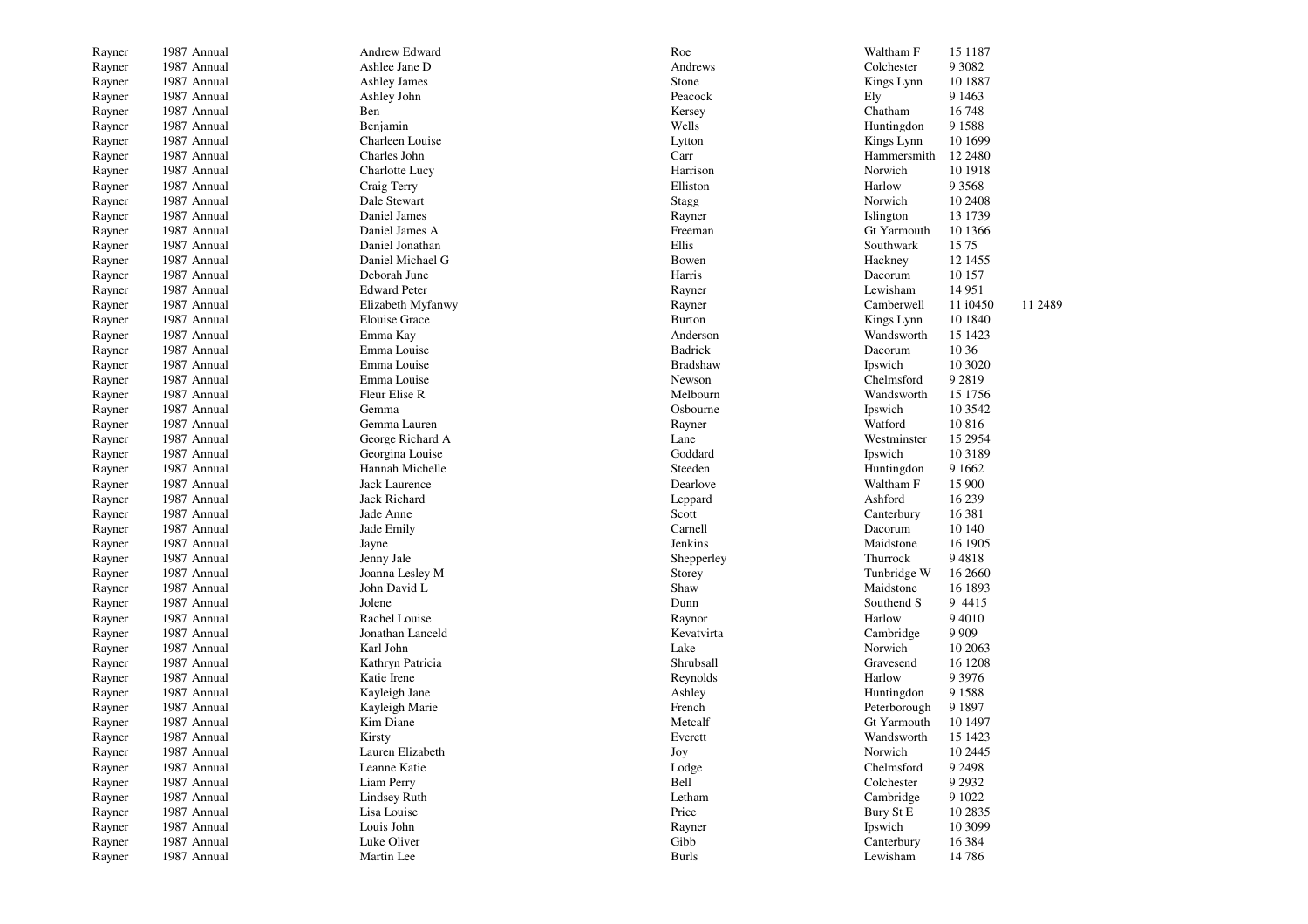|       | Rayner    | 1987 Annual                | Martyn Paul                     | Hunt            | Colchester<br>9 3 2 7 8   |            |
|-------|-----------|----------------------------|---------------------------------|-----------------|---------------------------|------------|
|       | Rayner    | 1987 Annual                | Matthew Edward                  | Hill            | Tower Hamlet<br>14 1441   |            |
|       | Rayner    | 1987 Annual                | Matthew Joseph                  | Osborn          | 10 2376<br>Norwich        |            |
|       | Rayner    | 1987 Annual                | <b>Matthew Paul</b>             | Gage            | 9 1 3 9 7<br>Ely          |            |
|       | Rayner    | 1987 Annual                | Maxwell John                    | <b>Burrows</b>  | 9 1 9 4 7<br>Peterborough |            |
|       | Rayner    | 1987 Annual                | Michael James                   | Thomas          | 9 2 3 6 8<br>Brentwood    |            |
|       | Rayner    | 1987 Annual                | Nina                            | Rayner          | Maidstone<br>16 2060      |            |
|       | Rayner    | 1987 Annual                | Paul Robert                     | Wass            | 15 624<br>Sutton          |            |
|       | Rayner    | 1987 Annual                | Penny Elizabeth                 | Bowen           | 9 1 9 3 1<br>Peterborough |            |
|       | Rayner    | 1987 Annual                | Robin James M                   | Butterworth     | Tunbridge Wells 16 2278   |            |
|       | Rayner    | 1987 Annual                | Sam Michael                     | Courtman        | 10 1791<br>Kings Lynn     |            |
|       | Rayner    | 1987 Annual                | Shannon Lee P                   | Ford            | Colchester<br>9 3 2 9 9   |            |
|       | Rayner    | 1987 Annual                | Sherri Anne                     | Prickler        | Southend S<br>9 4 0 1 0   |            |
|       | Rayner    | 1987 Annual                | Victor Paul                     | Johnson         | Chatham<br>16 634         |            |
|       | Rayner    | 1987 Annual                | William Bernard                 | Davis           | 9 2 3 1 5<br>Brentwood    |            |
|       | Rayner    | 1987 Annual                | Zoe Joanna                      | Driscoll        | Norwich<br>10 2230        |            |
|       | Rayner-Ja | 1987 Annual                | Gemma Lauren                    | Rayner          | 10816<br>Watford          |            |
|       | Raynor    | 1987 Annual                | Rachel Louise                   | Raynor          | 9 4 0 1 0<br>Harlow       |            |
|       | Raynor    | 1987 Annual                | Thomas James                    | Northcott       | Westminster<br>15 2557    |            |
|       | Rayner    | 1988 Annual                | Anthony Peter J                 | Jelf            | St Albans<br>10 648       |            |
|       | Rayner    | 1988 Annual                | <b>Arron Charles</b>            | Stone           | 10 1975<br>Kings Lynn     |            |
|       | Rayner    | 1988 Annual                | Ben Lloyd                       | Thomas          | St Albans<br>10 5 8 3     |            |
|       | Rayner    | 1988 Annual                | Ben Oliver                      | Spanton         | Norwich<br>10 *1989       | 10 20 62   |
| Query | Rayner    | 1988 Annual                | Alexander Charles L             | Rayner          | Ipswich<br>10 3 197       |            |
|       |           | 1988 Annual                | Benjamin Aaron                  | Ward            | Norwich<br>10 2385        |            |
|       | Rayner    | 1988 Annual                |                                 |                 | 16 1394                   |            |
|       | Rayner    |                            | Benjamin Charles                | Rayner<br>Lewis | Gravesend<br>10 35 69     |            |
|       | Rayner    | 1988 Annual<br>1988 Annual | Benjamin James<br>Caroline Anne | Turner          | Ipswich<br>10 30 14       |            |
|       | Rayner    | 1988 Annual                | Carrie Ann                      |                 | Bury St E<br>10 3 8 6 9   |            |
|       | Rayner    |                            |                                 | Rayner          | Waveney                   |            |
|       | Rayner    | 1988 Annual                | Carrie-Anne Marie               | Geraghty        | 9 * 1990<br>Luton         | 9 * 3456   |
|       | Rayner    | 1988 Annual                | Casey Thomas                    | Rayner / Harper | 9861<br>Luton             |            |
|       | Rayner    | 1988 Annual                | Craig Paul S                    | Lamming         | Maidstone<br>16 1957      |            |
|       | Rayner    | 1988 Annual                | Daniel Damion                   | Rayner          | 94331<br>Southend S       |            |
|       | Rayner    | 1988 Annual                | Danielle Ann                    | Wickins         | 9 *1990<br>Chelmsford     | $9 * 6203$ |
|       | Rayner    | 1988 Annual                | David Richard J                 | Hardy           | 16 2232<br>Thanet         |            |
|       | Rayner    | 1988 Annual                | <b>Edward Thomas</b>            | Rayner          | 15 4 23<br>Sutton         |            |
|       | Rayner    | 1988 Annual                | Ferne Florence E                | Flynn           | 12 17 10<br>Hackney       |            |
|       | Rayner    | 1988 Annual                | Georgina Marina                 | Rayner          | 10 29 42<br>Bury St E     |            |
|       | Rayner    | 1988 Annual                | Hannah Chelsie                  | Wigg            | 10 1829<br>Kings Lynn     |            |
|       | Rayner    | 1988 Annual                | James Gordon                    | Russell         | 16 14 66<br>Dover         |            |
|       | Rayner    | 1988 Annual                | James Richard                   | Hepburn         | 9 1 2 2 4<br>Cambridge    |            |
|       | Rayner    | 1988 Annual                | Jason George L                  | Gilbert         | Hatfield<br>10 28 6       |            |
|       | Rayner    | 1988 Annual                | Jessamine Kate                  | Rayner          | 22 2081<br>Cheltenham     |            |
|       | Rayner    | 1988 Annual                | Karl Andrew                     | Newson          | 9 2 7 4 5<br>Chelmsford   |            |
|       | Rayner    | 1988 Annual                | Kaycee Peter                    | Rayner          | 9 1 1 6 4<br>Cambridge    |            |
|       | Rayner    | 1988 Annual                | Kayleigh Eleanor                | Richardson      | Chatham<br>16 12 45       |            |
|       | Rayner    | 1988 Annual                | Kayleigh Marie                  | Rayner          | 9 4 3 2 4<br>Southend S   |            |
|       | Rayner    | 1988 Annual                | Kelly Kathleen                  | <b>Bragg</b>    | Colchester<br>9 3 1 5 9   |            |
|       | Rayner    | 1988 Annual                | Kirsty Louise                   | Kennealy        | Dacorum<br>10 *1990       | 10 * 7554  |
|       | Rayner    | 1988 Annual                | Kyle Rupert                     | Ford            | Ipswich<br>10 30 83       |            |
|       | Rayner    | 1988 Annual                | Laura Louise                    | O'Sullivan      | Bury St E<br>10 3130      |            |
|       | Rayner    | 1988 Annual                | Lauren Danielle                 | Ackers          | Chatham<br>16957          |            |
|       | Rayner    | 1988 Annual                | Lee Phillip                     | Cooper          | 10 9 21<br>Watford        |            |
|       | Rayner    | 1988 Annual                | Lisa Joanne                     | Carpenter       | Harlow<br>9 3 5 2 6       |            |
|       | Rayner    | 1988 Annual                | Louis Ephraim                   | Rayner          | 10 1455<br>Stevenage      |            |